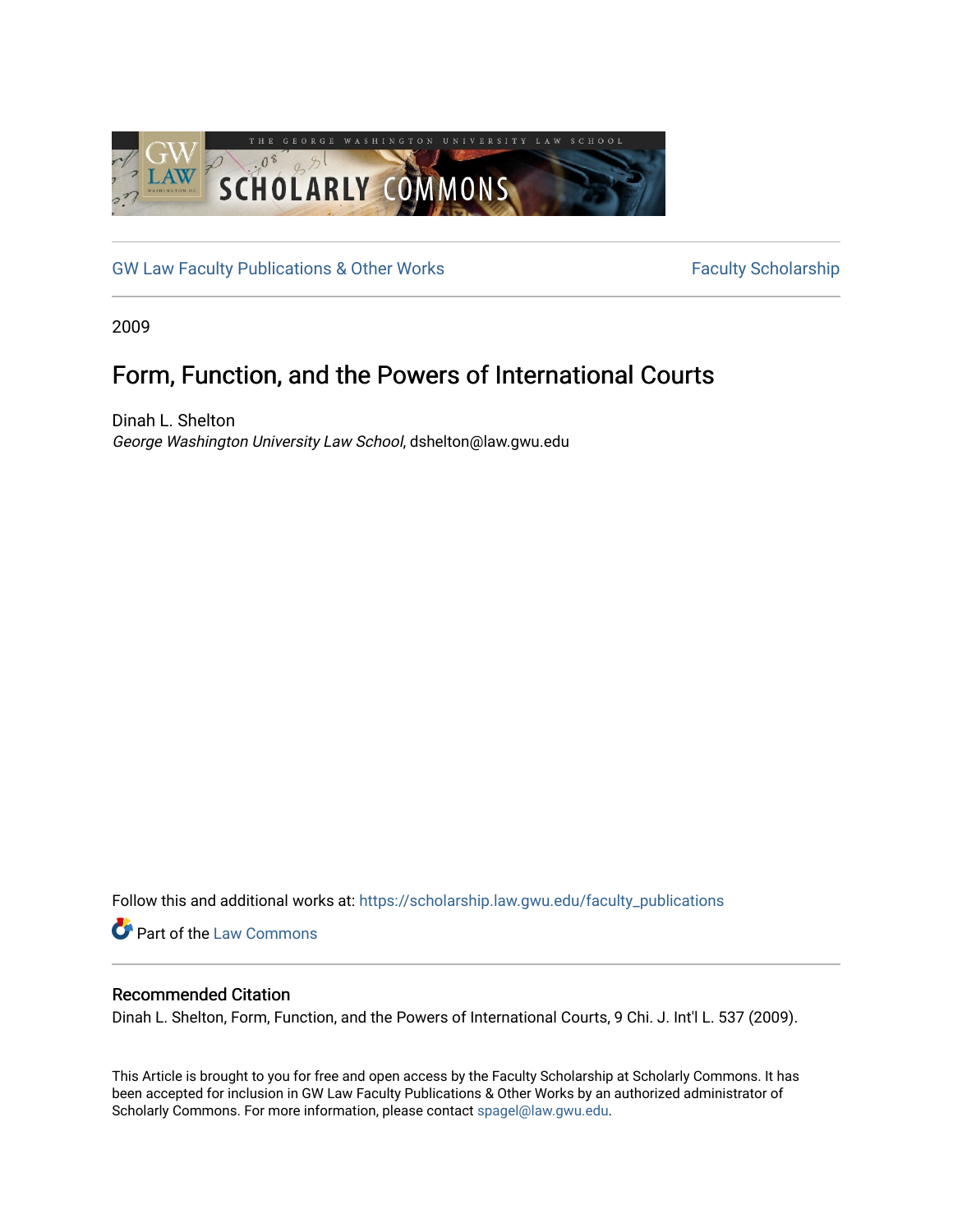

## **Chicago** Journal of International Law Winter 2009

Articles

Symposium: International Judges

#### **\*537** FORM, FUNCTION, AND THE POWERS OF **INTERNATIONAL COURTS**

## <span id="page-1-7"></span><span id="page-1-5"></span><span id="page-1-2"></span><span id="page-1-1"></span><span id="page-1-0"></span>Dinah **Shelton** [\[FNa1\]](#page-15-0)

Copyright (c) 2009 **Chicago** Journal of International Law, University of **Chicago** Law School; Dinah **Shelton**

 At the end of the nineteenth century, innovations in technology and design permitted construction of the first skyscrapers in **Chicago** and led to profound changes in the urban environment. The new possibilities in architecture led to an ongoing debate between functionalists who felt that form must follow function and opponents who believed that design should be constrained only by the laws of physics and the limits of imagination, irrespective of the main purpose or function of the construction. [\[FN1\]](#page-15-1)

 About the time **Chicago** architecture was breaking free of past height limitations, the international community began creating its first tribunals with the establishment of the Permanent Court of Arbitration, [\[FN2\]](#page-15-2) which emerged from the Hague Peace Conferences of 1899 and 1907, the short-lived Central American Court of Justice (1907- 1918), and later the Permanent Court of International Justice ("PCIJ"), predecessor to the current International Court of Justice ("ICJ"). Issues of form and function were also part of discussions about the powers of these new institutions and have remained implicitly or explicitly **\*538** part of debates about the international judiciary for more than a century. [\[FN3\]](#page-15-3) While previous scholars have critiqued or supported judicial activism and the independence of **international courts**, [\[FN4\]](#page-15-4) and discussed questions of implied or inherent judicial powers, [\[FN5\]](#page-15-5) there has been little systematic effort to consider these topics in relation to the various specific functions served by different **international courts**[. \[FN6\]](#page-15-6)

<span id="page-1-8"></span><span id="page-1-6"></span><span id="page-1-4"></span><span id="page-1-3"></span> This Article examines the interplay of form, function, and the powers exercised by **international courts**. It first considers the functions or attributes of any institution that carries the name "court" or "tribunal" [\[FN7\]](#page-16-0) and reflects upon **\*539** whether there are powers that must be deemed inherent in such an institution to allow it to fulfill the judicial function, irrespective of limitations placed on the court's jurisdiction or the type of proceedings it conducts. [\[FN8\]](#page-16-1) This analysis can serve not only to understand international judicial powers, but also to aid in distinguishing **international courts** from nonjudicial treaty bodies and other international institutions concerned with compliance and dispute settlement.

 The Article then identifies four specific functions that states have expressly delegated to **international courts**. These functions are dispute settlement, [\[FN9\]](#page-16-2) compliance assessment, [\[FN10\]](#page-16-3) enforcement, [\[FN11\]](#page-16-4) and legal advice (advisory opinions). [\[FN12\]](#page-16-5) There is undoubtedly overlap between these functions and courts may undertake more than one of them, but each court has a dominant function at a given time [\[FN13\]](#page-16-6) **\*540** that shapes the scope and exercise of its powers. A court whose primary purpose is dispute settlement, for example, may exercise powers not appropriate to a court whose function is to enforce international law by determining the guilt or innocence of an in-

<span id="page-1-13"></span><span id="page-1-12"></span><span id="page-1-11"></span><span id="page-1-10"></span><span id="page-1-9"></span>© 2009 Thomson Reuters/West. No Claim to Orig. US Gov. Works.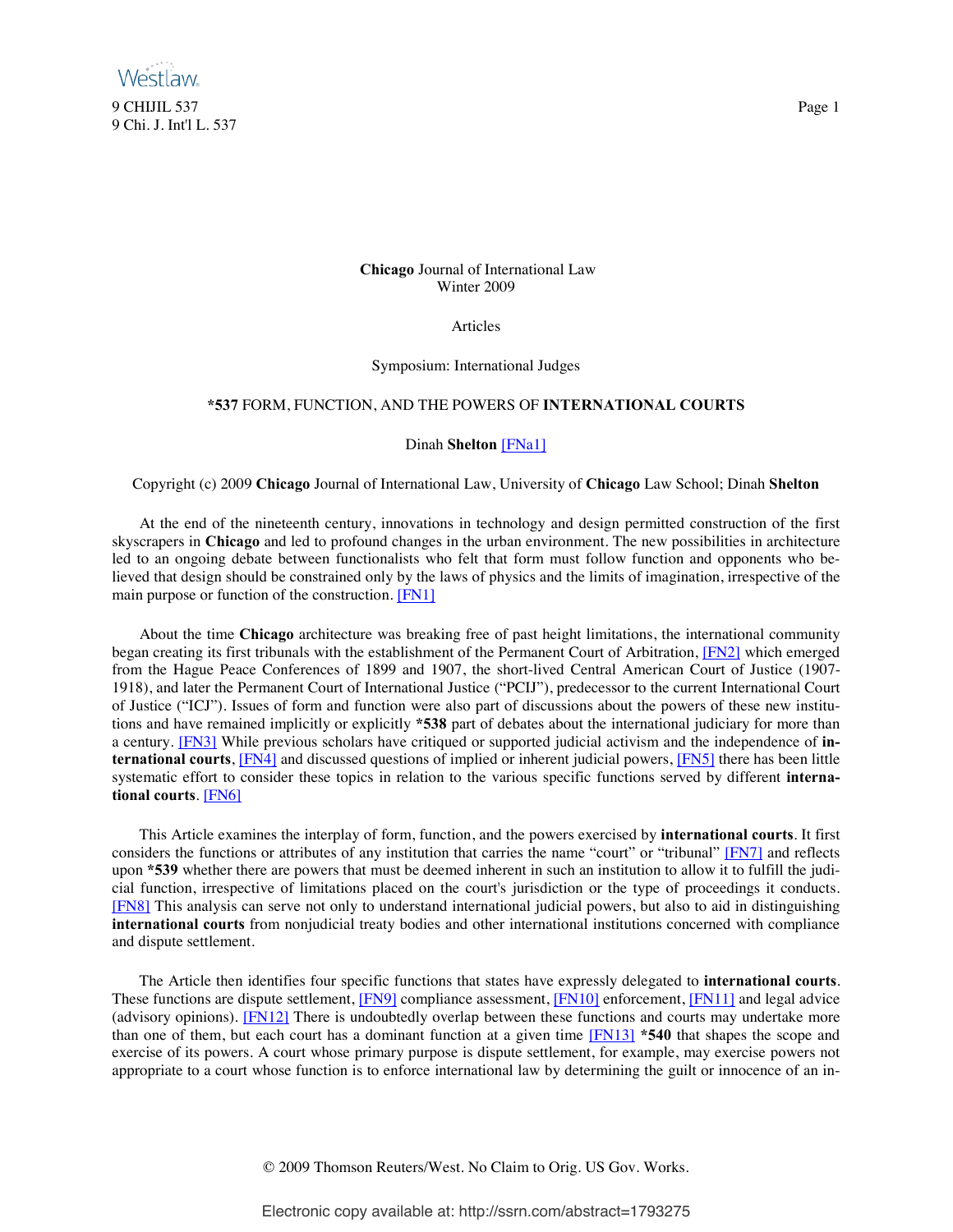<span id="page-2-0"></span>dividual charged with an international crime, and vice versa. Controversy over a court's utilization of implied and inherent powers may clearly still arise because complex and varied reasons lead states to create **international courts**. [\[FN14\]](#page-16-7) The different reasons may in turn lead the states to have different views about a court's primary purpose or function. The conclusion suggests that courts, litigants, and scholars still may usefully examine any exercise of international judicial powers by considering the function of the court and asking whether the power is one inherent to all courts, expressly conferred on the particular court, or reasonably implied from an express or inherent power.

## <span id="page-2-2"></span><span id="page-2-1"></span>I. The Nature, Function, and Inherent Powers of a Court

 A court is both an independent body that answers legal questions according to principles and rules of law, and the physical place where judicial proceedings occur. The common design of courtrooms and rituals associated with proceedings reflects the specific nature and importance of the administration of justice, with the normally high ceilings and formal décor reflecting and reinforcing the idea of the majesty of the law. Judges wearing robes sit above and apart from those participating in and observing the proceedings, while the disputing parties are placed in a position of physical equality before the panel. All rise when the judges enter and leave the courtroom. At the Peace Palace in The Hague, seat of the ICJ, the solemnity of the room is further enhanced with a tier of stained glass windows that rises behind the judges. [\[FN15\]](#page-16-8)

 The physical space and proceedings of nonjudicial bodies are considerably different from those of courts. For example, UN human rights treaty bodies, established to monitor implementation and compliance with a specific agreement, primarily do so by considering the periodic reports of states parties. Each committee sits around a table where it meets with representatives of the **\*541** state party whose report is under review, and conducts a "constructive dialogue" about issues of compliance. Afterwards the committee may make observations and recommendations based on the information it has received. There are no adversary parties, witnesses, or judges. Similarly, there is no judicial setting or process for consideration of individual communications by human rights committees that have the power to receive them; the proceedings take place in a closed session on a written record without representatives of the applicant or state being present or witnesses being heard. [\[FN16\]](#page-17-0) The states that designed the procedures deliberately chose not to create a court.

<span id="page-2-4"></span><span id="page-2-3"></span> The inherent attributes of courts, like the design of courtrooms, may derive from the judicial function or the very definition of a court as an independent body giving binding decisions according to law on the questions presented to it. Philip Allott identifies what he says are the striking characteristics shared by social institutions that are identified by the word "court" and its equivalent in other languages. [\[FN17\]](#page-17-1) First, the court is a self-contained social phenomenon, physically isolated [\[FN18\]](#page-17-2) and systematically distinct from other institutions. In addition, there are fixed roles played by judge, litigant and witness, resulting in a proceeding that produces a decision on the rights and duties of the parties. Independent courts also monitor the principle of the rule of law that all conduct, including that of governments and their agents, is subject to the law[. \[FN19\]](#page-17-3)

<span id="page-2-7"></span><span id="page-2-6"></span><span id="page-2-5"></span> Global and regional judicial bodies have been given the name, formal characteristics, and symbolic attributes of a court. While they are all alike in having guarantees of their independence [\[FN20\]](#page-17-4) and control over their procedures, **\*542** they differ in their specific functions. Some of the courts, like the ICJ and the International Tribunal for the Law of the Sea ("ITLOS"), are primarily intended to settle disputes between states. [\[FN21\]](#page-17-5) Other courts, especially the regional human rights courts, serve as compliance bodies and award reparations for human rights violations. A third group of international tribunals is designed to enforce certain international norms, having jurisdiction to sit in judgment of individuals accused of international crimes and impose penalties on those found guilty. Finally, many **international courts** have been given competence to answer hypothetical or abstract questions of international law through rendering advisory opinions, a function close to lawmaking.

 The ICJ has commented on the nature of judicial bodies and inherent judicial functions in respect to the work of the UN Administrative Tribunal and its independence from control of the UN General Assembly. During the 1950s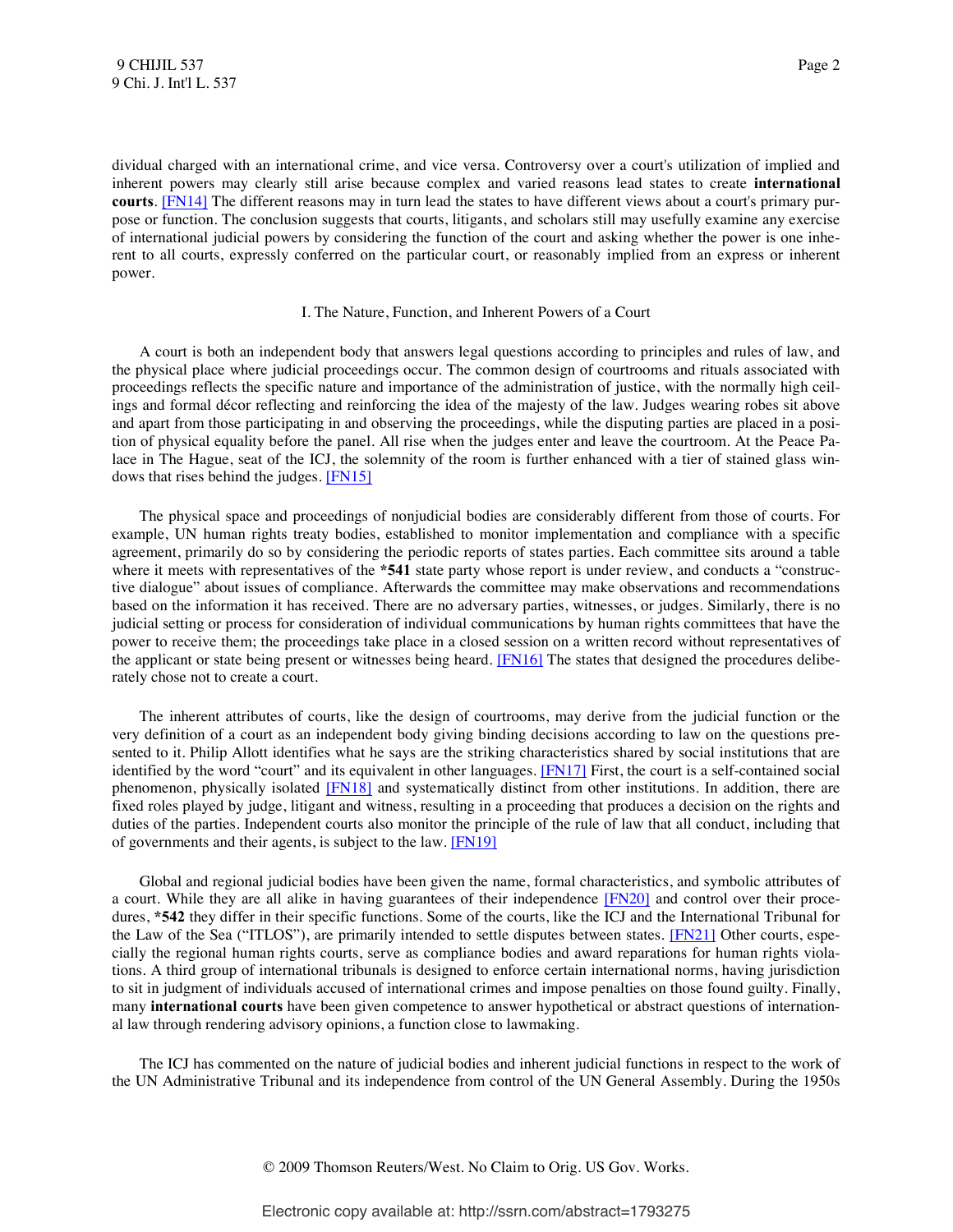the US government exerted pressure on the UN Secretary-General to dismiss US nationals suspected of communist sympathies. After the UN Administrative Tribunal overturned the dismissals, the US government argued that the General Assembly, having created the Tribunal, had the authority to review and rescind its judgments. The General Assembly requested an ICJ advisory opinion on the issue and the court replied that "the General Assembly has not the right on any grounds to refuse to give effect to an award of compensation made by the Administrative Tribunal of the United Nations in favor of a staff member." [\[FN22\]](#page-17-6) The Court determined that the Tribunal was established, "not as an advisory organ or a mere subordinate committee of the General Assembly, but as an independent and truly judicial body pronouncing final judgments without appeal within the limited field of its functions." [\[FN23\]](#page-17-7) The ICJ then enumerated some of the characteristics of judicial bodies as distinguished from political organs:

<span id="page-3-3"></span><span id="page-3-2"></span><span id="page-3-1"></span><span id="page-3-0"></span> [T]he General Assembly itself, in view of its composition and functions, could hardly act as a judicial organ--considering the arguments of the parties, appraising the evidence produced by them, establishing the facts and declaring the law applicable to them--all the more so as one party to the dispute is the United Nations Organization itself. [\[FN24\]](#page-17-8)

 **\*543** Given its judicial nature, the Tribunal's decisions could be reviewed only through amendment of the ICJ statute to provide a regular appellate procedure. [\[FN25\]](#page-17-9)

 One distinction between courts and arbitration or other dispute-settlement institutions is the autonomy courts have vis-à-vis the parties. Arbitrators serve as agents of the states before them, while parties are less able to influence and direct judicial proceedings. The adversaries cannot determine the composition of the bench (except where the court allows appointment of judges ad hoc) or the procedures. Although the judge has to rule on the subject matter of the dispute as defined by the claims of the parties, the judge is not bound by the grounds of the claims and arguments advanced in support the claims, or even obliged to address all of them. Courts have a published corpus of judgments and orders that can guide the resolution of future disputes and aid in developing the law. A standing court also can be more predictable as it may develop expertise and a consistent jurisprudence. [\[FN26\]](#page-17-10)

<span id="page-3-6"></span><span id="page-3-5"></span><span id="page-3-4"></span> States may freely choose whether to create a court. They may expressly limit the court's jurisdiction, decide the body of substantive law the court may apply, [\[FN27\]](#page-17-11) and restrict or deny implied powers. Nevertheless, the control that states exercise cannot exceed certain limits if they intend to maintain the judicial nature of the institution. It may be objected that there are no attributes inherent to any institution created by a legal instrument, including **international courts** created by treaty, but instead, that the resulting institution is a mere agent of the states who **\*544** create it and who have plenary control over its functions and powers. [\[FN28\]](#page-18-0) However, other legal persons and institutions often have attributes defined in part by the legal system in which they and their creators operate and which limit creative control. Investors may found a corporation, for example, and define its powers in the corporate charter, but the attributes of a corporation are also partly determined by public law. In fact, the ICJ has recognized that at least one attribute of a corporation--its legal personality separate from its shareholders--is a general principle of law. [\[FN29\]](#page-18-1) Judicial independence and other inherent attributes of courts may similarly qualify as general principles of law. [\[FN30\]](#page-18-2)

<span id="page-3-9"></span><span id="page-3-8"></span><span id="page-3-7"></span> States certainly have the power to mandate that only one side to a dispute be heard and to require that a court decide on the basis of the evidence and arguments of that party alone, but most observers would not consider such an institution a court of justice operating under the rule of law. [\[FN31\]](#page-18-3) Other issues are less clear: could states, for example, mandate that all deliberations of judges be public, in the name of transparency and accountability? Observers may debate **\*545** whether the widespread rule of confidentiality of judicial deliberations is essential to the ability of a court to perform its judicial function.

<span id="page-3-10"></span> In general, courts must have the powers necessary for independent decision making. "The essence of the judicial power or function requires independence of every judicial organ in every sense." [\[FN32\]](#page-18-4) Judicial independence is critical because it is in principle a guarantee of justice, or at least a safeguard against injustice, reflecting a basic principle of the rule of law derived in part from the maxim nemo iudex in causa sua ("no one should be a judge in his or her own cause"). Judges in turn have a duty to conduct a fair hearing and decide impartially the matters before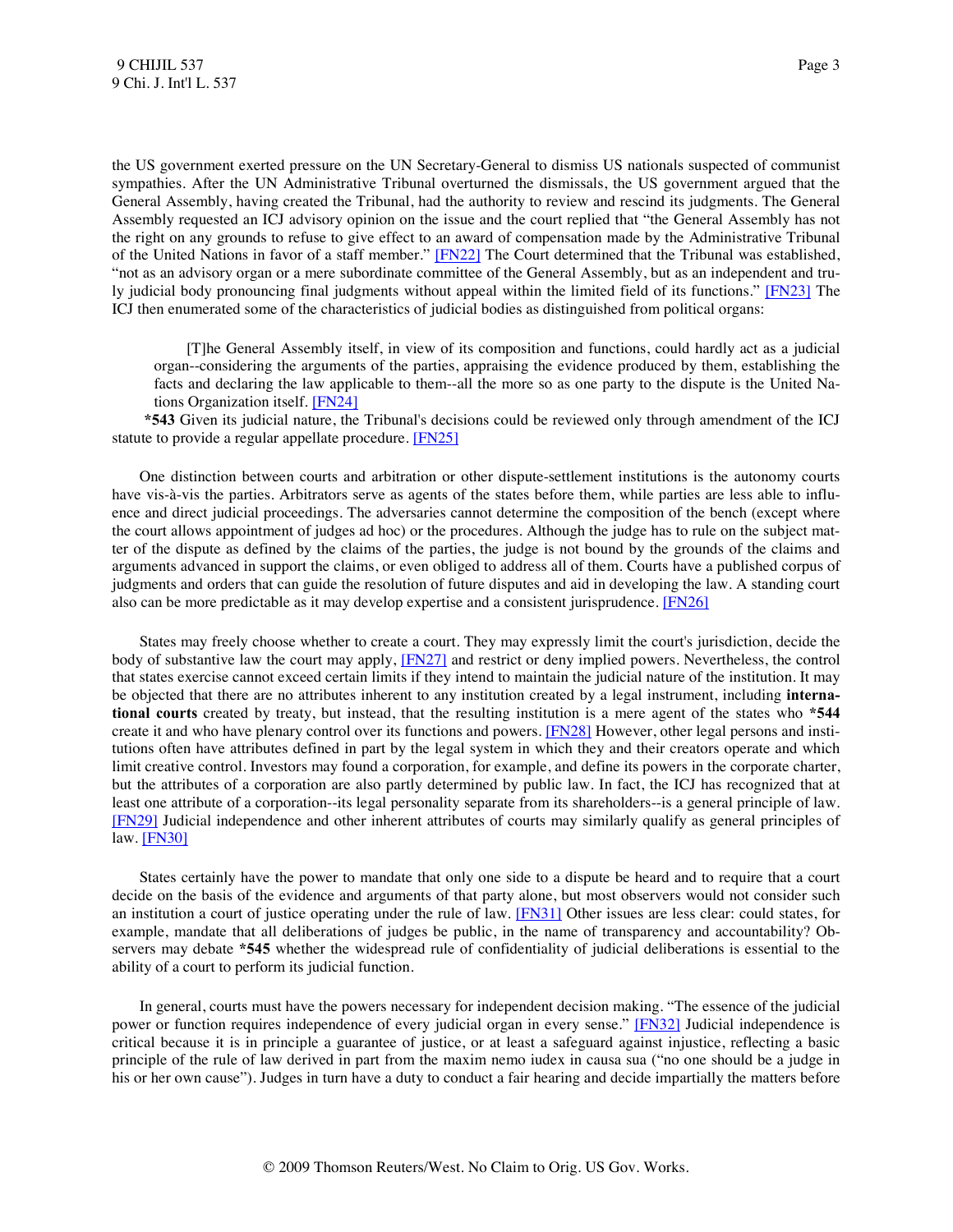them. Judicial independence and impartial decision making not only are just, but also further the interest of society in seeing disputes settled by peaceful means. Parties are more likely to submit their differences to judicial resolution if they expect and are afforded procedural fairness and a judgment based on the facts presented and the applicable law.

 More specifically, observers have identified four inherent powers flowing from the judicial function: the powers to (1) interpret the submissions of the parties to isolate the issue(s) in the case and identify the object(s) of the claim; (2) determine whether the court is competent to hear a particular matter; (3) determine whether the court should refrain from exercising jurisdiction that it has; and (4) decide all issues concerning the exercise of its jurisdiction, including ruling on questions about evidence, burden of proof, due process, and questions of law relevant to the merits of the dispute. [\[FN33\]](#page-18-5) The ICJ supports this bundle of inherent powers and its basis in the judicial function:

<span id="page-4-4"></span><span id="page-4-1"></span><span id="page-4-0"></span> it should be emphasized that the Court possesses an inherent jurisdiction enabling it to take such action as may be required, on the one hand, to ensure that the exercise of its jurisdiction over the merits, if and when established, shall not be frustrated, and on the other, to provide for the orderly settlement of all matters in dispute, to ensure the observance of the "inherent limitations on the exercise of the judicial function" of the Court, and to "maintain its judicial character" . . . . Such inherent jurisdiction, on the basis of which the Court is fully empowered to make whatever findings may be necessary for the purposes just indicated, derives from the mere existence of the Court as a judicial organ established by the consent of States, and is conferred upon it in order that its basic judicial functions may be safeguarded[. \[FN34\]](#page-18-6)

<span id="page-4-5"></span><span id="page-4-3"></span><span id="page-4-2"></span> **\*546 International courts** sometimes refer to their inherent powers as deriving from the needs of the proper administration of justice, [\[FN35\]](#page-19-0) which thereby predominantly concerns procedural rules. The constituent instruments of **international courts** generally omit detailed instructions regarding the procedural powers of the courts they establish. As early as the PCIJ Statute, the drafters decided that most questions of procedure should be decided by the PCIJ itself. [\[FN36\]](#page-19-1) The statutes of most **international courts** follow suit [\[FN37\]](#page-19-2) and add an express power for courts to make procedural orders for the conduct of proceedings. [\[FN38\]](#page-19-3) Judge Fitzmaurice has commented that such procedural or incidental jurisdiction, while provided for in the courts' statutes or rules of court is "really an inherent jurisdiction, the power to exercise which is a necessary condition of the Court--or any court of law--being able to function at all." [\[FN39\]](#page-19-4) Thus the express powers set forth are merely declarative of pre-existing and inherent judicial powers.

#### <span id="page-4-6"></span>A. Compétence de la Compétence

<span id="page-4-8"></span><span id="page-4-7"></span> If a court has jurisdiction over legal disputes, it must have the power to decide whether there is a dispute and, if so, whether the dispute is a legal one. This compétence de la compétence or power to decide on the limits of jurisdiction is an inherent power, [\[FN40\]](#page-19-5) although most treaties now expressly provide for it [\[FN41\]](#page-19-6) **\*547** because if there is a dispute over jurisdiction, that dispute needs to be decided before the court can address the merits. A court lacking the power to resolve this issue would either have to accept all applications filed, rejecting any challenges to its jurisdiction, or uphold all challenges and dismiss each case in which jurisdiction is questioned. Rather than place complete control in the hands of one disputing party or the other, the court itself decides on the scope of its jurisdic-tion. [\[FN42\]](#page-19-7) Only in the ICJ case of Nicaragua v United States [\[FN43\]](#page-19-8) was the unsuccessful party unwilling to recognize the court's decision on its competence.

<span id="page-4-13"></span><span id="page-4-12"></span><span id="page-4-11"></span><span id="page-4-10"></span><span id="page-4-9"></span> Courts can exercise jurisdiction in contentious proceedings only when a dispute genuinely exists between the parties [\[FN44\]](#page-19-9) and the parties have consented to the jurisdiction of the tribunal. In the Tunisia-Libya Continental Shelf Case, [\[FN45\]](#page-19-10) the ICJ observed that no specific acts are required to manifest the existence of a dispute and the question whether one exists is a factual matter to be decided by the Court. Contentious jurisdiction also derives exclusively from the consent of the parties, which means that even if the court determines that there is a genuine dispute, it should decline to hear the matter if it would determine the rights or duties of a third state not before the court[. \[FN46\]](#page-20-0) The competence of the court thus extends to deciding whether there are indispensable parties.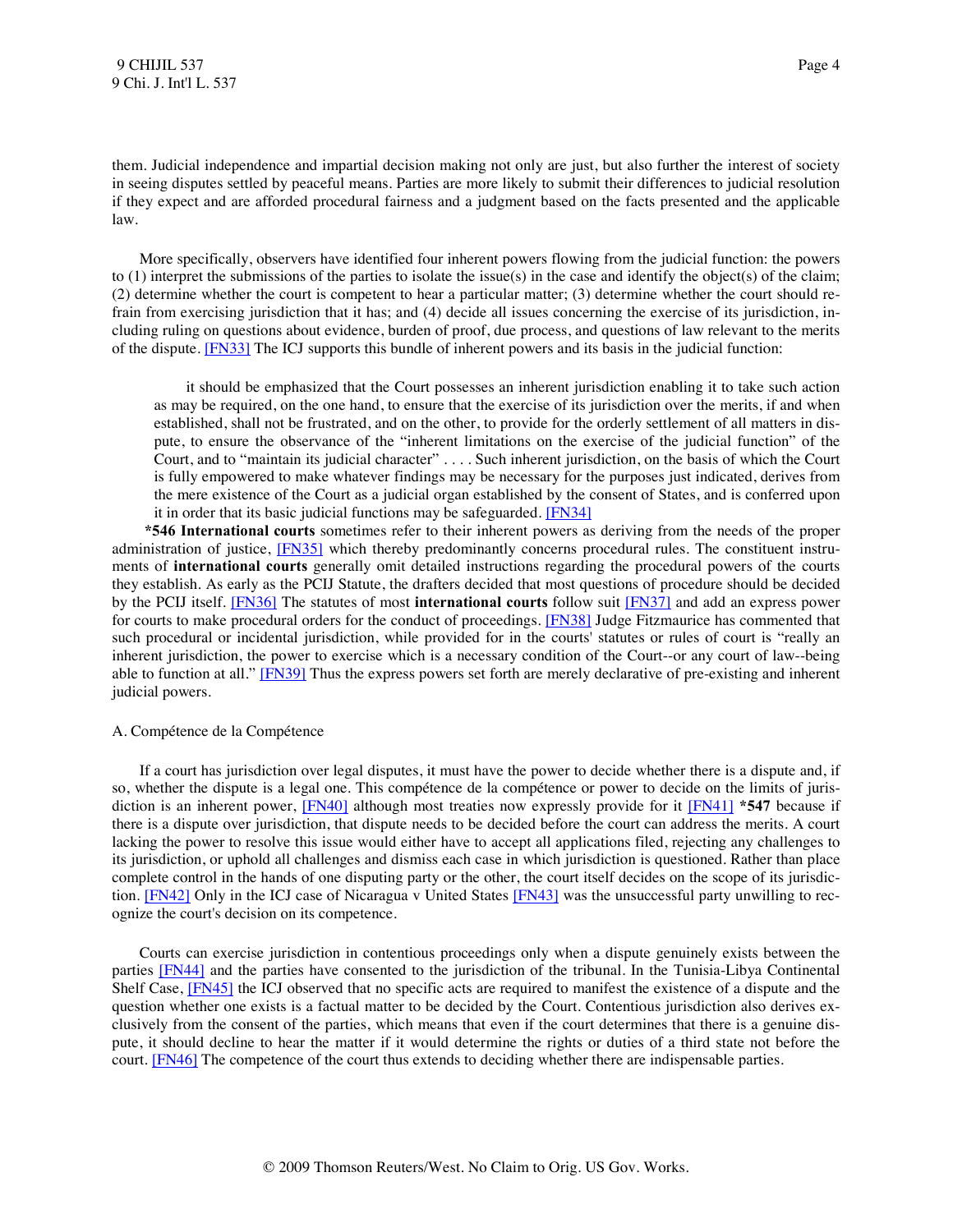As the judicial power in general does not extend to matters of policy or political questions, not only must there be a dispute, but it must be a legal **\*548** dispute. Although all cases before **international courts** have a political dimension, a court has jurisdiction if the case can be resolved by applying legal criteria. In the Aegean Sea Continental Shelf Case, the ICJ explained that a "dispute involving two States in respect of the delimitation of their continental shelf can hardly fail to have some political element" but if both states claim sovereign rights in the dispute, it constitutes a legal dispute. [\[FN47\]](#page-20-1) The ICJ does not concern itself with the political motivation of a state in seeking adjudication. [\[FN48\]](#page-20-2) In the Iranian Hostage Case the ICJ stated:

<span id="page-5-3"></span><span id="page-5-2"></span><span id="page-5-1"></span><span id="page-5-0"></span> Legal disputes between sovereign States by their very nature are likely to occur in political contexts, and often form only one element in a wider and long-standing political dispute between the States concerned. Yet never has the view been put forward before that, because a legal dispute submitted to the Court is only one part of a political dispute, the Court should decline to resolve for the parties the legal questions at issue between them  $\dots$  [\[FN49\]](#page-20-3)

 One consequence of the separation of legal and political issues, as in the Iranian Hostage Case, is that a decision on the legal dispute may not resolve the remaining and underlying political conflicts. However, the court cannot address the latter, because "[t]here are inherent limitations on the exercise of the judicial function which the Court, as a court of justice, can never ignore." [\[FN50\]](#page-20-4)

#### B. Interim Measures

<span id="page-5-4"></span> Do courts have inherent power to issue interim measures absent express or implied authority to do so? In many cases, there is a danger that one of the parties may deem it necessary to resort to self-help to preserve its rights or interests during litigation, thus exacerbating the conflict and undermining the functions of international adjudication in contentious cases, to settle disputes peacefully or assess compliance with international law. Therefore, it is not surprising to see that all **international courts** have the express power to issue interim orders to maintain the status quo ante in matters related to the subject of the dispute. [\[FN51\]](#page-20-5) It also could be considered inherent to the administration of justice and within judicial powers, even without express authority, as a means of ensuring the effectiveness of the ultimate decision. In the Fisheries Jurisdiction **\*549** Case, for example, the ICJ indicated a provisional measure to prevent Iceland from immediately implementing its proposed regulations, because application of the regulations would "prejudice the rights claimed by the United Kingdom and affect the possibility of their full restoration in the event of a judgment in its favor.[" \[FN52\]](#page-20-6)

 Courts have moved beyond exercising their express power to issue interim measures and have found it implied or inherent that such measures are legally binding. The ICJ derived this conclusion from the object and purpose of the ICJ Statute:

<span id="page-5-7"></span><span id="page-5-6"></span><span id="page-5-5"></span> The object and purpose of the Statute is to enable the Court to fulfill the functions provided for therein, and in particular, the basic functions of judicial settlement of international disputes by binding decisions in accordance with Article 59 of the Statute. The context in which Article 41 has to be seen within the Statute is to prevent the Court from being hampered in the exercise of its functions because the respective rights of the parties to a dispute before the Court are not preserved. It follows from the object and purpose of the Statute, as well as from the terms of Article 41 when read in their context, that the power to indicate provisional measures entails that such measures should be binding, inasmuch as the power in question is based on the necessity, when the circumstances call for it, to safeguard, and to avoid prejudice to, the rights of the parties as determined by the final judgment of the Court. The contention that provisional measures indicated under Article 41 might not be binding would be contrary to the object and purpose of that Article[. \[FN53\]](#page-20-7)

The ICJ might have come to the same conclusion by referring to inherent judicial powers, [\[FN54\]](#page-20-8) but basing the decision on customary norms of treaty interpretation was a less controversial source for a controversial conclusion.

 Like the ICJ, regional human rights courts have concluded that provisional measures are legally binding. The Inter-American Court of Human Rights ("IACtHR") has stated on several occasions that compliance with provision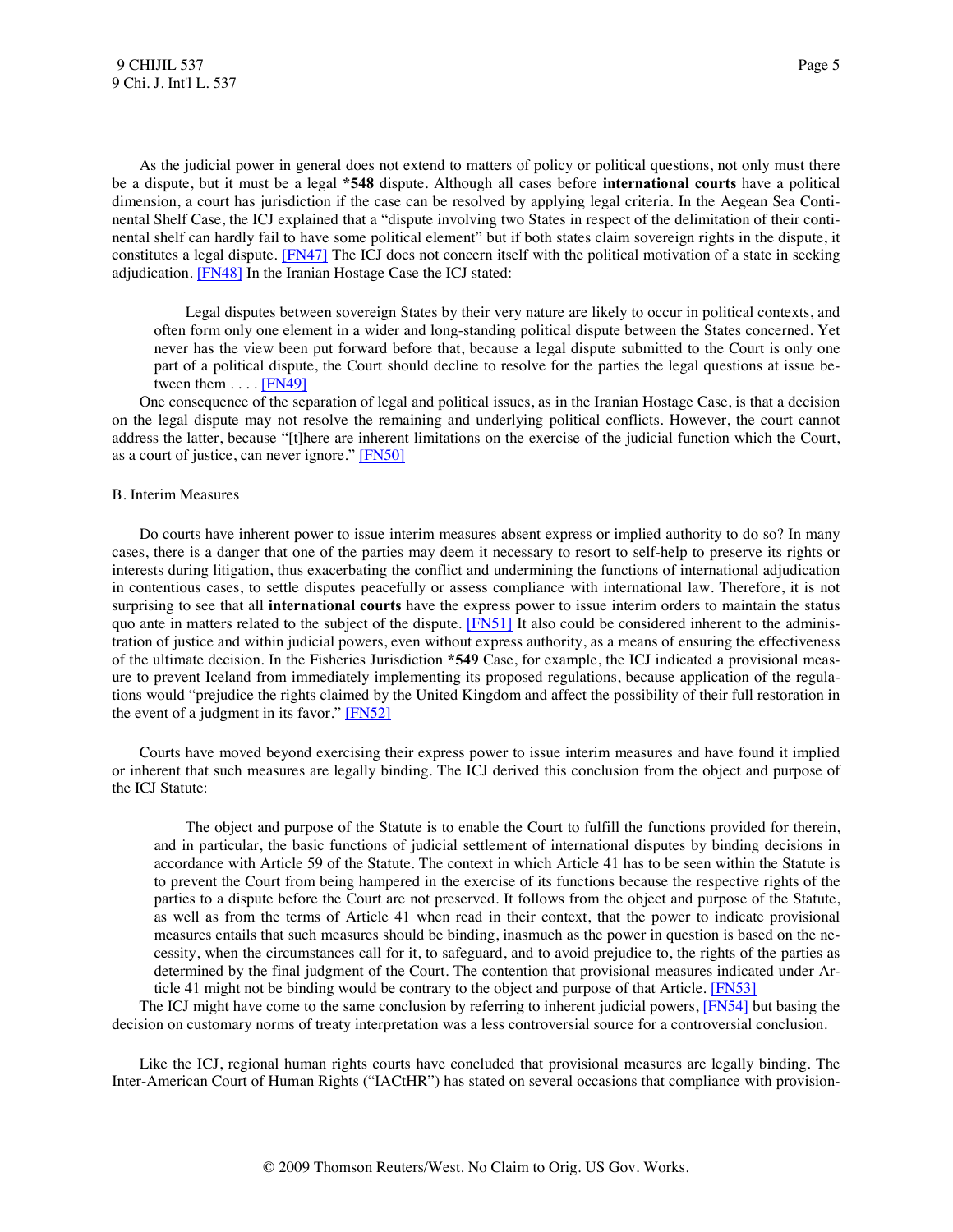<span id="page-6-2"></span><span id="page-6-1"></span><span id="page-6-0"></span>al measures is necessary to ensure the effectiveness of its decisions on the merits. [\[FN55\]](#page-20-9) **\*550** The European Court of Human Rights ("ECtHR") initially decided that it could not imply from the convention or from other sources the power to order interim measures that were binding, [\[FN56\]](#page-20-10) but later reversed itself and concluded that "in the light of the general principles of international law, the law of treaties and international case-law" such measures are binding on states parties. [\[FN57\]](#page-20-11) The ECtHR noted the importance of interim measures in preserving the rights of the parties in the face of the risk of irreparable damage and concluded that it should be considered "an inherent Convention requirement in international proceedings before the Court." [\[FN58\]](#page-20-12)

#### <span id="page-6-3"></span>C. Admissibility and Appreciation of the Evidence

<span id="page-6-4"></span> The free assessment of evidence is meant to enable the adjudicative body to decide a legal dispute or deliver an advisory opinion in accordance with all relevant facts. It is thus an essential and inherent element of the judicial function. [\[FN59\]](#page-21-0) The question of whether an issue is a matter of fact or law is for the court to decide as part of the judicial function, as is the question whether a fact is so evident that the court may take judicial notice of it. Good fact-finding is important to the credibility and legitimacy of the court. As Helfer and Slaughter point out, "[a] guaranteed capacity to generate facts that have been independently evaluated, either through a third-party fact-finding process or through the public contestation inherent in the adversary system, helps counter the perception of self-serving or 'political' judgments." [\[FN60\]](#page-21-1)

<span id="page-6-6"></span><span id="page-6-5"></span> In order to evaluate freely evidence, a court must first determine what evidence is admissible and probative. Fairness in proceedings also dictates that **\*551** parties know in advance the rules of evidence that will govern the proceedings. Adopting rules of evidence is not an inherent judicial power, in the sense that it cannot be removed by the states parties. Indeed, the states drafting the statute of the International Criminal Court ("ICC") decided that they would retain the power to write the rules of evidence while allowing the court to determine its rules of procedure. In contrast, the UN Security Council explicitly gave power to the International Criminal Tribunal for the Former Yugoslavia ("ICTY") to decide its rules of evidence and procedure; [\[FN61\]](#page-21-2) possibly it was the ICTY's exercise of this power that revealed how extensive a power it is, because matters like burden of proof, admissibility of hearsay, and discovery of exculpatory evidence are potentially outcome-determinative. When the freedom or incarceration of those accused of international crimes is at issue, states prefer to decide such important matters of evidence themselves rather than confer the authority on judges.

 In most instances, states have expressly conferred on **international courts** the power to write their own rules of procedure, though they have normally remained silent on the rules of evidence, allowing courts to imply this power as a necessary element to deciding a dispute. In general, courts engaged in dispute settlement and compliance have not adopted written rules of evidence, but have instead chosen to admit and evaluate submissions liberally from the parties, utilizing inferences and presumptions as they deem appropriate. [\[FN62\]](#page-21-3) Courts have also begun to articulate a standard of proof, which varies according to the function of the court. [\[FN63\]](#page-21-4)

<span id="page-6-8"></span><span id="page-6-7"></span> **\*552** In taking evidence and hearing relevant arguments, some **international courts** have asserted a power to accept submissions from amici curiae. It seems, however, that this is not an inherent power, as it varies according to the functions of the specific courts. Those courts engaged in interstate dispute settlement have been less receptive to amicus participation, especially to submissions from non-state actors, than have been the compliance bodies. [\[FN64\]](#page-21-5)

#### <span id="page-6-9"></span>D. Deciding the Merits

<span id="page-6-10"></span> The judicial function means that even if parties do not raise relevant questions of law, the court has the duty to examine them proprio motu, or of their own accord. In addition, the parties' agreement on the applicable law is not binding on an international court unless the statute of the court so provides. [\[FN65\]](#page-22-0) **\*553** More generally, the judicial function is to apply existing, recognized rules or principles of law to the questions before it, but these rules and principles have to be developed, adapted, modified, and interpreted in the context of specific cases because all sys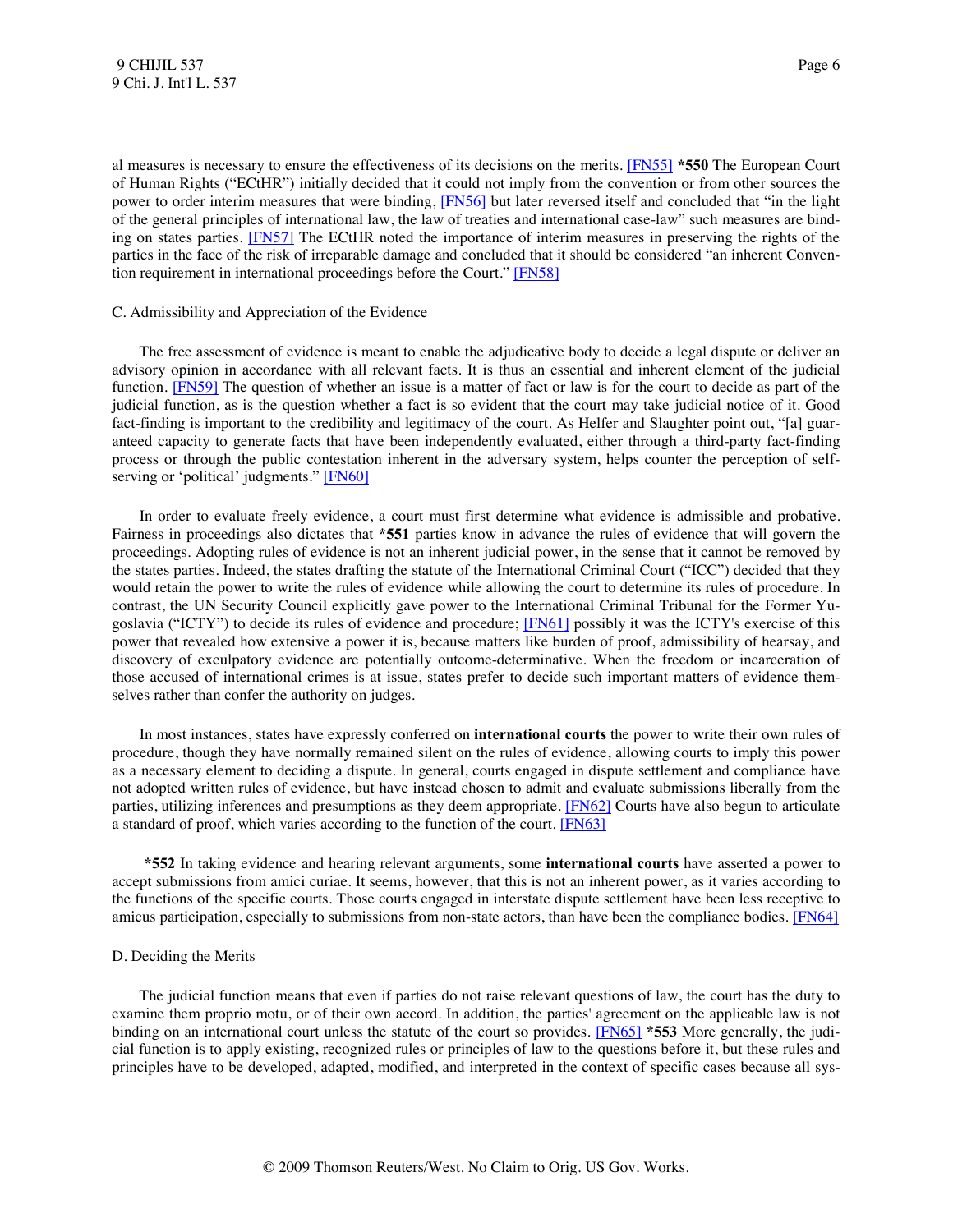tems of law are incomplete. In the drafting of international agreements, states sometimes decide to reduce the negotiation costs and risk of defection by allowing deliberate ambiguities to remain in the text. States also may leave gaps because they believe that issues can be better clarified in the context of actual cases. On other occasions, they may leave obligations vague to avoid domestic ratification problems or because they may be unsure which side of an issue will be advantageous in the future. In other instances, there may be no written agreement at all, but the matter may be governed by broad norms of customary international law. The incompleteness of international law means it is unrealistic to expect a precise pre-existing rule to exist for every dispute that arises. [\[FN66\]](#page-22-1)

<span id="page-7-1"></span><span id="page-7-0"></span> **International courts** also are increasingly faced with balancing or reconciling conflicting norms. In the Gabcikovo-Nagymaros Case, [\[FN67\]](#page-22-2) the two sides characterized the case quite differently, with Hungary viewing the dispute as one calling for application of emerging norms of customary international environmental law, while Slovakia asserted that the dispute was purely a matter of treaty interpretation. The ECtHR has had to consider whether the European Convention on Human Rights and Fundamental Freedoms ("European Convention on Human Rights") trumps customary norms of sovereign immunity, or whether sovereign immunity retains its force even when a state is accused of jus cogens violations. [\[FN68\]](#page-22-3) The European Court of Justice has addressed conflicts between binding Security Council resolutions and the fundamental rights guaranteed by the European Union. [\[FN69\]](#page-22-4)

<span id="page-7-3"></span><span id="page-7-2"></span> Ambiguities, gaps, and conflicts in the law present problems for courts, especially courts whose primary function is dispute settlement. Recourse to adjudication may be considered a failure if the case cannot be resolved on the basis of law and, to avoid this, the court may consider it necessary to fill in gaps in an applicable treaty or decide that a given practice is or is not customary **\*554** international law. Interpreting treaties and announcing custom thus help to shape the law in contentious cases. However, general lawmaking arguably occurs most often and most appropriately in advisory opinions, when an international court is asked to determine legal norms in answer to an abstract or hypothetical question.

<span id="page-7-11"></span><span id="page-7-10"></span><span id="page-7-9"></span><span id="page-7-8"></span><span id="page-7-7"></span><span id="page-7-6"></span><span id="page-7-5"></span><span id="page-7-4"></span> In order to address normative conflicts, **international courts** appear increasingly willing to pronounce on the existence of jus cogens norms, [\[FN70\]](#page-22-5) a topic that the Vienna Convention on the Law of Treaties allocates for decision by the international community of states as a whole. [\[FN71\]](#page-22-6) The ICJ long withheld reference to the doctrine of jus cogens, [\[FN72\]](#page-22-7) but other **international courts**, including the ICTY, [\[FN73\]](#page-22-8) the ECtHR, [\[FN74\]](#page-22-9) the IACtHR, [\[FN75\]](#page-22-10) and the European Court of First Instance, [\[FN76\]](#page-22-11) announced that certain norms are jus cogens. The ICJ ultimately joined them in 2006[. \[FN77\]](#page-22-12) Some observers may conclude that the courts are engaged in judicial lawmaking, but a norm can only be jus cogens if it is already legally binding through treaty or custom. Thus, judicial recognition of jus cogens may be seen more as a choice-of-law principle applied when courts are faced with competing or conflicting norms. The observable mutual influence of **international courts** on this issue, as on others, may be the more significant point to note.

<span id="page-7-12"></span> Courts dedicated to compliance or enforcement may be less inclined to develop the law than dispute-settlement courts, in part because there is less likelihood of conflict if the court finds no norm governs the issue before it. The ECtHR, for example, has explicitly declined to infer human rights that states **\*555** parties chose not to include in the European Convention. [\[FN78\]](#page-22-13) Lawmaking by "finding" new rights could risk a backlash from states and with it the risk of noncompliance. While the ICTY and International Criminal Tribunal for Rwanda ("ICTR") have created considerable amounts of international criminal procedural law as they have decided cases, they have done so in part because of a paucity of precedents and applicable texts [\[FN79\]](#page-23-0) and in part because the adoption of procedural rules is generally viewed as within the powers of **international courts**.

 Once a decision on the merits is reached, the courts generally must turn to reparations. The ICJ has held that the power to afford reparations is implicit in its jurisdiction as a necessary concomitant to its function to decide disputes: [\[FN80\]](#page-23-1)

<span id="page-7-14"></span><span id="page-7-13"></span> If the Court should limit itself to saying that there is a duty to pay compensation without deciding what amount of compensation is due, the dispute would not be finally decided. An important part of it would re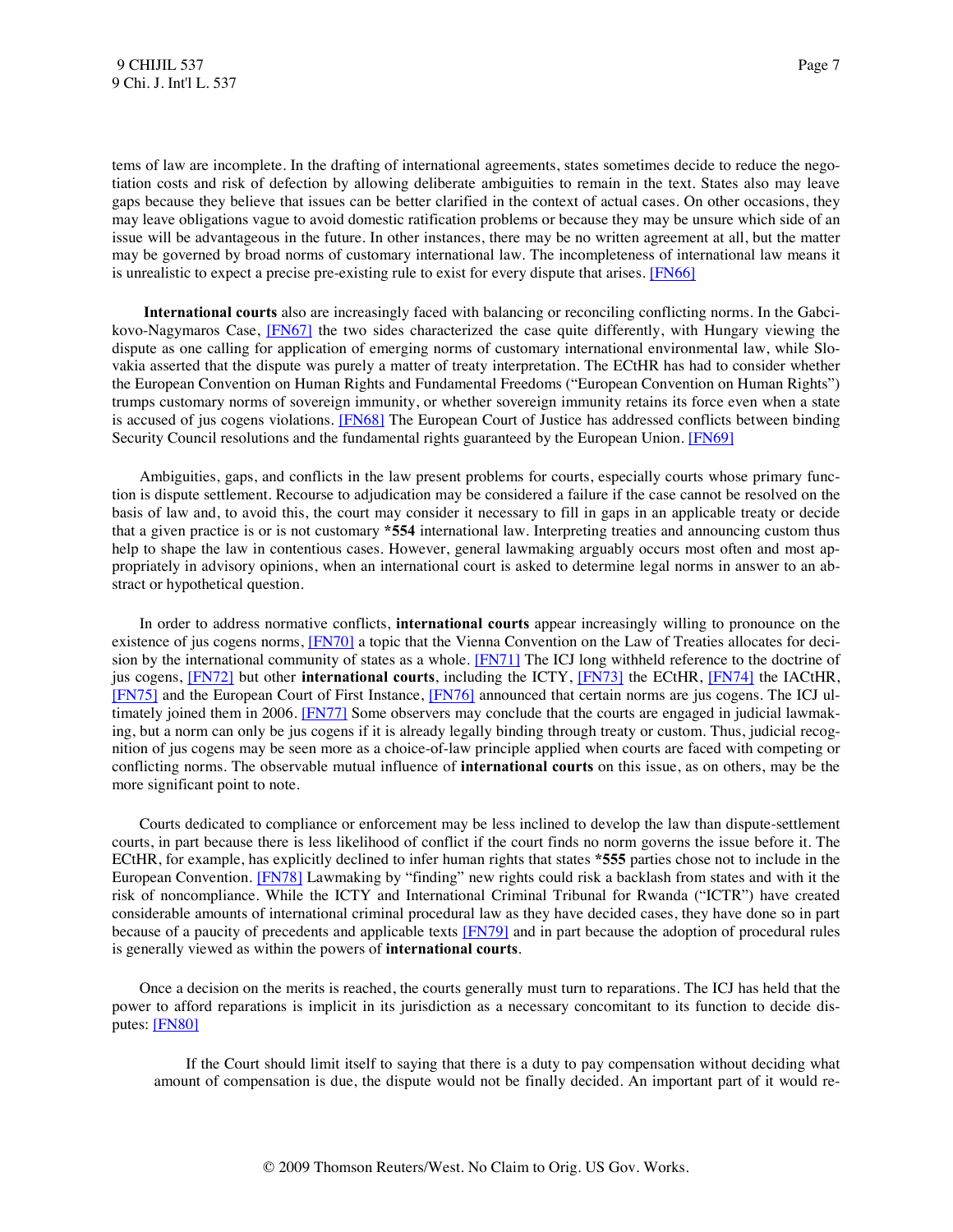<span id="page-8-1"></span><span id="page-8-0"></span>main unsettled . . . . It would not give full effect to the Resolutions but would leave open the possibility of a further dispute. [\[FN81\]](#page-23-2)

 In the Gabcikovo Case, the ICJ sought to resolve the matter by reworking a bilateral-treaty regime, constructing a workable resolution based on the reality created by the breaches; neither side was fully victorious in its claims. Other courts engaged in dispute settlement and compliance have also assumed that they may award reparations and make related orders, [\[FN82\]](#page-23-3) but enforcement tribunals are not seeking directly to repair harm to victims of the defendant's criminal acts and thus only have such power when the states parties confer it; instead they impose sentences on convicted persons within the limits set forth in their statutes.

#### E. Finality and The Binding Nature of Judgments

 The final inherent powers that courts might claim arise after a judgment has been rendered include deciding that the matter is res judicata and agreeing to be **\*556** bound by the judgment in future rulings (the principle of stare decisis). Declining to hear a dispute because the case has been decided previously, that is, applying the doctrine of res judicata, follows from the express provision contained in most courts' statutes that decisions are binding on the parties, [\[FN83\]](#page-23-4) but also seems inherent to the judicial function of deciding cases. Related to this is the power to correct mistakes if it appears that a judgment was procured by fraud or error. [\[FN84\]](#page-23-5)

<span id="page-8-4"></span><span id="page-8-3"></span><span id="page-8-2"></span>The question of stare decisis is less easily answered. **[FN85]** Predictability in the law is valued, so it is expected that the resolution of one dispute will lead courts to decide similar disputes the same way. **International courts** do cite their previous judgments and reason from them. They also cite each other in an effort to provide some consistency in international law across courts and legal regimes. Judge Shahabuddeen, however, considers that a legal obligation for an international tribunal to follow its previous decisions would be "extraordinary" and has no foundation as an inherent power. [\[FN86\]](#page-23-7) If the power exists, it must be expressly conferred or implied from the creating instrument.

<span id="page-8-5"></span> The specific functions of different **international courts** appear to influence the degree of reliance on precedent, with this influence being strongest in international criminal procedures. Notably, Article 21(2) of the ICC Statute states that the court "may apply principles and rules as interpreted in its previous decisions." [\[FN87\]](#page-23-8) The prohibition on ex post facto criminalization of conduct implies that there should be broad consistency in the judgments of criminal courts about the interpretation and application of the law. Indeed, the ICTY has said that, while there "is no provision in the Statute of the Tribunal that deals expressly with the question of the binding force of decisions of the Appeals Chamber," [\[FN88\]](#page-23-9) "in the interests of certainty and predictability, the Appeals Chamber should follow its previous decisions, but should be free to depart from them for cogent **\*557** reasons in the interests of justice." [\[FN89\]](#page-23-10) It appears that the Chamber viewed this deference to precedent as required by "a proper construction of [its] Statute, taking due account of its text and purpose." [\[FN90\]](#page-23-11)

<span id="page-8-8"></span><span id="page-8-7"></span> Compliance courts also express concern for consistency, since they are announcing general rules for all states parties. The European Convention on Human Rights establishes inconsistency with a prior judgment as one ground for relinquishment of a case from a Chamber to a Grand Chamber of the Court. **[FN91]** The ECtHR for its part has said that "[w]hile the Court is not formally bound to follow its previous judgments, it is in the interests of legal certainty, foreseeability, and equality before the law that it should not depart, without good reason, from precedents laid down in previous cases." [\[FN92\]](#page-23-13)

## <span id="page-8-12"></span><span id="page-8-11"></span><span id="page-8-10"></span><span id="page-8-9"></span><span id="page-8-6"></span>II. The Specific Functions and Consequent Powers of **International Courts**

 **International courts** are created for a variety of purposes. As Judge Fitzmaurice noted, "courts of law . . . are there to protect existing and current legal rights, to secure compliance with existing and current legal obligations, to afford concrete reparation if a wrong has been committed." [\[FN93\]](#page-23-14) He added that courts are not there to make legal pronouncements in abstracto, yet some **international courts** have performed precisely this function in responding to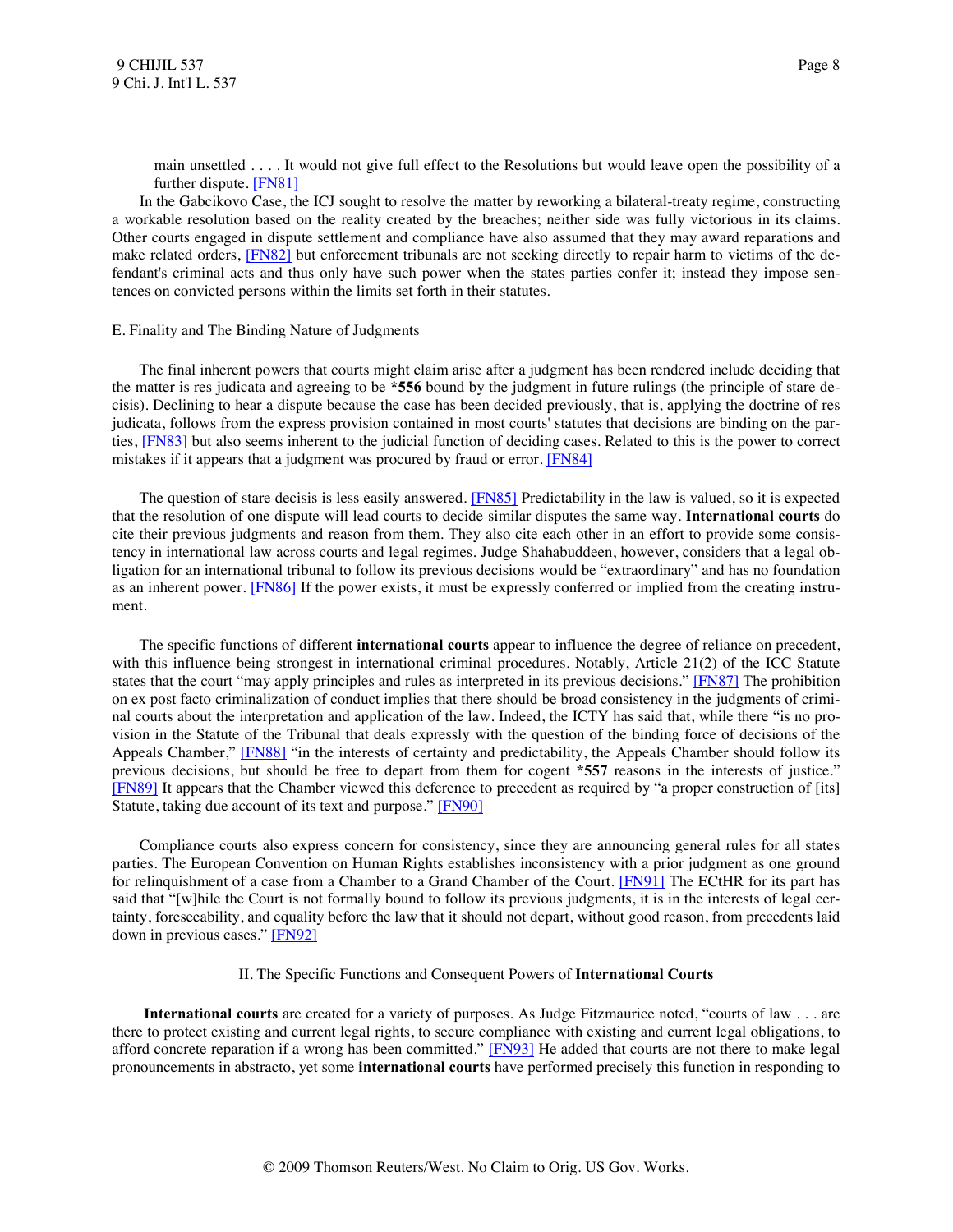requests for advisory opinions on general questions of international law. As noted earlier, the main functions of **international courts** are dispute settlement, compliance assessment, enforcement, and providing legal advice. The express and implied powers of each court vary with the type of function conferred upon it.

#### A. Dispute Settlement

<span id="page-9-0"></span> The first function assigned **international courts** is akin to the resolution of private disputes by civil litigation within domestic legal systems. **[FN94]** The purpose of such jurisdiction is to resolve the issues between the parties and end the **\*558** dispute. Conflict resolution is a way to avoid self-help and escalation of conflicts by channeling the dispute to a third-party decision maker, a function even more important in international relations than in domestic relations because, first, we are lacking international peacekeepers to discourage recourse to violence, and, second, the consequences of an interstate conflict are likely to go well beyond those conflicts that may arise between two individuals or two companies.

<span id="page-9-1"></span> Courts are not the only forums to which disputes may be submitted; ad hoc arbitral tribunals, mixed commissions, and fact-finding commissions of inquiry exist or may be created. States have chosen to add adjudication by courts to this range of options for peaceful settlement of disputes. The adjudicative function means that the court has a duty "not only to reply to the questions as stated in the final submissions of the parties, but also to abstain from deciding points not indicated in those submissions." [\[FN95\]](#page-23-16) This has not precluded judges from making pro-nouncements of law and principle that may "enrich and develop the law" [\[FN96\]](#page-24-0) despite concerns about overstepping into lawmaking.

<span id="page-9-4"></span><span id="page-9-3"></span><span id="page-9-2"></span> The role of the ICJ, the principal judicial organ of the UN, is to "decide disputes" submitted to it in accordance with international law. [\[FN97\]](#page-24-1) The prominent place of the ICJ in the peaceful dispute-settlement landscape is reinforced by the UN Charter's suggestion in Article 36(3) that, instead of being taken up by the Security Council, "legal disputes should as a general rule be referred by the parties to the ICJ in accordance with the provisions of the Statute of the Court." [\[FN98\]](#page-24-2) As a dispute-settlement body, the ICJ is not primarily reviewing compliance with the UN Charter or other international agreements; indeed, the Charter drafters denied the ICJ the power of judicial review of the UN Charter organs or the ultimate authority to interpret the Charter. [\[FN99\]](#page-24-3)

<span id="page-9-7"></span><span id="page-9-6"></span><span id="page-9-5"></span> **\*559** The ITLOS was also created as a court, primarily for the adjudication and settlement of disputes relating to the UN Convention on the Law of the Sea ("UNCLOS"), the comprehensive treaty establishing a legal order for the seas, oceans, and marine resources. [\[FN100\]](#page-24-4) While creating a new court was not uncontroversial, those in favor argued that the compromises necessary to achieve agreement on the law of the sea necessitated a dispute-settlement body. The agreement finally reached included many novel principles and institutions that many negotiators felt would be maintained only if sufficient means were provided to avoid the political, economic, and even military con-frontations which might otherwise occur. [\[FN101\]](#page-24-5) Further, many of the activities on the oceans were conducted by non-state actors who had no standing at the ICJ. Allowing them access to ITLOS was seen as having potential to reduce the level of maritime conflict by keeping disputes from becoming interstate matters. Thus, ITLOS was drafted so that not only the states parties but also state enterprises and non-state entities involved in resource exploitation could be given access to dispute settlement. [\[FN102\]](#page-24-6) Finally, proponents argued that without compulsory **\*560** dispute settlement, the complex text drafted by the conference would lack "stability, certainty, and predictability." [\[FN103\]](#page-24-7) UNCLOS III President H.S. Amerasinghe, speaking in 1976, saw "the provision of effective disputesettlement procedures as essential for stabilizing and maintaining the compromise necessary for the attainment of agreement on a convention." [\[FN104\]](#page-25-0) In sum, UNCLOS negotiators agreed on the need for a new dispute-settlement tribunal to ensure effective application of the treaty by the states parties.

<span id="page-9-11"></span><span id="page-9-10"></span><span id="page-9-9"></span><span id="page-9-8"></span> Part XV of the UNCLOS Convention requires states to settle their disputes by peaceful means and to seek such solutions by the modes indicated in Article 33(1) of the UN Charter. [\[FN105\]](#page-25-1) When a dispute arises, Article 33(1) requires states to attempt to settle their differences through negotiation, after which it is obligatory for the parties to exchange views to choose the means of dispute settlement. Article 287(1) allows states to opt for dispute settlement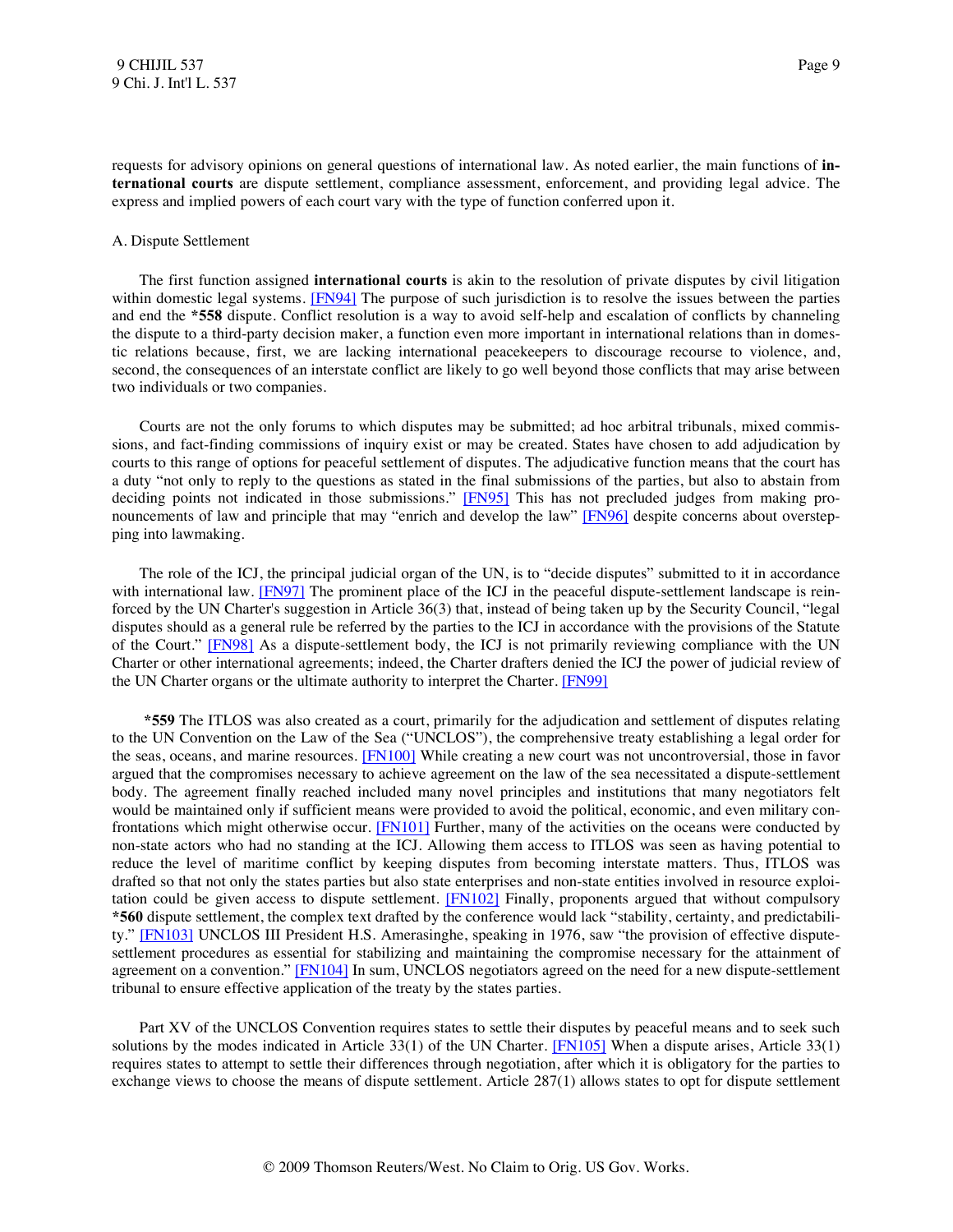<span id="page-10-1"></span><span id="page-10-0"></span>by ITLOS, the ICJ, or one of two arbitral processes. ITLOS was conferred compulsory jurisdiction over the prompt release of vessels and the prescription of provisional measures even when another dispute-settlement mechanism had been chosen. [\[FN106\]](#page-25-2) ITLOS also serves in part as a compliance body in that it may prescribe provisional measures not only to preserve the rights of the parties, but also to "prevent serious harm to the marine environment." [\[FN107\]](#page-25-3) In the Southern Bluefin Tuna Cases, the court determined that "the conservation of the living resources of the sea is an element in the protection and preservation of the marine environment" and issued provisional measures to protect the fish stocks. [\[FN108\]](#page-25-4)

<span id="page-10-4"></span><span id="page-10-3"></span><span id="page-10-2"></span> The function of international dispute settlement is carried out by other "judicial" bodies in addition to the ICJ and ITLOS. Many commentators would add the WTO Dispute Settlement procedure, or at least the WTO's Appellate Body, to a list of international tribunals created for this purpose. One scholar **\*561** calls the Appellate Body "an institutionally independent organ with permanent members that functions 'like an appellate court."' [\[FN109\]](#page-25-5) Anoth-er scholar says that the "Appellate Body is a court in all but name." [\[FN110\]](#page-25-6) If so, it is argued, then WTO dispute-settlement bodies have inherent jurisdiction because they are international judicial tribunals. [\[FN111\]](#page-25-7) They may act independently "much like **international courts**" and "fix the boundaries of the dispute before them, marshal the evidence determine the appropriate law, apply that law to the facts, and reach a decision." [\[FN112\]](#page-25-8)

<span id="page-10-8"></span><span id="page-10-7"></span><span id="page-10-6"></span><span id="page-10-5"></span> Yet the parties drafting the WTO agreements deliberately stopped short of creating a court, and the Dispute Settlement Understanding ("DSU") institutions lack "some fundamental and conspicuous markers of the judiciary," from the title accorded the decision makers (panelists or members, not judges) to the results (reports, not opinions or judgments). [\[FN113\]](#page-25-9) Nonetheless it is claimed that "[d]espite this lack of conspicuous signs of judicial institutions, the Appellate Body has understood itself as a judicial institution from the very beginning." [\[FN114\]](#page-25-10) The Appellate Body has fairly broad discretion to create its own working procedures and its members have spoken of the need for "independence, impartiality and objectivity.[" \[FN115\]](#page-25-11)

<span id="page-10-11"></span><span id="page-10-10"></span><span id="page-10-9"></span> The DSU addresses trade conflicts and "serves to preserve the rights and obligations of Members under the covered agreements and to clarify the existing provisions of those agreements in accordance with customary rules of interpretation of public international law." [\[FN116\]](#page-25-12) The WTO panel in the EC-Bananas dispute summed up the process by saying that "[f]irst and foremost, that system is designed to settle disputes." [\[FN117\]](#page-25-13) The process also helps to clarify and articulate rules despite the fact that the DSU explicitly denies the ability of panels to make **\*562** law through interpretation. [\[FN118\]](#page-25-14) There has been a gradual expansion in interpretive rulings and clarifications, perhaps because the bulk of disputes have involved good-faith differences over interpretation of ambiguous terms in the relevant agreements.

<span id="page-10-13"></span><span id="page-10-12"></span> Taking the ICJ, ITLOS, and the DSU's panels and Appellate Body as dispute-settlement tribunals, it is possible to consider what form and powers follow from their function. One is an insistence on the equality of the parties. Thus, the ICJ Statute and Rules of Court are designed to "secure a proper administration of justice, and a fair and equal opportunity for each party to comment on its opponent's contention." [\[FN119\]](#page-25-15) The prominent and equal role of states in dispute settlement by adjudication means that it is primarily for the parties to present the evidence and legal arguments to the courts.

<span id="page-10-14"></span> The function of the ICJ and other dispute-settlement bodies--to put an end to a dispute in furthering international peace and security--pushes such courts towards ruling on the merits and avoids dismissal on technical procedural grounds. The dispute-settlement function also has an evident influence on the treatment of cases when one party fails to appear. Rather than apply a strict default rule that would allow the side appearing to win on all issues of fact and law, the ICJ, for example, must satisfy itself that it has jurisdiction over the dispute and that the claim is wellfounded in fact and law. [\[FN120\]](#page-25-16) To do otherwise would risk exacerbating the underlying dispute. Compliance bodies, in contrast, are less accommodating to a state that fails to appear to answer claims that it has breached its obligations, such as preserving the human rights of the applicant. Human rights courts will generally assume the truth of the allegations "provided there is no evidence to the contrary," a less stringent test than is applied in dispute settlement.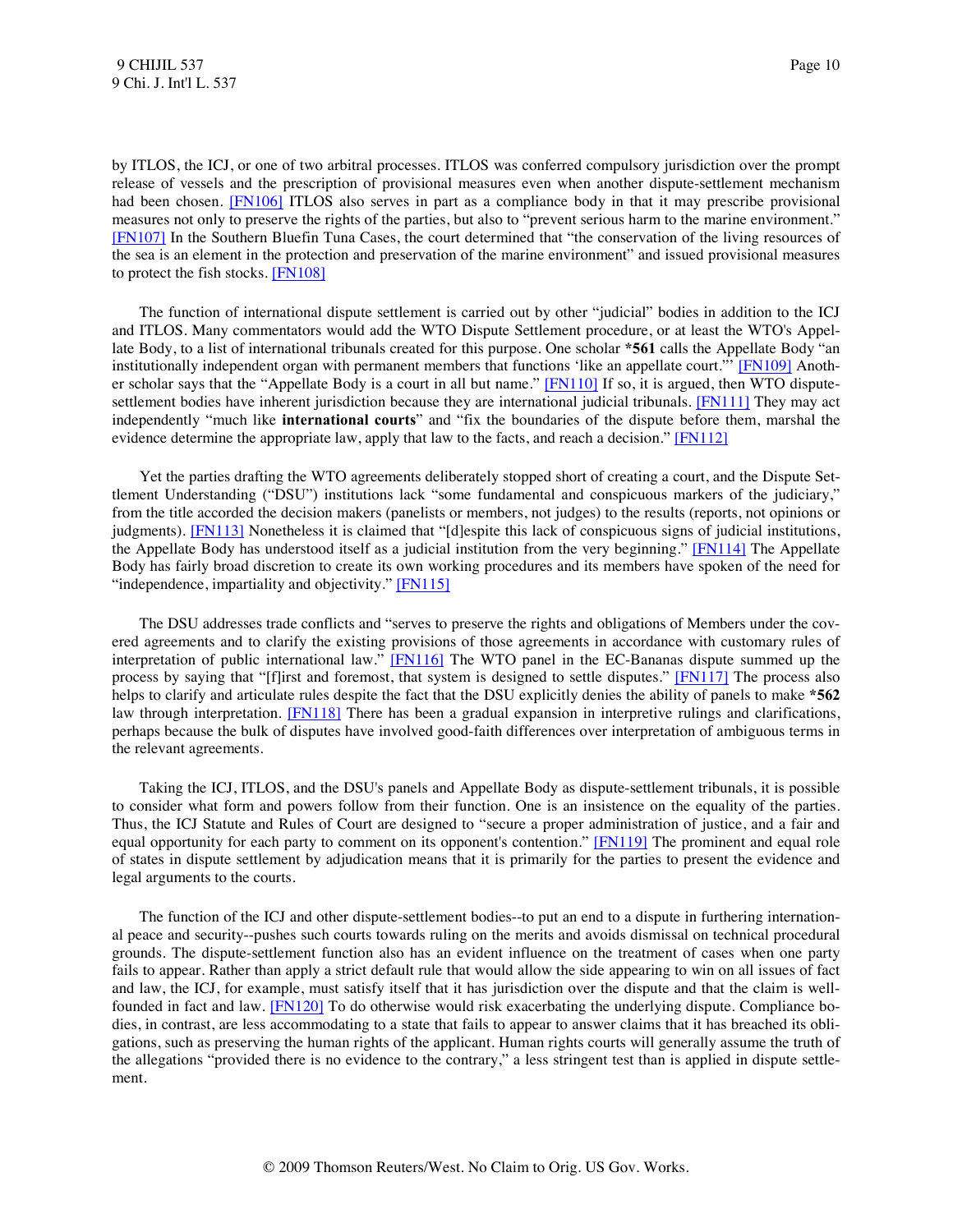<span id="page-11-0"></span> Adjudication of disputes arose in large part in an effort to avoid recourse to armed conflict to settle disagreements between states. Thirlway notes that it is essential to the conflict avoidance and resolution process that the ICJ has "shown itself disinclined to rule on issues not actually essential to the chain of reasoning leading to its decision . . . ." [\[FN121\]](#page-26-0) If the parties themselves do not raise issues, or if they seem agreed on points of law, it is not for the court to create **\*563** conflict where none exists. A narrow ruling also may facilitate compliance because it will require less action by states. Similarly, if two lines of argument lead to the same result, one or the other is sufficient to decide: it is not necessary to rule on both in order to produce a result satisfactory to the parties.

<span id="page-11-1"></span> The dispute-settlement courts have shown some reluctance to rule on the existence of customary international law because the conclusion would impact other states not before the court, even though the judgment would be for-mally binding only on the litigants. [\[FN122\]](#page-26-1) Hence, in the Anglo-Norwegian Fisheries Case, the ICJ was able to recharacterize the submissions of the parties to permit it to decide the dispute without ruling on the broad issue of the legality of extension of fishing zones to fifty miles from the baseline. The law at the time was in a state of flux and any pronouncement by the court on the breadth of territorial seas would likely have had considerable, possibly negative, impact on the negotiations for UNCLOS. [\[FN123\]](#page-26-2) Were the court's function primarily one of enhancing compliance with international norms, it might have approached the issue differently and offered its views on existing or emerging custom that states should implement in practice. [\[FN124\]](#page-26-3)

<span id="page-11-3"></span><span id="page-11-2"></span> Courts engaged in compliance monitoring often do give broad statements of the meaning and scope of right and obligations, with which all states in the system are expected to comply. The one topic on which the ICJ seems willing to issue broad statements of customary international law is the use of force, a matter central to the international legal order and the UN Charter; the ICJ may be conscious of this issue of its role as the "principal judicial organ of the United Nations" with functions beyond dispute settlement. [\[FN125\]](#page-26-4)

#### <span id="page-11-4"></span>**\*564** B. Compliance

<span id="page-11-5"></span> Some courts focus more on the public, even constitutional aim of the regime in which they operate than they do on dispute settlement. [\[FN126\]](#page-26-5) The ECtHR has referred to the public order of Europe and expressed its role as being one to provide advice for states on compliance with their human rights obligations under the European Convention on Human Rights. That convention itself has a "special character" as a treaty for the collective enforcement of human rights, as it comprises a network of mutual, bilateral undertakings rather than reciprocal engagements between contracting states. The role of the ECtHR in light of the object and purpose of the convention is to interpret and ap-ply the agreement "so as to make its safeguard practical and effective." [\[FN127\]](#page-26-6) A compliance body may look beyond the particular facts or parties before it to guide other states bound by the same substantive obligations. The ECtHR has held that its functions are "not only to decide those cases brought before it, but more generally, to eluci-date, safeguard and develop the rules instituted by the Convention." [\[FN128\]](#page-26-7)

<span id="page-11-6"></span> The public-interest function of compliance bodies means the court may keep a case even if the applicant dies during the proceedings and no heir is found to continue the matter. The ECtHR explained that it is indispensable for an individual to be personally affected by an alleged violation to put the protection mechanism in motion--in contrast to the "general interest attaching to the observance of the Convention" that renders admissible an inter-state application without requiring an interest. Yet the object and purpose of the treaty mean that "human rights cases before the Court generally also have a moral dimension, which must be taken into account when considering whether the examination of an application should continue" after an applicant's death:

<span id="page-11-8"></span><span id="page-11-7"></span> The Court has repeatedly stated that its "judgments in fact serve not only to decide those cases brought before the Court but, more generally, to elucidate, safeguard and develop the rules instituted by the Convention, thereby contributing to the observance by the States of the engagements undertaken by them as Contracting Parties.[" \[FN129\]](#page-26-8)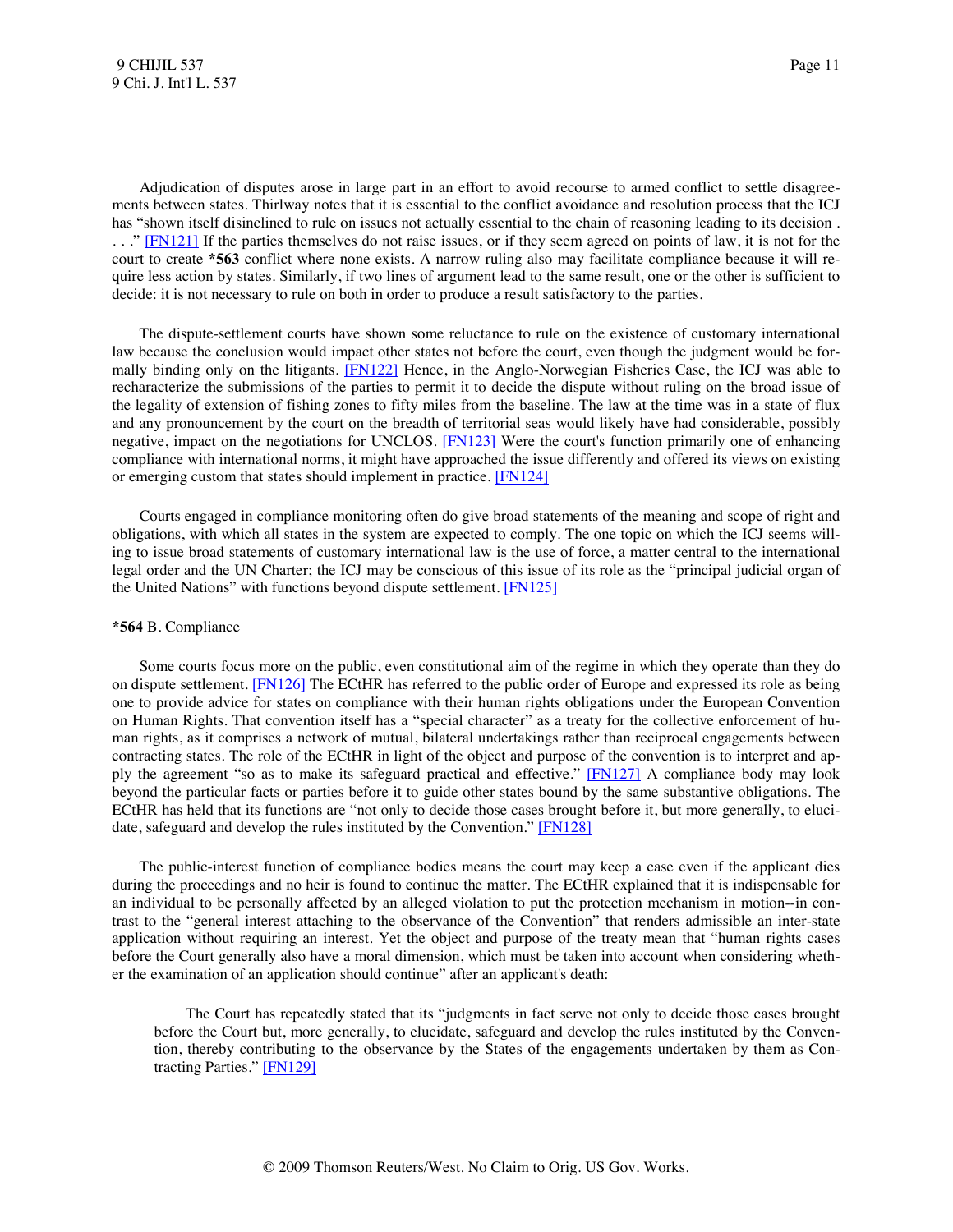<span id="page-12-0"></span>While the court claims that its primary purpose is to provide individual relief, it sees its second function as being "to determine issues on public policy grounds in the common interest, thereby raising the general standards of protection of human rights and extending human rights jurisprudence **\*565** throughout the community of Convention States." [\[FN130\]](#page-26-9) Given this broader function, it should not be surprising that individuals appearing before the ECtHR cannot represent themselves, as they can as defendants in international criminal courts; [\[FN131\]](#page-26-10) rather they must have legal representation from an early stage in the case. [\[FN132\]](#page-26-11)

<span id="page-12-2"></span><span id="page-12-1"></span> The institutional structure of some organizations reinforces the compliance function. The Inter-American system, following the pre-1998 European human rights system, allows individuals to appear before the court to seek redress for the specific harm caused to them by violations of their rights. However, the Inter-American Commission, like the former European Commission, brings the cases to the court and acts as a ministerio publico, or public prosecutor, often seeking forward-looking reparations designed to prevent future violations rather than redress past ones. The IACtHR has been particularly open to the Commission's requests for guarantees by the state that the breach will not be repeated, usually demanded in the form of legislative changes and other reforms of domestic law and practice. In contrast, dispute-settlement bodies like the ICJ have shown reluctance to specify guarantees of non-repetition among the reparations granted the prevailing party. [\[FN133\]](#page-26-12)

<span id="page-12-3"></span> The distinctive character of adjudication in dispute settlement means that the parties can discontinue the litigation whenever they agree to do so and the court must respect their decision. This is not the case in compliance courts, where upholding the obligations of the parties is deemed a sufficient interest to maintain the case even against the wish of the parties. Thus human rights courts must approve any friendly settlements negotiated between the parties to ensure that they are consistent with respect for the rights guaranteed, which is particularly important given the disparity of power between individual applicants and defendant states. Courts engaged in dispute settlement can also decide that the object of the case has been obtained and dismiss the matter as moot, as the ICJ did with the Nuclear Test Cases. [\[FN134\]](#page-26-13) In addition to the possibility of declaring a matter moot, the ICJ applies the ne ultra petita rule and does not decide claims or **\*566** award more compensation or other remedies than those requested. In contrast, the compliance courts assess the nature and scope of the claim and decide on the appropriate norm to be applied, whether or not it is invoked by the parties.

<span id="page-12-4"></span> One rationale for **international courts** to monitor compliance through the mechanism of individual complaints is that interstate disputes are unlikely to arise when treaty obligations run vertically from government to those governed; other states are unlikely to suffer direct and immediate harm from a breach and thus other states rarely take enforcement measures. To be effective, such "unilateral" treaty undertakings must be monitored by allowing those who are affected to seek redress for injury. The function of the courts is broader, however, in providing guidance to all states in the human rights system on the scope of their obligations.

#### C. Enforcement

<span id="page-12-5"></span> Enforcement courts have other forms and powers that follow from their function to determine the guilt or innocence of individuals accused of international crimes. [\[FN135\]](#page-27-0) The principle of legality requires that crimes be drafted in detail (nullum crimen sine lege) and requires that judges refrain from making substantive criminal law. The drafting of the ICC Statute and of the elements of crimes illustrates clear intent on the part of the states parties to the Statute "to maintain control over the making of international law and to keep a tight leash on the ability of international judges to go beyond what they have agreed to." [\[FN136\]](#page-27-1) Yet, the ICTY claims to have inherent jurisdiction, that is, all the powers essential to fulfilling its mission in a just and efficient manner. Such powers include the power to take such action as might be required to ensure that the exercise of its subject-matter jurisdiction is not frustrated, to provide for the orderly settlement of all matters in dispute, to ensure the observance of the inherent limitations on the exercise of the judicial function of the court, and to maintain the court's judicial character. [\[FN137\]](#page-27-2)

<span id="page-12-7"></span><span id="page-12-6"></span>Enforcement bodies are those most subject to ex ante control. In creating criminal courts, states might be exer-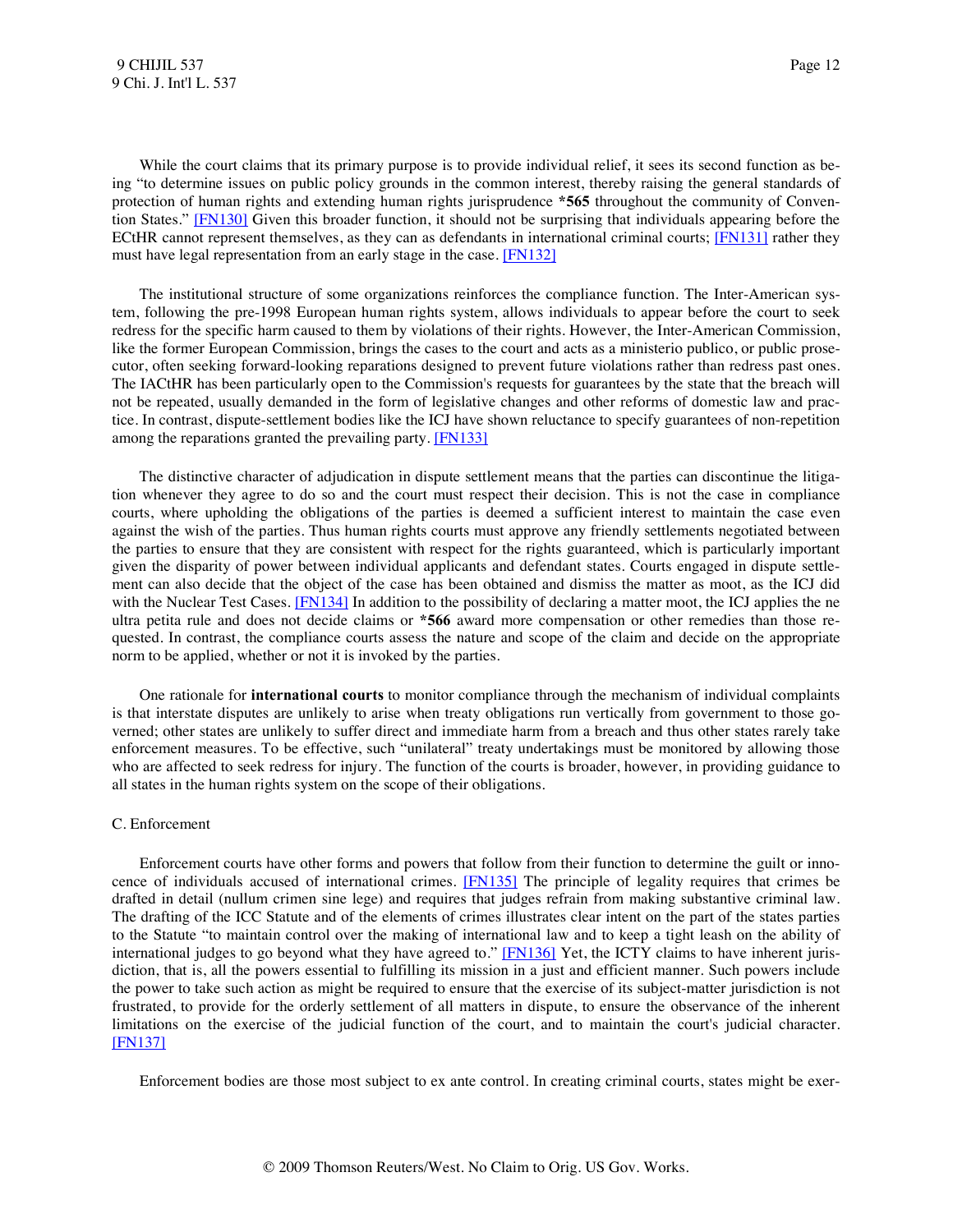cising more control because they must meld **\*567** very different legal systems. The roles of prosecutor, witnesses, and defense attorney, as well as issues of evidence and privileges, vary considerably from one legal system to another, probably more so than in civil litigation. States also may be more concerned to ensure procedures that will afford due process should any of their nationals be prosecuted by an international criminal court. For these or other reasons, states parties to the ICC drafted the ICC Statute, the elements of crimes, and the rules of procedure and evidence. In turn, the ICC Statute drafted by the parties allows the Security Council to call for a one-year delay in prosecution if it deems it necessary to international peace and security.

<span id="page-13-0"></span> Despite state control of many aspects of their procedures, international criminal courts assert inherent and implied powers, but ones that that differ from those claimed by other **international courts**. For example, the power to address the obstruction of justice is said to be inherent in any criminal judicial body. [\[FN138\]](#page-27-3) The ICTY has also asserted ancillary or incidental powers to issue binding orders for legal assistance from states and the inherent power to hold individuals in contempt when they fail to comply with a subpoena.

<span id="page-13-2"></span><span id="page-13-1"></span> The ICTY claims that it is entitled to take such actions to ensure that the exercise of its jurisdiction over the merits is not "frustrated" and "to provide for the orderly settlement of all matters in dispute." [\[FN139\]](#page-27-4) These are powers "which accrue to a judicial body even if not explicitly or implicitly provided for in the statute or rule of procedure of such a body, because they are essential for the **\*568** carrying out of judicial functions and ensuring the fair administration of justice." [\[FN140\]](#page-27-5) The powers invoked include the power to determine its jurisdiction, summon individuals directly, adopt rules of contempt, relieve a counsel of duties, and order disclosure of defense witnesses' statements. Perhaps to foreclose complaints that the court is overreaching its mandate, the ICTY has relied on its need to act finding the absence of explicit authority in the ICTY statute or rules. Taking a balanced approach, Judge Wald has concluded that the rules cannot confer power on the Chambers greater than provided by the statute, "un-less it is a power recognized universally as essential to the functioning of a court of law." [\[FN141\]](#page-27-6) An even broader view has been expressed that inherent power exists "to ensure that justice is done." [\[FN142\]](#page-27-7) Many states parties might question whether the views of the judges on what implied powers are needed to ensure justice can override the decisions of the states parties.

<span id="page-13-6"></span><span id="page-13-5"></span><span id="page-13-4"></span><span id="page-13-3"></span> Although initially the ICTY trial court emphasized that its authority derived solely from the statute and it could not question the "legality of its creation," [\[FN143\]](#page-27-8) the Appeals Chamber disagreed and held that under the principle of compétence de la compétence, it had inherent jurisdiction to determine its own jurisdiction. In Tadic, the ICTY Appeals Chamber asserted an "incidental" or "inherent" jurisdiction to review the legality of the ICTY's establish-ment, deeming that this "derives automatically from the exercise of the judicial function." [\[FN144\]](#page-27-9) Thus, the court's concern for the fairness of its proceedings when individual liberty is at stake has led it to expand its claim of inherent and incidental powers.

#### D. Advice

<span id="page-13-8"></span><span id="page-13-7"></span> Most **international courts** have the competence to issue advisory opinions; the jurisdiction to do so ranges from very narrow [\[FN145\]](#page-28-0) to very broad. [\[FN146\]](#page-28-1) The **\*569** IACtHR has described the purpose of its advisory jurisdiction as "intended to assist the American States in fulfilling their international human rights obligations and to assist the different organs of the inter-American system to carry out the functions assigned to them in this field." [\[FN147\]](#page-28-2) Like the other **international courts**, the IACtHR has interpreted its advisory jurisdiction as permissive in nature.

<span id="page-13-9"></span> The ICJ's advisory jurisdiction extends to responding to "any legal question" at the request of an authorized body. As with contentious cases, the court's jurisdiction in this respect is often challenged. In the Nuclear Weapons advisory opinion, when the ICJ was asked to rule on the compatibility of the threat or use of nuclear weapons with relevant principles of international law, the court explained the legal nature of the question through a reference to its methodology: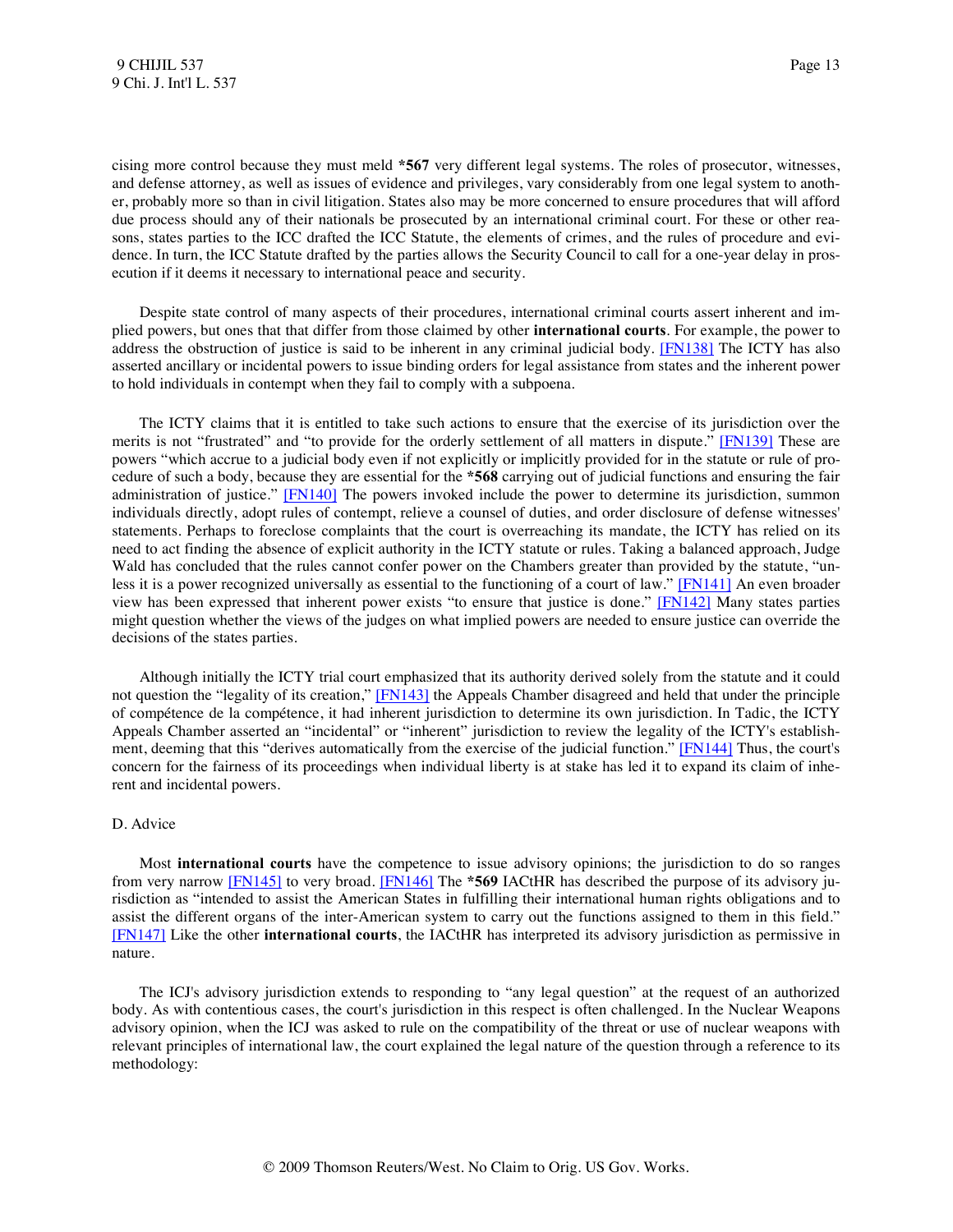To do this, the Court must identify the existing principles and rules, interpret them and apply them to the threat or use of nuclear weapons, thus offering a reply to the question posed based on law . . . . The fact that this question also has political aspects . . . does not suffice to deprive it of its character as a "legal question" and to "deprive the Court of a competence expressly conferred on it by its Statute" . . . [nor is the] political nature of the motives which may be said to have inspired the request or the political implications that the opinion given might have of relevance in the establishment of the Court's jurisdiction to give such an opinion. [\[FN148\]](#page-28-3)

<span id="page-14-0"></span> As the quotation indicates, the ICJ views its advisory function as identifying, interpreting, and applying international principles and rules. How broadly this function should lead the court into progressively developing the law is debated. In its first advisory opinion, the ICJ declared that nothing forbade the court to exercise an interpretive function "which falls within the normal exercise of its **\*570** judicial powers," [\[FN149\]](#page-28-4) suggesting that as long as there was a legal question, the court could answer it. Later, in the Western Sahara opinion, [\[FN150\]](#page-28-5) the court indicated that it should in principle help to develop international law by accepting requests to give advisory opinions: "[b]y lending its assistance in the solution of a problem confronting the General Assembly, the court would discharge its functions as the principal judicial organ of the United Nations." [\[FN151\]](#page-28-6) The court is clear that this does not amount to legislation; rather, "its task is to engage in its normal judicial function of ascertaining or otherwise of legal principles and rules applicable . . . . This is so even if, in stating and applying the law, the Court necessarily has to specify its scope and sometimes note its general trend." [\[FN152\]](#page-28-7)

 The advisory jurisdiction is seen as providing assistance to the political organs in dealing with international legal issues that come within their mandate. ICJ Judge Oda has objected that answering general, even hypothetical questions, about issues of international law risks the court's "main function"--to settle international disputes on the basis of law--and could transform it into a lawmaking body. [\[FN153\]](#page-28-8) But arguably this blurring of judicial and legislative functions is precisely what is intended by the states parties in conferring advisory jurisdiction on courts. [\[FN154\]](#page-28-9)

<span id="page-14-6"></span> **\*571** Courts issuing advisory opinions should be particularly hesitant to undertake fact-finding, because parties with relevant information may not and perhaps cannot all be before the court. While some responsibility rests with the requesting body to provide all the relevant background information, the court itself should ensure that it is able to do the necessary fact-finding when factual determinations are critical to its advisory function. If required, the court should appoint its own experts rather than rely on potentially biased information. It is an express power that the courts have not utilized as often as they might.

#### <span id="page-14-5"></span><span id="page-14-4"></span><span id="page-14-3"></span><span id="page-14-2"></span><span id="page-14-1"></span>III. Conclusion

 It is a mistake to evaluate the exercise of powers by all **international courts** in the same manner because each court is created for a specific purpose or function and that function shapes its powers. While all courts, by virtue of being courts, have inherent powers derived from their judicial functions-- including the need for independence and control over the administration of justice--each court's specific functions are coupled with express and implied powers that are particularly important to fulfilling that function. An understanding of the different functions and the implications of them for the type and scope of implied powers is necessary to properly evaluate the work of the international judiciary. This Article suggests that the functions of dispute settlement, compliance assessment, enforcement, and advice are different from each other and require the exercise of different powers. This Article also outlines some of those differences, including the use of interim measures in contentious cases but not in advisory proceedings, the different standards of proof used in different types of courts, and the continuation of cases by compliance courts despite the death of the applicant or, in some instances, the agreement of the parties, but it is important to acknowledge that this has been merely an opening analysis. It should be considered an invitation to others interested in the work of international adjudication to give more attention to the variety of international judicial bodies and the powers they exercise.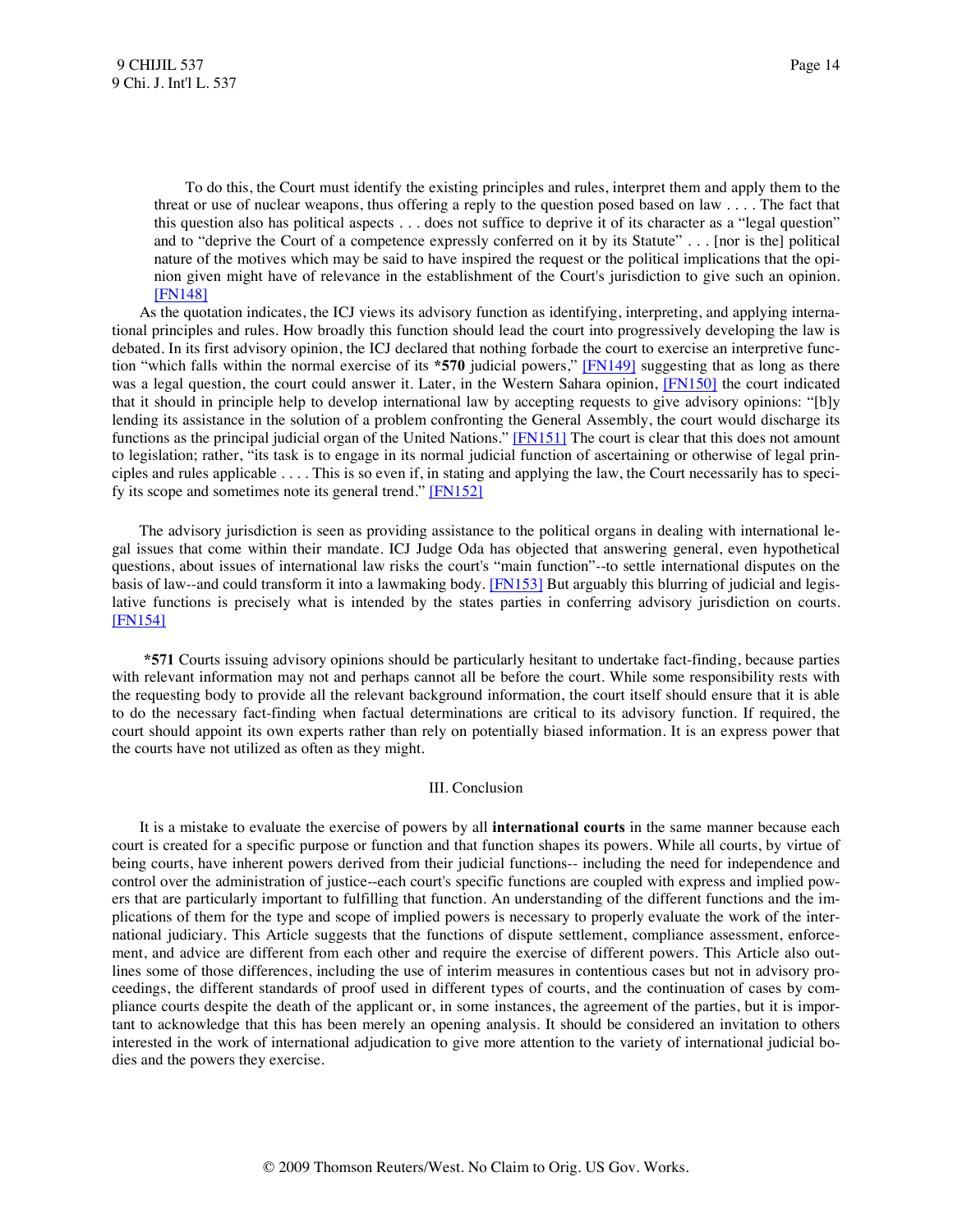<span id="page-15-0"></span>[\[FNa1\].](#page-1-0) Manatt/Ahn Professor of International Law, The George Washington University Law School.

<span id="page-15-1"></span>[\[FN1\].](#page-1-1) For the flavor and impact of **Chicago's** architecture debate, see Eric Larson, The Devil in the White City 23- 25, 104-05 (Crown 2003).

<span id="page-15-2"></span>[\[FN2\].](#page-1-2) James Brown Scott's early critique of the Permanent Court of Arbitration noted its misnomer, observing that:

 it is difficult to call a court "permanent," which does not exist, and which only comes into being when it is created for the trial of a particular case, and goes out of existence as soon as the case is tried. It is difficult to consider as a court, a temporary tribunal, which is not composed of judges.... The Conference did not call the creature of their hands a court of justice. It was to be one of arbitration.... [T]he decision is to be on the basis of respect for law, which does not mean necessarily that the decision is to be reached by the impartial and passionless application of principles of law,... but the decision is to be reached "on the basis of respect for law," which may be a very different matter.

 James Brown Scott, The Hague Court Reports xvii-xviii (Oxford 1916). See also David Bederman, The Hague Peace Conferences of 1899 and 1907, in Mark W. Janis, ed, **International Courts** for the Twenty-First Century 3, 4 (Martinus Nijhoff 1992).

<span id="page-15-3"></span>[\[FN3\].](#page-1-3) For general discussions of international dispute settlement, see John E. Noyes, The Third-Party Dispute Settlement Provisions of the 1982 United Nations Convention on the Law of the Sea: Implications for States Parties and for Nonparties, in Myron H. Nordquist and John Norton Moore, eds, Entry into Force of the Law of the Sea Convention 213 (Martinus Nijhoff 1995); Richard B. Bilder, International Dispute Settlement and the Role of Adjudication 47-95 (Inst Legal Studies 1986). On the nature of the international judicial function, see C.F. Amerasinghe, Reflections on the Judicial Function in International Law, in Tafsir Malick Ndiaye and Rüdiger Wolfrum, eds, Law of the Sea, Environmental Law and Settlement of Disputes 121 (Martinus Nijhoff 2007).

<span id="page-15-4"></span>[\[FN4\].](#page-1-4) See generally Eric Posner and John Yoo, [Judicial Independence in International Tribunals, 93 Cal L Rev 1](http://www.westlaw.com/Find/Default.wl?rs=dfa1.0&vr=2.0&DB=1107&FindType=Y&SerialNum=0303681325)  [\(2005\);](http://www.westlaw.com/Find/Default.wl?rs=dfa1.0&vr=2.0&DB=1107&FindType=Y&SerialNum=0303681325) Jenny S. Martinez, [Towards an International Judicial System, 56 Stanford L Rev 429 \(2003\);](http://www.westlaw.com/Find/Default.wl?rs=dfa1.0&vr=2.0&DB=1239&FindType=Y&SerialNum=0296819800) Lawrence R. Helfer and Anne-Marie Slaughter, Towards a Theory of Effective Supranational Adjudication, 107 Yale L J 273 [\(1997-98\);](http://www.westlaw.com/Find/Default.wl?rs=dfa1.0&vr=2.0&DB=1292&FindType=Y&SerialNum=0108574018) Dinah **Shelton**, The Independence of International Tribunals, in Antonio Cancado-Trindade, ed, The Modern World Of Human Rights: Essays In Honor Of Thomas Buergenthal (Inter-American Institute of Human Rights 1996).

<span id="page-15-5"></span>[\[FN5\].](#page-1-5) See generally Chester Brown, The Inherent Powers of **International Courts** and Tribunals, 76 British YB Intl L 195 (2005); Alexander Orakhelashvili, Judicial Competence and Judicial Remedies in the Avena Case, 18 Leiden J Intl L 31 (2005); Paola Gaeta, The Inherent Powers of **International Courts** and Tribunals, in Lal Chand Vohrar et al, eds, Man's Inhumanity to Man: Essays on International Law in Honor of Antonio Cassese 353 (Kluwer 2003).

<span id="page-15-6"></span>[\[FN6\].](#page-1-6) Chester Brown is one of the few to have linked the inherent powers of international tribunals to their functions, which he divides into "private" (that is, dispute settlement) and "public" functions, the latter including the administration of justice and progressive development of international law. See generally Brown, 76 British YB Intl L at 195 (cited in note 5).

 David Caron similarly describes an international court as "a particular form of international institution" with "a wider range of functions" than is usually presented. David Caron, [Towards a Political Theory of](http://www.westlaw.com/Find/Default.wl?rs=dfa1.0&vr=2.0&DB=113116&FindType=Y&ReferencePositionType=S&SerialNum=0330432034&ReferencePosition=402) **[International](http://www.westlaw.com/Find/Default.wl?rs=dfa1.0&vr=2.0&DB=113116&FindType=Y&ReferencePositionType=S&SerialNum=0330432034&ReferencePosition=402) [Courts](http://www.westlaw.com/Find/Default.wl?rs=dfa1.0&vr=2.0&DB=113116&FindType=Y&ReferencePositionType=S&SerialNum=0330432034&ReferencePosition=402)** [and Tribunals, 24 Berkeley J Intl L 401, 402 \(2006\).](http://www.westlaw.com/Find/Default.wl?rs=dfa1.0&vr=2.0&DB=113116&FindType=Y&ReferencePositionType=S&SerialNum=0330432034&ReferencePosition=402) He contrasts institutions that are community-originated and prospective from those that are party-originated and retrospective. [Id at 403.](http://www.westlaw.com/Find/Default.wl?rs=dfa1.0&vr=2.0&FindType=Y&SerialNum=0330432034) A party-oriented tribunal is ad hoc and retrospective, an outgrowth of a particular dispute and the choice of parties after negotiations on how to address it, an example being the Iran-US Claims Tribunal. A court is an institution that is community-oriented and prospective, shifting control away from the parties. This Article takes a slightly different approach, seeing some of the functions and powers described by Brown and Caron as inherent to all courts and others as specific to particular kinds of tribunals. It is thus closer to the analysis of Martin Shapiro, who sees three functions served by courts generally: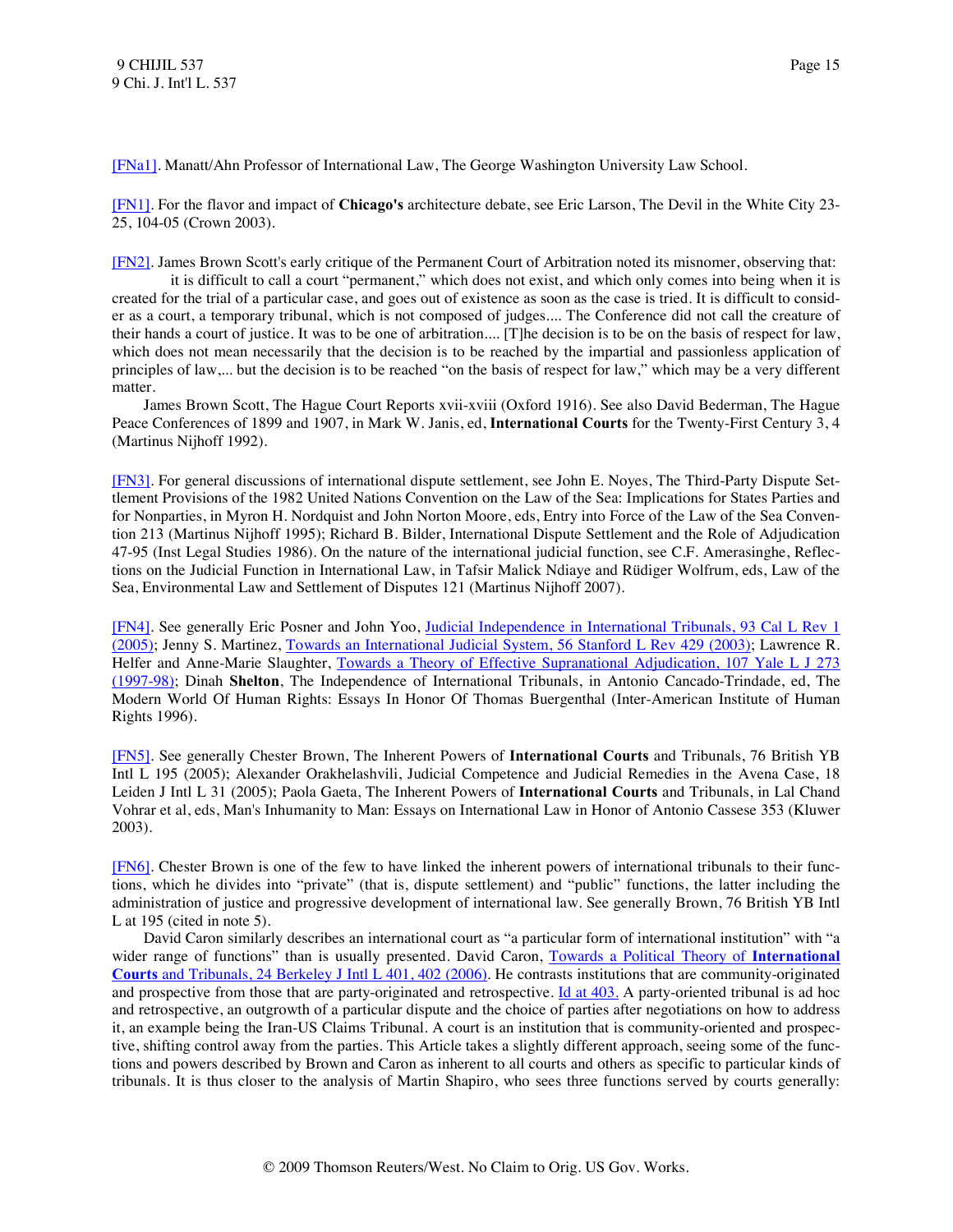conflict resolution, regime enforcement and lawmaking. See Martin Shapiro, Courts: A Comparative and Political Analysis 63 ( **Chicago** 1981).

<span id="page-16-0"></span>[\[FN7\].](#page-1-7) The terms "court" and "tribunal" are used interchangeably to refer to judicial institutions, notwithstanding the fact that states sometimes attach these names to arbitral bodies as well as to judicial ones. The decision to deny an institution the appellation "court" or "tribunal" may indicate its nonjudicial nature, but attaching the name is not always dispositive as to its character. The attributes of courts are discussed in Section I of the Article.

<span id="page-16-1"></span>[\[FN8\].](#page-1-8) Inherent power is "[a] power that necessarily derives from an office, position or status." Black's Law Dictionary 1208 (West 8th ed 2004). "Inherent" means that which "[exists] in something as a permanent attribute or quality; forming an element, esp[ecially] a characteristic or essential element of something; belonging to the intrinsic nature of that which is spoken of." 7 Oxford English Dictionary 969 (Clarendon 2d ed 1989).

<span id="page-16-2"></span>[\[FN9\].](#page-1-9) The function of the International Court of Justice ("ICJ"), as the principal judicial organ of the UN, "is to decide in accordance with international law such disputes as are submitted to it." Statute of the International Court of Justice (1945), art 38(1) 59 Stat 1031 ("ICJ Statute"). The panels and Appellate Body of the World Trade Organization ("WTO") are also dispute-settlement bodies, although the states parties declined to establish a court to decide trade disputes. Understanding on Rules and Procedures Governing the Settlement of Disputes, Marrakesh Agreement Establishing the World Trade Organization, annex 2, reprinted in [33 ILM 1226, 1227 \(1994\)](http://www.westlaw.com/Find/Default.wl?rs=dfa1.0&vr=2.0&DB=100856&DocName=33INTLLEGALMAT1226&FindType=Y&ReferencePositionType=S&ReferencePosition=1227) ("DSU"). The functions of the International Tribunal for the Law of the Sea ("ITLOS") include dispute settlement, but also include compliance monitoring. United Nations Convention on the Law of the Sea (1982), 1833 UN Treaty Ser 3, annex VI (1994) ("ITLOS Statute").

<span id="page-16-3"></span>[\[FN10\].](#page-1-10) While international human rights courts have jurisdiction to redress violations of human rights, they are created "to ensure the observance of the engagements undertaken by the High Contracting Parties." European Convention for the Protection of Human Rights and Fundamental Freedoms (1950), art 17, 213 UN Treaty Ser 221 (1953) ("European Convention on Human Rights"). Or, similarly, these courts "have competence with respect to matters relating to the fulfillment of the commitments made by the States Parties" to the human rights treaty. American Convention on Human Rights (1969), art 33, 1114 UN Treaty Ser 123 (1978).

<span id="page-16-4"></span>[\[FN11\].](#page-1-11) The Rome Statute of the International Criminal Court ("ICC") grants the court "the power to exercise its jurisdiction over persons for the most serious crimes of international concern" in order to ensure that they do not go unpunished and that their effective prosecution may put an end to impunity. Rome Statute of the International Criminal Court (1998), art 1 and preamble, PP 4-5, UN Doc No A/CONF.183/9, reprinted in [37 ILM 999 \(1998\)](http://www.westlaw.com/Find/Default.wl?rs=dfa1.0&vr=2.0&DB=100856&DocName=37INTLLEGALMAT999&FindType=Y) ("Rome Statute").

<span id="page-16-5"></span>[\[FN12\].](#page-1-12) See, for example, ICJ Statute, art 65, which allows the court to give advice on "any legal question" requested by an authorized body.

<span id="page-16-6"></span>[\[FN13\].](#page-1-13) The primary function of an international tribunal may change over time. The Inter-American Court of Human Rights ("IACtHR"), for example, was exclusively engaged in issuing advisory opinions during its first decade, thereafter gradually shifting toward hearing contentious cases as states increasingly accepted the optional jurisdiction of the court to hear human rights complaints. See generally Jo M. Pasqualucci, The Practice and Procedure of the Inter-American Court of Human Rights (Cambridge 2003); Thomas Buergenthal, The [Advisory Practice of the](http://www.westlaw.com/Find/Default.wl?rs=dfa1.0&vr=2.0&DB=3263&FindType=Y&SerialNum=0101390954)  [Inter-American Human Rights Court, 79 Am J Intl L 1 \(1985\).](http://www.westlaw.com/Find/Default.wl?rs=dfa1.0&vr=2.0&DB=3263&FindType=Y&SerialNum=0101390954)

<span id="page-16-7"></span>[\[FN14\].](#page-2-0) On the multiple motivations behind the establishment of international criminal courts, see [Caron, 24 Berke](http://www.westlaw.com/Find/Default.wl?rs=dfa1.0&vr=2.0&DB=113116&FindType=Y&ReferencePositionType=S&SerialNum=0330432034&ReferencePosition=410)[ley J Intl L at 410 \(cited in note 6\).](http://www.westlaw.com/Find/Default.wl?rs=dfa1.0&vr=2.0&DB=113116&FindType=Y&ReferencePositionType=S&SerialNum=0330432034&ReferencePosition=410)

<span id="page-16-8"></span>[\[FN15\].](#page-2-1) The atmosphere at the ICJ is reflected in a story told to the author by several lawyers and judges of the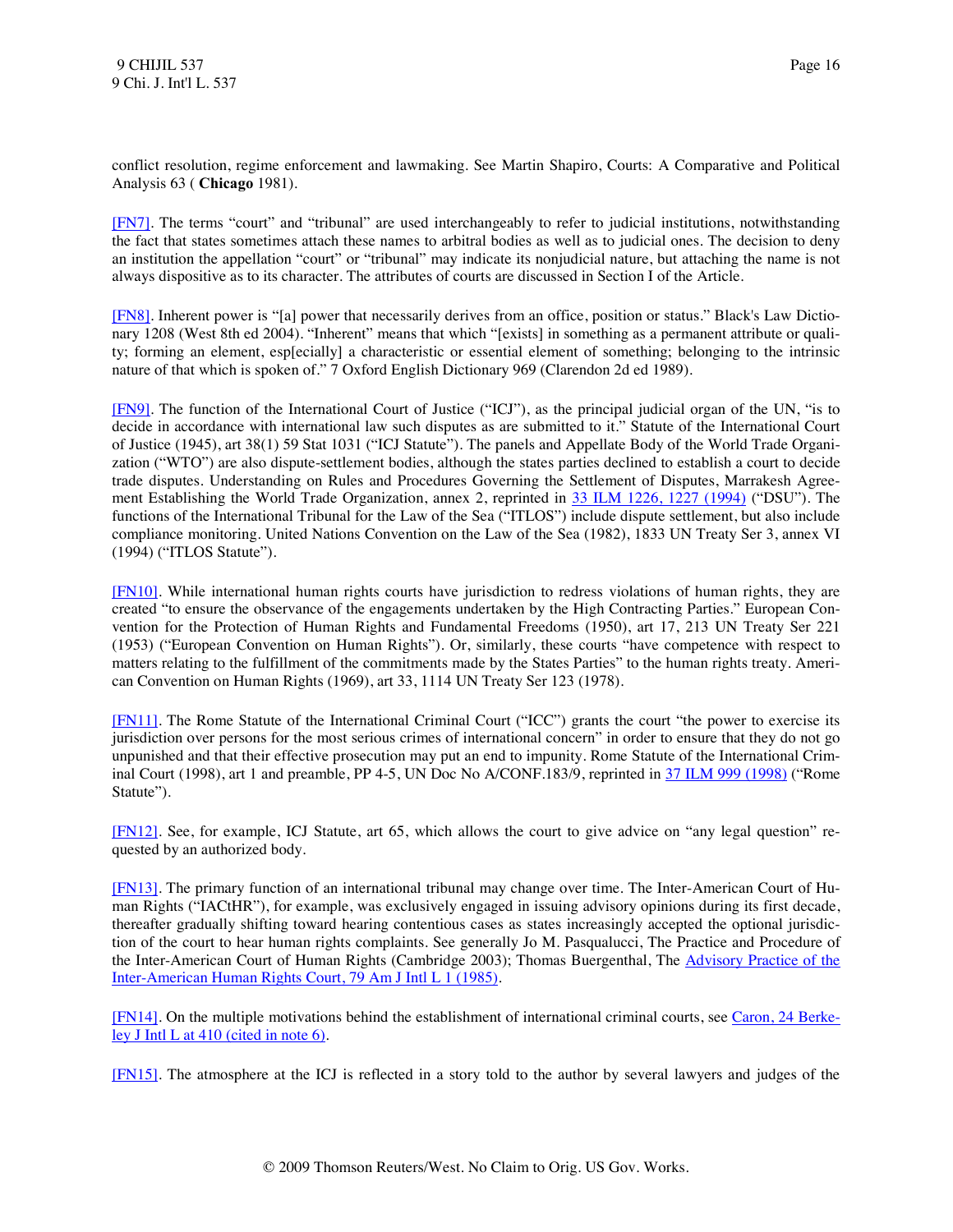young daughter of counsel appearing before the court. She is said to have looked around as she entered the courtroom, then genuflected and crossed herself.

<span id="page-17-0"></span>[\[FN16\].](#page-2-2) See, for example, Optional Protocol of the International Covenant on Civil and Political Rights (1976), arts 2-5, 999 UN Treaty Ser 171, 302.

<span id="page-17-1"></span>[\[FN17\].](#page-2-3) Philip Allott, The International Court and the Voice of Justice, in Vaughan Lowe and Malgosia Fitzmaurice, eds, Fifty Years of the International Court of Justice 17, 23 (Cambridge 1996).

<span id="page-17-2"></span>[\[FN18\].](#page-2-4) Among **international courts**, only the European Court of Human Rights ("ECtHR") is headquartered in the same city as the political bodies of its parent organization, the Council of Europe. The ICJ and the International Criminal Court are located in The Hague. The IACtHR is in San Jose, Costa Rica, while most other institutions of the Organization of American States are located in Washington, DC. The European Court of Justice in Luxembourg is similarly separated from the political and administrative centers of Brussels and Strasbourg.

<span id="page-17-3"></span>[\[FN19\].](#page-2-5) Jacob Katz Cogan, [Competition and Control in International Adjudication, 48 Va J Intl L 411, 416 \(2008\).](http://www.westlaw.com/Find/Default.wl?rs=dfa1.0&vr=2.0&DB=1275&FindType=Y&ReferencePositionType=S&SerialNum=0335683842&ReferencePosition=416)

<span id="page-17-4"></span>[\[FN20\].](#page-2-6) Most of the texts creating international tribunals mention judicial independence. Article 2 of the ICJ Statute provides: "The Court shall be composed of a body of independent judges...." The American Convention on Human Rights contains two specific references to independence of the IACtHR. First, Article 59 provides that the secretariat of the court functions under the administrative standards of the Organization "in all matters not incompatible with the independence of the Court." Second, Article 71 prohibits judges from engaging in any activity that might affect the judge's independence or impartiality. In addition, Article 52 provides that the judges are elected in an individual capacity. The European Convention on Human Rights, as amended by Protocol 8 to add Article 40(7), requires judges to sit "in their individual capacity," adding that "during their term of office they shall not hold any position which is incompatible with their independence and impartiality as members of the Court or the demands of this office." European Convention on Human Rights, art 40(7). Judges of the European Court of Justice are required to be persons "whose independence is beyond doubt." Treaty on European Union, arts 167 and 168(a).

<span id="page-17-5"></span>[\[FN21\].](#page-2-7) The WTO Dispute Settlement Understanding has some characteristics of arbitration and some of judicial dispute settlement. See generally DSU.

<span id="page-17-6"></span>[\[FN22\].](#page-3-0) Advisory Opinion No 21, [Effect of Awards of Compensation Made by the United Nations Administrative](http://www.westlaw.com/Find/Default.wl?rs=dfa1.0&vr=2.0&DB=147&FindType=Y&ReferencePositionType=S&SerialNum=1954000007&ReferencePosition=62)  [Tribunal, 1954 ICJ 47, 62 \(July 13, 1954\)](http://www.westlaw.com/Find/Default.wl?rs=dfa1.0&vr=2.0&DB=147&FindType=Y&ReferencePositionType=S&SerialNum=1954000007&ReferencePosition=62) (Hacksworth dissenting).

<span id="page-17-7"></span>[\[FN23\].](#page-3-1) [Id at 51](http://www.westlaw.com/Find/Default.wl?rs=dfa1.0&vr=2.0&FindType=Y&SerialNum=1954000007) (majority).

<span id="page-17-8"></span>[\[FN24\].](#page-3-2) [Id at 56.](http://www.westlaw.com/Find/Default.wl?rs=dfa1.0&vr=2.0&FindType=Y&SerialNum=1954000007) See also Joanna Gomula, The [International Court of Justice and Administrative Tribunals of Inter](http://www.westlaw.com/Find/Default.wl?rs=dfa1.0&vr=2.0&DB=3181&FindType=Y&ReferencePositionType=S&SerialNum=0102554062&ReferencePosition=86)[national Organizations, 13 Mich J Intl L 83, 86-87 \(1991\).](http://www.westlaw.com/Find/Default.wl?rs=dfa1.0&vr=2.0&DB=3181&FindType=Y&ReferencePositionType=S&SerialNum=0102554062&ReferencePosition=86)

<span id="page-17-9"></span>[\[FN25\].](#page-3-3) Subsequently, the General Assembly added Article 11 to the Statute of the Administrative Tribunal, creating a Committee on Applications for Review. The Committee is not entirely independent of the General Assembly, although the ICJ has upheld its authority. Advisory Opinion No 57, [Application for Review of Judgement No 158 of](http://www.westlaw.com/Find/Default.wl?rs=dfa1.0&vr=2.0&DB=147&FindType=Y&SerialNum=1973000802)  [the United Nations Administrative Tribunal, 1973 ICJ 166 \(July 12, 1973\).](http://www.westlaw.com/Find/Default.wl?rs=dfa1.0&vr=2.0&DB=147&FindType=Y&SerialNum=1973000802)

<span id="page-17-10"></span>[\[FN26\].](#page-3-4) On stare decisis, see text accompanying notes 84-91.

<span id="page-17-11"></span>[\[FN27\].](#page-3-5) States submitting disputes to the ICJ generally indicate the source of the court's jurisdiction by reference to a specific treaty or treaties in force between the parties out of which the dispute has arisen and which should govern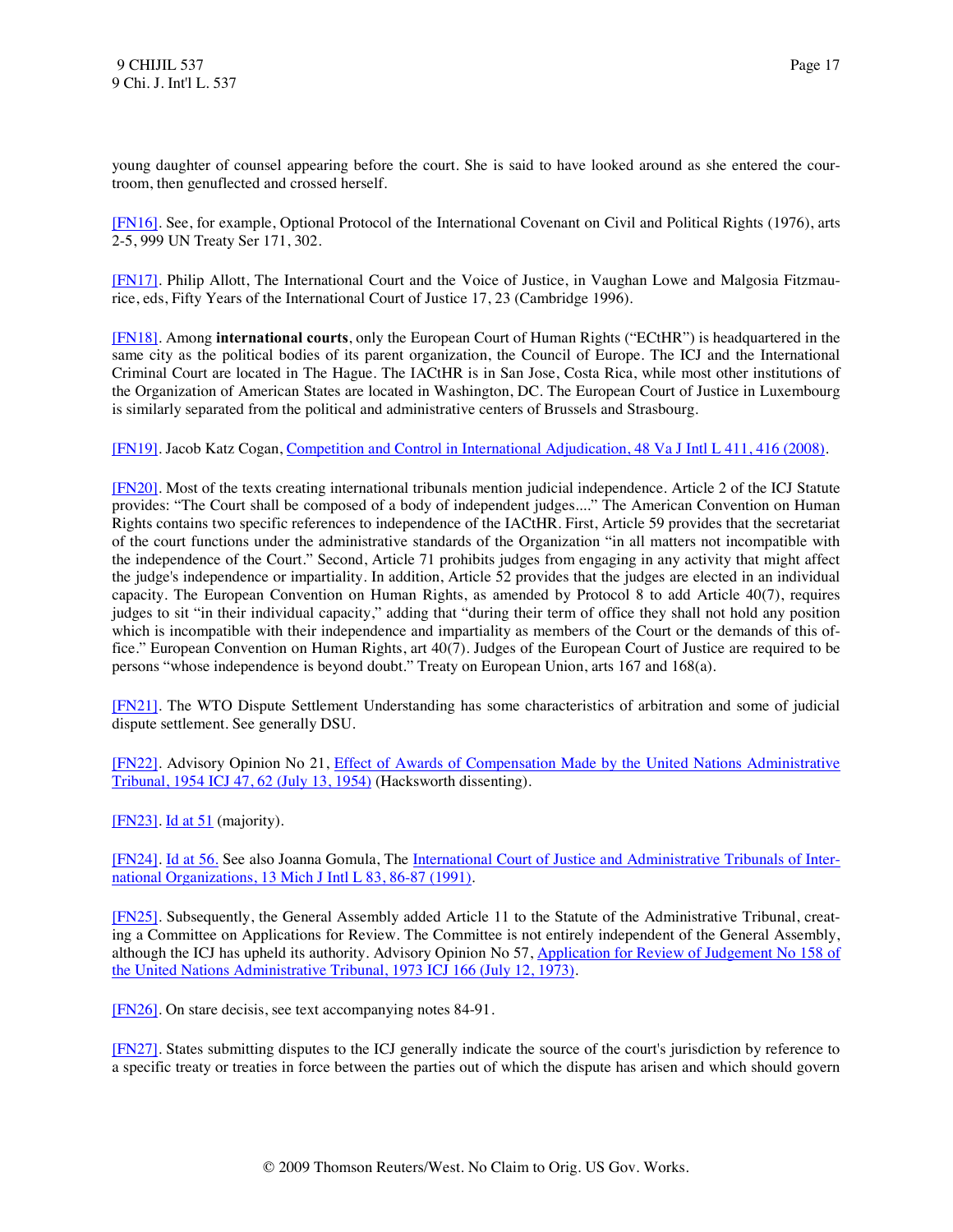resolution of the matter. The issue is complicated, however, by the rules of treaty interpretation found in the Vienna Convention on the Law of Treaties, art 31, especially paragraph 3(c), which calls for taking into account "any relevant rules of international law applicable in the relations between the parties." Vienna Convention on the Law of Treaties (1969) art 31, 1155 UN Treaty Ser 331. Courts are increasingly utilizing this provision to place specific treaties in a broader legal context or to reconcile conflicting international obligations. See, for example, Yassin Abdullah Kadi v Council and Commission, Case T-315/01, 2005 ECR II-3649 (Sept 21, 2005), revd Joined Cases C-402/05 P and C-415/05 P (Sept 3, 2008), available online at <http:// curia.europa.eu/jurisp/cgi-bin/form.pl? lang=en&Submit=Rechercher&alldocs=alldocs&docj=docj&docop=docop&docor=docor&docjo= docjo&numaff=C-402/05&datefs=&datefe=&nomusuel=&domaine=&mots=&resmax=100> (visited Dec 5, 2008) ("Kadi"); [Oil Platforms Case \(Iran v US\), 2003 ICJ 161, 182 \(Nov 6, 2003\);](http://www.westlaw.com/Find/Default.wl?rs=dfa1.0&vr=2.0&DB=147&FindType=Y&ReferencePositionType=S&SerialNum=2004243656&ReferencePosition=182) Al-Adsani v United Kingdom, 34 Eur Ct HR 11 (2002).

<span id="page-18-0"></span>[\[FN28\].](#page-3-6) Advocate General Warner expressed this view in a case before the European Court of Justice, although he was referring to the powers of the European Commission, not the Court itself: "A body that is created by a legal instrument does not have 'inherent' powers. It has only the powers that are conferred on it by that instrument, either expressly or by necessary implication." Camera Care Ltd v Commission, Case 792/79R, 1980 ECR 119, 135 (separate opinion of A-G Warner).

<span id="page-18-1"></span>[\[FN29\].](#page-3-7) The [Barcelona Traction, Light and Power Company, Limited \(Belg v Spain\), Second Phase, 1970 ICJ 3,](http://www.westlaw.com/Find/Default.wl?rs=dfa1.0&vr=2.0&DB=147&FindType=Y&SerialNum=1970000576) P 38 (noting that "international law has had to recognize the corporate entity as an institution created by States in a domain essentially within their domestic jurisdiction"). The Court observed that "[t]he concept and structure of the company are founded on and determined by a firm distinction between the separate entity of the company and that of the shareholder, each with a distinct set of rights." Id, P 41.

<span id="page-18-2"></span>[\[FN30\].](#page-3-8) The International Criminal Tribunal for the Former Yugoslavia ("ICTY") Appellate Chamber has expressly rejected the notion that the intent of its creator determines the full scope of its judicial powers:

 To assume that the jurisdiction of the International Tribunal is absolutely limited to what the Security Council "intended" to entrust it with, is to envisage the International Tribunal exclusively as a 'subsidiary organ' of the Security Council..., a "creation" totally fashioned to the smallest detail by its "creator" and remaining totally in its power at its mercy.

 Prosecutor v Tadic, Decision on the Defense Motion for Interlocutory Appeal on Jurisdiction, Case No IT-94- 1-AR72, P 15 (ICTY Oct 2, 1995). Thus, the Appeals Chamber determined that it had the power of interlocutory review in order to avoid "lengthy, emotional and expensive trials" because the Security Council "surely expect[ed] that [the Statute] would be supplemented where advisable, by the rules which the Judges were mandated to adopt." Id, PP 4-6.

## <span id="page-18-3"></span>[\[FN31\].](#page-3-9) Thirlway has noted that

 [i]f states setting up an international body classify it as a court or tribunal, then there is no need for them to spell out in its constitutive document that it is under an obligation to hear both sides before deciding; by calling it a court they are already implicitly giving it that instruction.

 Hugh Thirlway, [Dilemma or Chimera? Admissibility of Illegally Obtained Evidence in International Adjudica](http://www.westlaw.com/Find/Default.wl?rs=dfa1.0&vr=2.0&DB=3263&FindType=Y&ReferencePositionType=S&SerialNum=0102124031&ReferencePosition=626)[tion, 78 Am J Intl L 622, 626 \(1984\).](http://www.westlaw.com/Find/Default.wl?rs=dfa1.0&vr=2.0&DB=3263&FindType=Y&ReferencePositionType=S&SerialNum=0102124031&ReferencePosition=626)

<span id="page-18-4"></span>[\[FN32\].](#page-3-10) Amerasinghe, Reflections on the Judicial Function in International Law at 123 (cited in note 3).

<span id="page-18-5"></span>[\[FN33\].](#page-4-0) See Joost Pauwelyn, Conflict of Norms in Public International Law: How WTO Law Relates to Other Rules of International Law 447-48 (Cambridge 2003); Joost Pauwelyn, The [Role of Public International Law in the WTO:](http://www.westlaw.com/Find/Default.wl?rs=dfa1.0&vr=2.0&DB=3263&FindType=Y&ReferencePositionType=S&SerialNum=0330554937&ReferencePosition=555)  [How Far Can We Go?, 95 Am J Intl L 535, 555 \(2001\).](http://www.westlaw.com/Find/Default.wl?rs=dfa1.0&vr=2.0&DB=3263&FindType=Y&ReferencePositionType=S&SerialNum=0330554937&ReferencePosition=555)

<span id="page-18-6"></span>[\[FN34\].](#page-4-1) [Nuclear Tests \(Austl v Fra\), 1974 ICJ 253, 259-60 \(Dec 20, 1974\).](http://www.westlaw.com/Find/Default.wl?rs=dfa1.0&vr=2.0&DB=147&FindType=Y&ReferencePositionType=S&SerialNum=1974000872&ReferencePosition=259)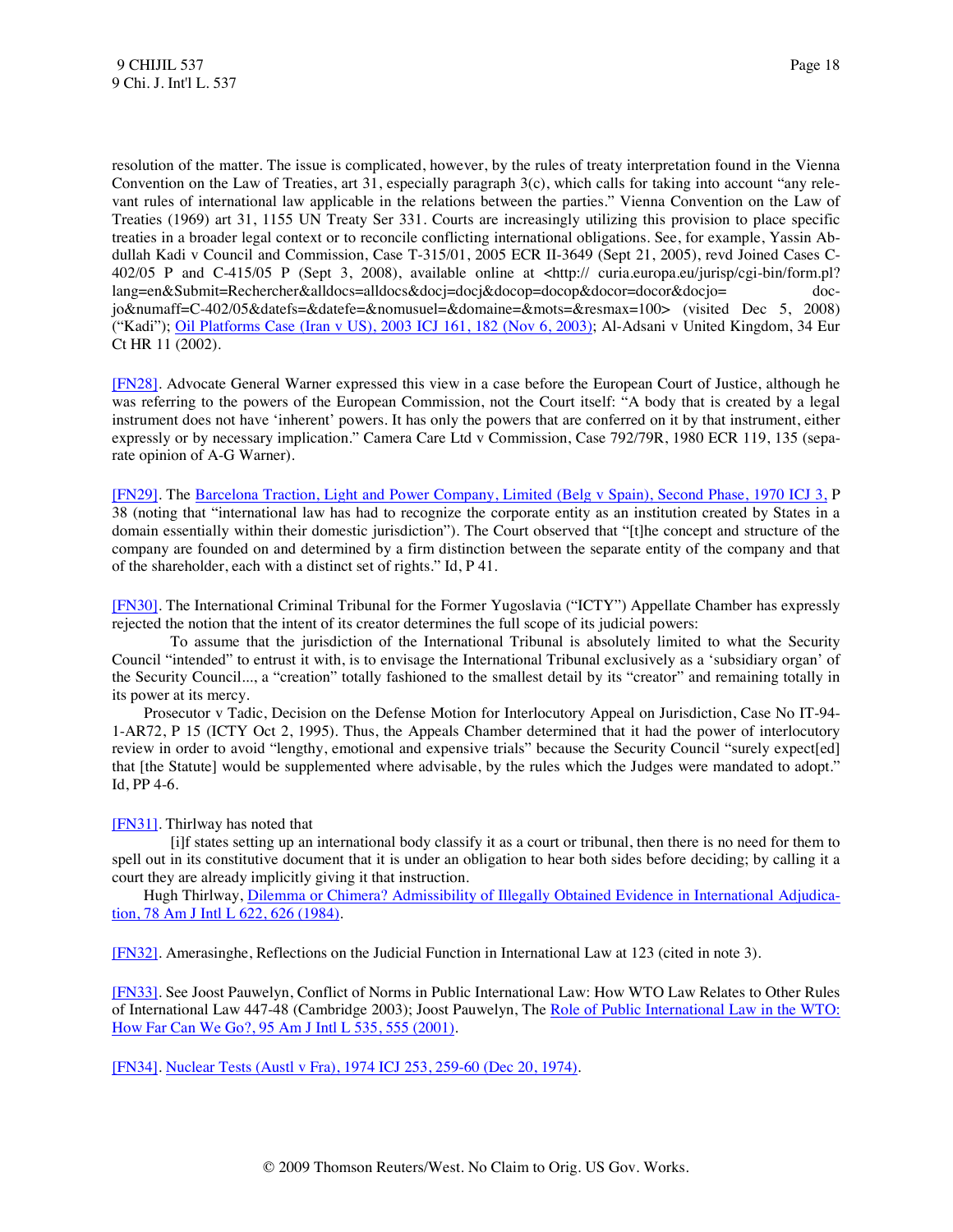<span id="page-19-0"></span>[\[FN35\].](#page-4-2) See, for example, [Legality of Use of Force \(Serb and Mont v Belg\), 44 ILM 299 \(ICJ Feb 18, 2005\),](http://www.westlaw.com/Find/Default.wl?rs=dfa1.0&vr=2.0&DB=100856&DocName=44INTLLEGALMAT299&FindType=Y) especially the separate opinions of Judge Higgins, id at 341-42, and Judge Kooijmans, id at 345, 349.

<span id="page-19-1"></span>[\[FN36\].](#page-4-3) PCIJ Advisory Committee of Jurists, Proces-Verbaux of the Proceedings of the Advisory Committee of Jurists, July 16-24, 1920 (1920), 247-48. In Article 30, the Committee conferred the power on the PCIJ to draft its rules of procedure; the power is retained in Article 30 of the ICJ Statute.

<span id="page-19-2"></span>[\[FN37\].](#page-4-4) See, for example, ITLOS Statute, art 16; European Convention on Human Rights, art 26(d); American Convention of Human Rights, art 60; Statute of the International Tribunal for the Prosecution of Persons Responsible for Serious Violations of International Humanitarian Law Committed in the Territory of the Former Yugoslavia Since 1991, art 15, [32 ILM 1159 \(1993\)](http://www.westlaw.com/Find/Default.wl?rs=dfa1.0&vr=2.0&DB=100856&DocName=32INTLLEGALMAT1159&FindType=Y) (May 25, 1993)("ICTY Statute").

<span id="page-19-3"></span>[\[FN38\].](#page-4-5) ICJ Statute, art 48; ITLOS Statute, art 27.

<span id="page-19-4"></span>[\[FN39\].](#page-4-6) [Northern Cameroons \(Cameroon v UK\), 1963 ICJ 15, 103 \(Dec 20, 1963\)](http://www.westlaw.com/Find/Default.wl?rs=dfa1.0&vr=2.0&DB=147&FindType=Y&ReferencePositionType=S&SerialNum=1963000030&ReferencePosition=103) (separate opinion of Judge Fitzmaurice).

<span id="page-19-5"></span>[\[FN40\].](#page-4-7) Both the PCIJ and the ICJ consider the compétence de la compétence to be inherent in any judicial body. See [Nottebohm Case \(Liech v Guat\), 1953 ICJ 111, 119-20 \(Nov 18, 1953\)](http://www.westlaw.com/Find/Default.wl?rs=dfa1.0&vr=2.0&DB=147&FindType=Y&ReferencePositionType=S&SerialNum=1953000009&ReferencePosition=119) ("[A]n international tribunal has the right to decide as to its own jurisdiction...[and t]he judicial character of the Court and the rule of general international law referred to above are sufficient to establish that the court is competent to adjudicate on its own jurisdiction in the present case."); Advisory Opinion No 16, Interpretation of the Greco-Turkish Agreement of December 1st, 1926, 1928 PCIJ (ser B) no 16 at 15 (Aug 28, 1928) ("[A]ny body possessing jurisdictional powers has the right in the first place itself to determine the extent of its jurisdiction.").

<span id="page-19-6"></span>[\[FN41\].](#page-4-8) See, for example, ICJ Statute, art 36(6), which the ICJ says "reflected" rather than "conferred" its compe-tence to decide matters concerning its jurisdiction. [Legality of the Use of Force, 44 ILM at 313,](http://www.westlaw.com/Find/Default.wl?rs=dfa1.0&vr=2.0&DB=100856&DocName=44INTLLEGALMAT313&FindType=Y&ReferencePositionType=S&ReferencePosition=313) P 34 (2005). See also European Convention on Human Rights, art 32(2). Art 294 of the UN Convention on the Law of the Sea introduces a "preliminary proceeding" in which a court or tribunal shall determine at the request of a party or proprio motu whether the claim being submitted constitutes an abuse of legal process or whether prima facie it is well founded. United Nations Convention on the Law of the Sea (1992), 1833 UN Treaty Ser 3 ("UNCLOS").

<span id="page-19-7"></span>[\[FN42\].](#page-4-9) The WTO's Appellate Body has recognized that it has inherent powers flowing from its function, one of which is to resolve jurisdictional questions even if no party raises them. World Trade Organization, Report of the Appellate Body, United States-Anti-Dumping Act of 1916, WTO Doc No WT/DS136/AB/R, WT/DS162/AB/R, P 54 (Sept 26, 2000). The power must be necessary to the exercise of functions and must involve a procedural matter, not new substantive rights or obligations.

<span id="page-19-8"></span>[\[FN43\].](#page-4-10) [Military and Paramilitary Activities in and against Nicaragua \(Nicar v US\), 1986 ICJ 14 \(June 27, 1986\)](http://www.westlaw.com/Find/Default.wl?rs=dfa1.0&vr=2.0&DB=147&FindType=Y&SerialNum=1986000149) ("Nicaragua Case"). The US subsequently withdrew its acceptance of the optional compulsory jurisdiction of the ICJ, claiming that judicial bias led to the exercise of jurisdiction in the Nicaragua Case when there was no basis for it.

<span id="page-19-9"></span>[\[FN44\].](#page-4-11) [Nuclear Tests \(NZ v Fra\), 1974 ICJ 457, 466,](http://www.westlaw.com/Find/Default.wl?rs=dfa1.0&vr=2.0&DB=147&FindType=Y&ReferencePositionType=S&SerialNum=1974000873&ReferencePosition=466) P 29 (Dec 20, 1974).

<span id="page-19-10"></span>[\[FN45\].](#page-4-12) [Application for Revision and Interpretation of the Judgment of 4 Feb 1982 in the Case Concerning the Con](http://www.westlaw.com/Find/Default.wl?rs=dfa1.0&vr=2.0&DB=147&FindType=Y&SerialNum=1985000337)[tinental Shelf \(Tunisia v Libyan Arab Jamahiriya\), 1985 ICJ 192 \(Dec 10, 1985\)](http://www.westlaw.com/Find/Default.wl?rs=dfa1.0&vr=2.0&DB=147&FindType=Y&SerialNum=1985000337) ("Tunisia-Libya Continental Shelf Case").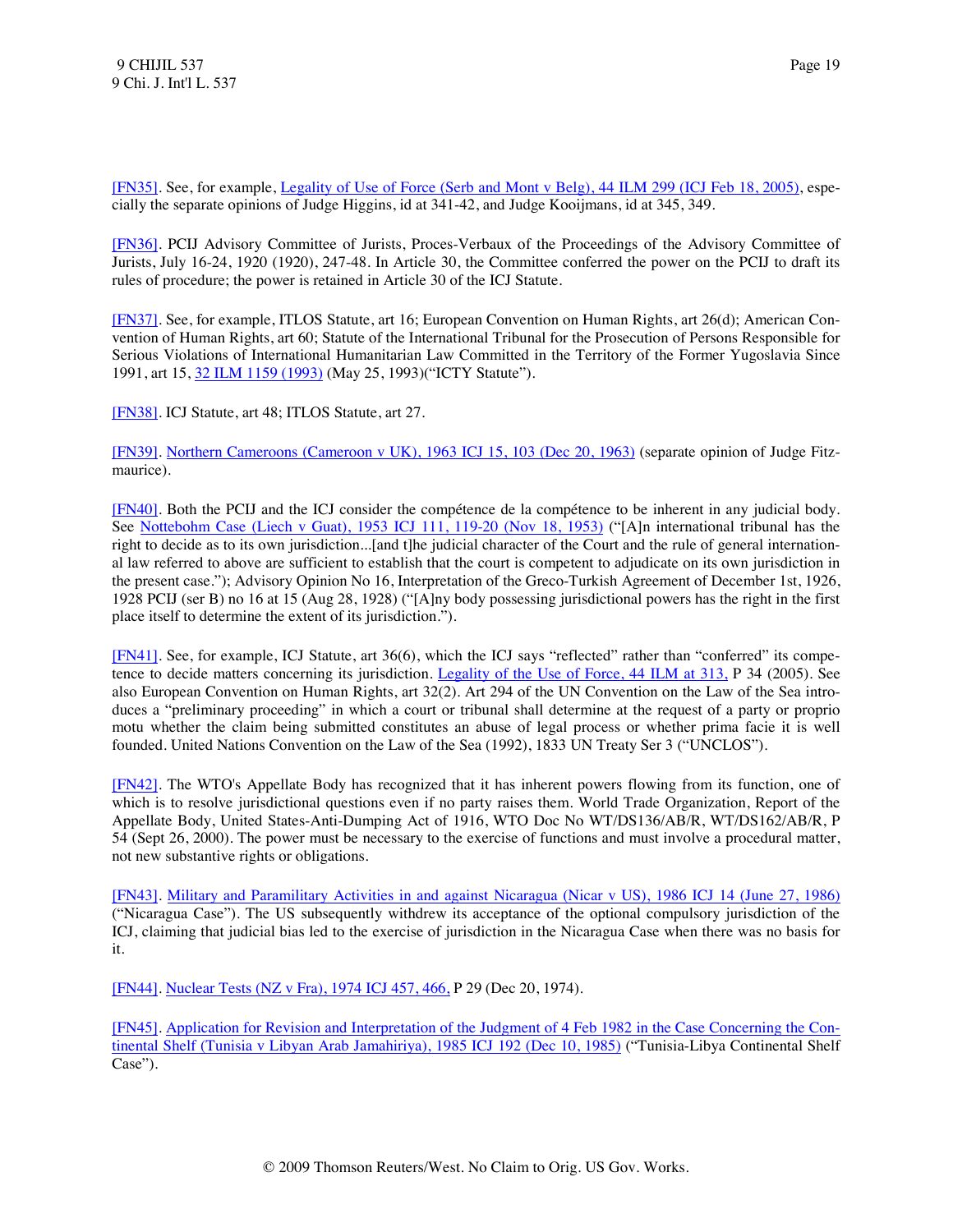<span id="page-20-0"></span>[\[FN46\].](#page-4-13) [Monetary Gold Removed from Rome in 1943 \(Italy v Fra, UK and US\), 1954 ICJ 19, 32 \(June 15, 1954\).](http://www.westlaw.com/Find/Default.wl?rs=dfa1.0&vr=2.0&DB=147&FindType=Y&ReferencePositionType=S&SerialNum=1954000006&ReferencePosition=32) See generally D.W. Greig, [Third Party Rights and Intervention Before the International Court, 32 Va J Intl L 285](http://www.westlaw.com/Find/Default.wl?rs=dfa1.0&vr=2.0&DB=1275&FindType=Y&SerialNum=0102223341)  [\(1992\).](http://www.westlaw.com/Find/Default.wl?rs=dfa1.0&vr=2.0&DB=1275&FindType=Y&SerialNum=0102223341)

<span id="page-20-1"></span>[\[FN47\].](#page-5-0) [Aegean Sea Continental Shelf Case \(Gree v Turk\), 1978 ICJ 3, 13 \(Dec 19, 1978\).](http://www.westlaw.com/Find/Default.wl?rs=dfa1.0&vr=2.0&DB=147&FindType=Y&ReferencePositionType=S&SerialNum=1978000763&ReferencePosition=13)

<span id="page-20-2"></span>[\[FN48\].](#page-5-1) [Border and Transborder Armed Actions \(Nicar v Hond\), 1988 ICJ 69, 91 \(Dec 20, 1988\).](http://www.westlaw.com/Find/Default.wl?rs=dfa1.0&vr=2.0&DB=147&FindType=Y&ReferencePositionType=S&SerialNum=1988174339&ReferencePosition=91)

<span id="page-20-3"></span>[\[FN49\].](#page-5-2) [United States Diplomatic and Consular Staff in Tehran \(US v Iran\), 1980 ICJ 3, 19 \(May 24, 1980\)](http://www.westlaw.com/Find/Default.wl?rs=dfa1.0&vr=2.0&DB=147&FindType=Y&ReferencePositionType=S&SerialNum=1980000957&ReferencePosition=19) ("Iranian Hostage Case").

<span id="page-20-4"></span>[\[FN50\].](#page-5-3) [Northern Cameroons, 1963 ICJ 15, 29.](http://www.westlaw.com/Find/Default.wl?rs=dfa1.0&vr=2.0&DB=147&FindType=Y&ReferencePositionType=S&SerialNum=1963000030&ReferencePosition=29) See also [Haye de la Torre Case \(Colum v Peru\), 1951 ICJ 71, 79](http://www.westlaw.com/Find/Default.wl?rs=dfa1.0&vr=2.0&DB=147&FindType=Y&ReferencePositionType=S&SerialNum=1951000006&ReferencePosition=79)  [\(June 13, 1951\);](http://www.westlaw.com/Find/Default.wl?rs=dfa1.0&vr=2.0&DB=147&FindType=Y&ReferencePositionType=S&SerialNum=1951000006&ReferencePosition=79) [Nuclear Tests \(Austl v Fra\), 1974 ICJ at 270-71.](http://www.westlaw.com/Find/Default.wl?rs=dfa1.0&vr=2.0&DB=147&FindType=Y&ReferencePositionType=S&SerialNum=1974000872&ReferencePosition=270)

<span id="page-20-5"></span>[\[FN51\].](#page-5-4) Given the stated rationale, it is understandable that interim measures have not been part of the very different function of rendering advisory opinions on hypothetical or general questions of international law.

<span id="page-20-6"></span>[\[FN52\].](#page-5-5) [Fisheries Jurisdiction Case \(UK v Ice\), 1972 ICJ 12,](http://www.westlaw.com/Find/Default.wl?rs=dfa1.0&vr=2.0&DB=147&FindType=Y&SerialNum=1972000675) P 22 (Aug 17, 1972). Compare Fisheries Jurisdiction Case with [Aegean Sea Continental Shelf Case, 1976 ICJ 3,](http://www.westlaw.com/Find/Default.wl?rs=dfa1.0&vr=2.0&DB=147&FindType=Y&SerialNum=1976000831) PP 17, 33 (Sept 11, 1976) (refusing to exercise its "extraordinary power" to indicate provisional measures because reparation by "appropriate means" could be made following any judgment in favor of the applicant).

<span id="page-20-7"></span>[\[FN53\].](#page-5-6) [LaGrand Case \(Ger v US\), 2001 ICJ 466, 502-03 \(June 27, 2001\).](http://www.westlaw.com/Find/Default.wl?rs=dfa1.0&vr=2.0&DB=147&FindType=Y&ReferencePositionType=S&SerialNum=2004638078&ReferencePosition=502)

<span id="page-20-8"></span>[\[FN54\].](#page-5-7) In fact, in the paragraph following the one quoted above, the ICJ invoked a "related reason" for finding interim measures binding, referring to a "principle universally accepted by international tribunals" to the effect that the parties to a case must abstain from any measures capable of exercising a prejudicial effect in regard to the execution of the decision to be given or to act in any way to aggravate or extend the dispute. Id, P 103, citing Electricity Company of Sofia and Bulgaria, Order on Interim Measures of Protection, 1939 PCIJ (ser A/B) No 79 (Dec 5, 1939).

<span id="page-20-9"></span>[\[FN55\].](#page-6-0) See, for example interim orders in James et al v Trinidad and Tobago (Aug 16, 2000) (Nov 24, 2000) (Sept 3, 2002); Caso Loayza Tamayo v Perú, (July 2, 1996) (Sept 13, 1996) (Nov 11, 1997) (Dec 13, 2000) (Feb 3, 2001) (Aug 28, 2001); Álvarez et al v Colombia (Aug 10, 2000) (Nov 12, 2000) (May 30, 2001); Haitians and Dominican Nations of Haitian Origin in the Dominican Republic v Dominican Republic, (Aug 7, 2000) (Aug 18, 2000) (May 26, 2001); Chunimá v Guatemala (Aug 1, 1991). These interim orders are all available online at <http://www.corteidh.or.cr/medidas.cfm?& CFID=28556&CFTOKEN=85077453> (visited Dec 5, 2008). See also Hilaire, Constantine, Benjamin et al v Trinidad & Tobago, Judgment of (June 21, 2002), Inter-Am Ct HR (ser C) no 92.

<span id="page-20-10"></span>[\[FN56\].](#page-6-1) Cruz Varas v Sweden, 201 Eur Ct HR (ser A) (1991); Conka v Belgium, App No 51564/99, 34 Eur HR Rep 54 (Feb 5, 2002).

<span id="page-20-11"></span>[\[FN57\].](#page-6-2) Mamatkulov and Askarov v Turkey, App Nos 46827/99, 46951/99, 41 Eur HR Rep 25, PP 123-29 (Feb 4, 2005).

<span id="page-20-12"></span>[\[FN58\].](#page-6-3) Id, P 124. See Jo Pasqualucci, [Interim Measures in International Human Rights: Evolution and Harmoniza](http://www.westlaw.com/Find/Default.wl?rs=dfa1.0&vr=2.0&DB=1276&FindType=Y&ReferencePositionType=S&SerialNum=0303779901&ReferencePosition=13)[tion, 38 Vand J Transnatl L 1, 13-14 \(2005\).](http://www.westlaw.com/Find/Default.wl?rs=dfa1.0&vr=2.0&DB=1276&FindType=Y&ReferencePositionType=S&SerialNum=0303779901&ReferencePosition=13) Pasqualucci argues that judicial organs have the inherent authority to order interim measures. See also Thomas Buergenthal, Interim Measures in the Inter-American Court of Human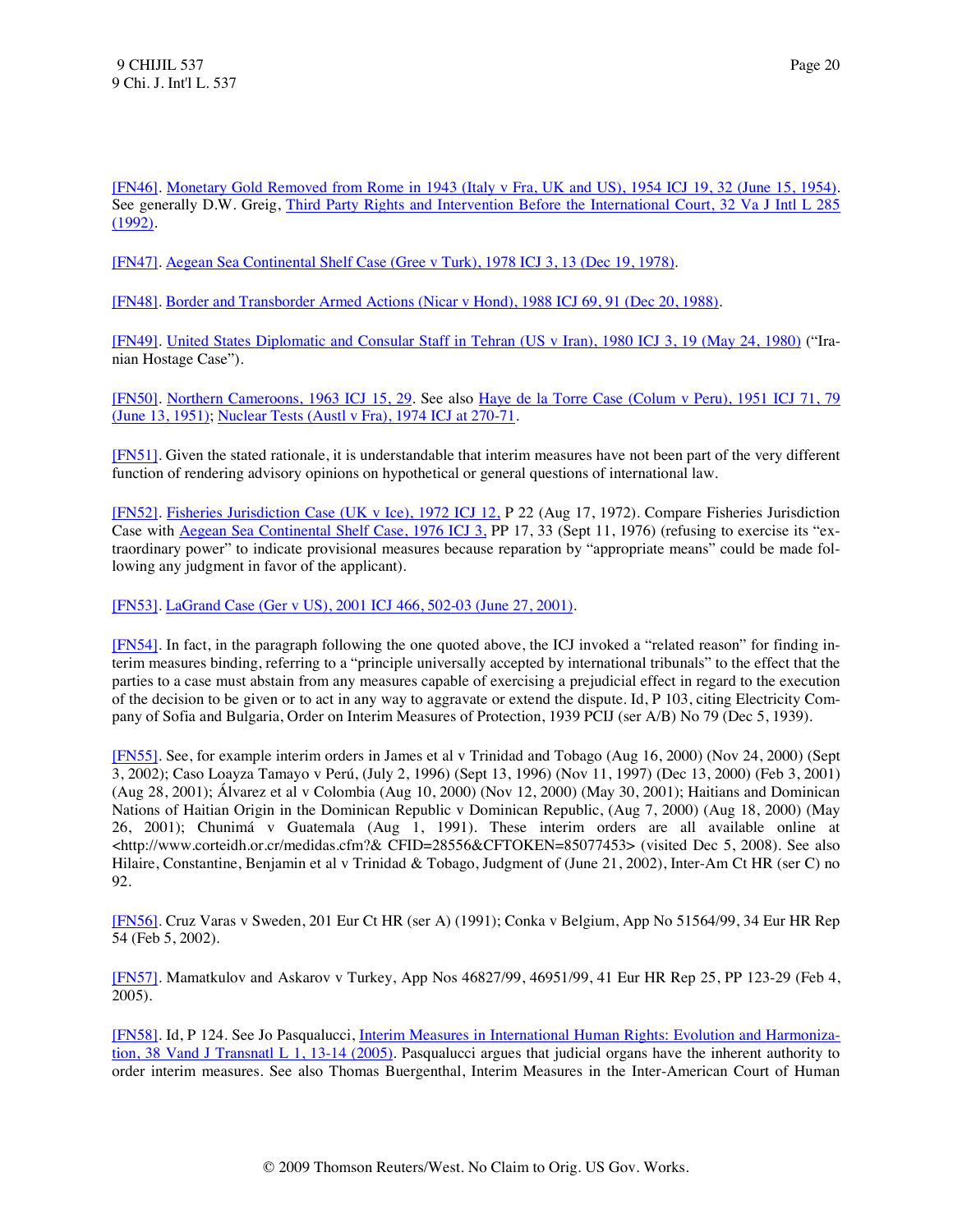Rights, in Rudolph Bernhardt, ed, Interim Measures Indicated by **International Courts** 69 (Springer-Verlag 1994).

<span id="page-21-0"></span>[\[FN59\].](#page-6-4) In the [Nicaragua Case, 1986 ICJ 14,](http://www.westlaw.com/Find/Default.wl?rs=dfa1.0&vr=2.0&DB=147&FindType=Y&SerialNum=1986000149) P 60, the Court indicated that this freedom must nonetheless be exercised within the limits of the ICJ Statute and Rules.

<span id="page-21-1"></span>[\[FN60\].](#page-6-5) Helfer and Slaughter, [107 Yale L J at 303 \(cited in note 4\).](http://www.westlaw.com/Find/Default.wl?rs=dfa1.0&vr=2.0&DB=1292&FindType=Y&ReferencePositionType=S&SerialNum=0108574018&ReferencePosition=303) See generally Thomas M. Franck, The Power of Legitimacy among Nations (Oxford 1990).

<span id="page-21-2"></span>[\[FN61\].](#page-6-6) Article 15 of the ICTY Statute provides: "The judges of the International Tribunal shall adopt rules of procedure and evidence for the conduct of the pre-trial phase of the proceedings, trials and appeals, the admission of evidence, the protection of victims and witnesses and other appropriate matters."

<span id="page-21-3"></span>[\[FN62\].](#page-6-7) The WTO's Appellate Body, for example, has looked to general principles of law under its inherent jurisdiction to supply rules on burden of proof, citing to the ICJ and other international tribunals. See generally World Trade Organization, Report of the Appellate Body, US-Measures Affecting Imports of Woven Wool Shirts and Blouses from India, WT/DS33/5 and WT/DS33/AB/R/Corr.1 (May 23, 1997). In its fact-finding, it has drawn negative inferences from the refusal to provide information. World Trade Organization, Report of the Appellate Body, Canada-Measures Affecting the Export of Civilian Aircraft, WT/DS70/AB/R (Aug 20, 1999).

<span id="page-21-4"></span>[\[FN63\].](#page-6-8) See, for example, the [Application of the Convention on the Prevention and Punishment of the Crime of Ge](http://www.westlaw.com/Find/Default.wl?rs=dfa1.0&vr=2.0&DB=100856&DocName=46INTLLEGALMAT188&FindType=Y)[nocide \(Bosn and Herz v Serb and Mont\), 46 ILM 188,](http://www.westlaw.com/Find/Default.wl?rs=dfa1.0&vr=2.0&DB=100856&DocName=46INTLLEGALMAT188&FindType=Y) PP 202 et seq (ICJ Feb 26, 2007); Velasquez Rodriguez v Honduras, Judgment of (July 29, 1988), Inter-Am Ct HR (ser C) no 4, Part VII, PP 127-29, available online at <http:// www.corteidh.or.cr/docs/casos/articulos/seriec\_04\_ing.pdf> (visited Dec 5, 2008); Ireland v United Kingdom, 25 Eur Ct HR (ser A) (1978). International criminal courts require a showing of proof beyond a reasonable doubt, as does the ECtHR, although the latter court claims that proof beyond a reasonable doubt does not mean the same in human rights proceedings as it does in criminal law. The IACtHR has referred to "convincing" evidence being required to prove more serious human rights violations, such as disappearances.

<span id="page-21-5"></span>[\[FN64\].](#page-6-9) The IACtHR has accepted amicus participation in nearly all of its contentious and advisory proceedings. The ECtHR also has developed a procedure and standards for accepting briefs of amicus curiae. In contrast, at the ICJ, states may intervene in contentious proceedings either as of right under Article 62 of the Statute or with the Court's permission under Article 63. States also may participate as amici curiae in advisory proceedings. They have rarely done so. See John T. Miller, Jr., Intervention in Proceedings before the International Court of Justice, in Leo Gross, ed, The Future of the International Court of Justice 542, 550 (Oceana 1976). When the ICJ receives a request for an advisory opinion, all states entitled to appear, and "any international organization" considered likely to be able to furnish information on the question, shall be notified by the Registrar "that the Court will be prepared to receive ... written statements, or to hear, at a public sitting to be held for the purpose, oral statements relating to the question." ICJ Statute, art 66(2). The parallel provision of the Statute governing contentious proceedings provides that the Court is "subject to and in conformity with its Rules, may request of public international organizations information relevant to cases before it, and shall receive such information presented by such organizations on their own initiative." ICJ Statute, art 34(2). The Rules of Court define "public international organization" as "an international organization of States." ICJ Rules of Court, art 69(4) (adopted 1978; amended 2005) ("ICJ Rules"). See also Dinah **Shelton**, The [Participation of Nongovernmental Organizations in International Judicial Proceedings, 88](http://www.westlaw.com/Find/Default.wl?rs=dfa1.0&vr=2.0&DB=3263&FindType=Y&ReferencePositionType=S&SerialNum=0104888734&ReferencePosition=642) Am J [Intl L 611, 642 \(1994\).](http://www.westlaw.com/Find/Default.wl?rs=dfa1.0&vr=2.0&DB=3263&FindType=Y&ReferencePositionType=S&SerialNum=0104888734&ReferencePosition=642) While the DSU to the WTO provides that only states parties to the DSU can appear before it, in the Shrimp-Turtle dispute the Appellate Body distinguished the legal right to make submissions in a panel proceeding from the discretion of Panel to accept solicited or unsolicited submissions from others. World Trade Organization, Report of the Appellate Body, United States--Import Prohibition of Certain Shrimp and Shrimp Products, WT/DS58/AB/R (Oct 12, 1998). In the subsequent Asbestos Case, the Appellate Body provided working procedures for submitting amicus briefs for that case. World Trade Organization, Report of the Appellate Body, European Communities-- Measures Affecting Asbestos and Asbestos-Containing Products, WT/DS135/AB/R (Mar 12, 2001). During the collapsed Doha round of negotiations, the EU and US proposed explicit recognition of the right of panels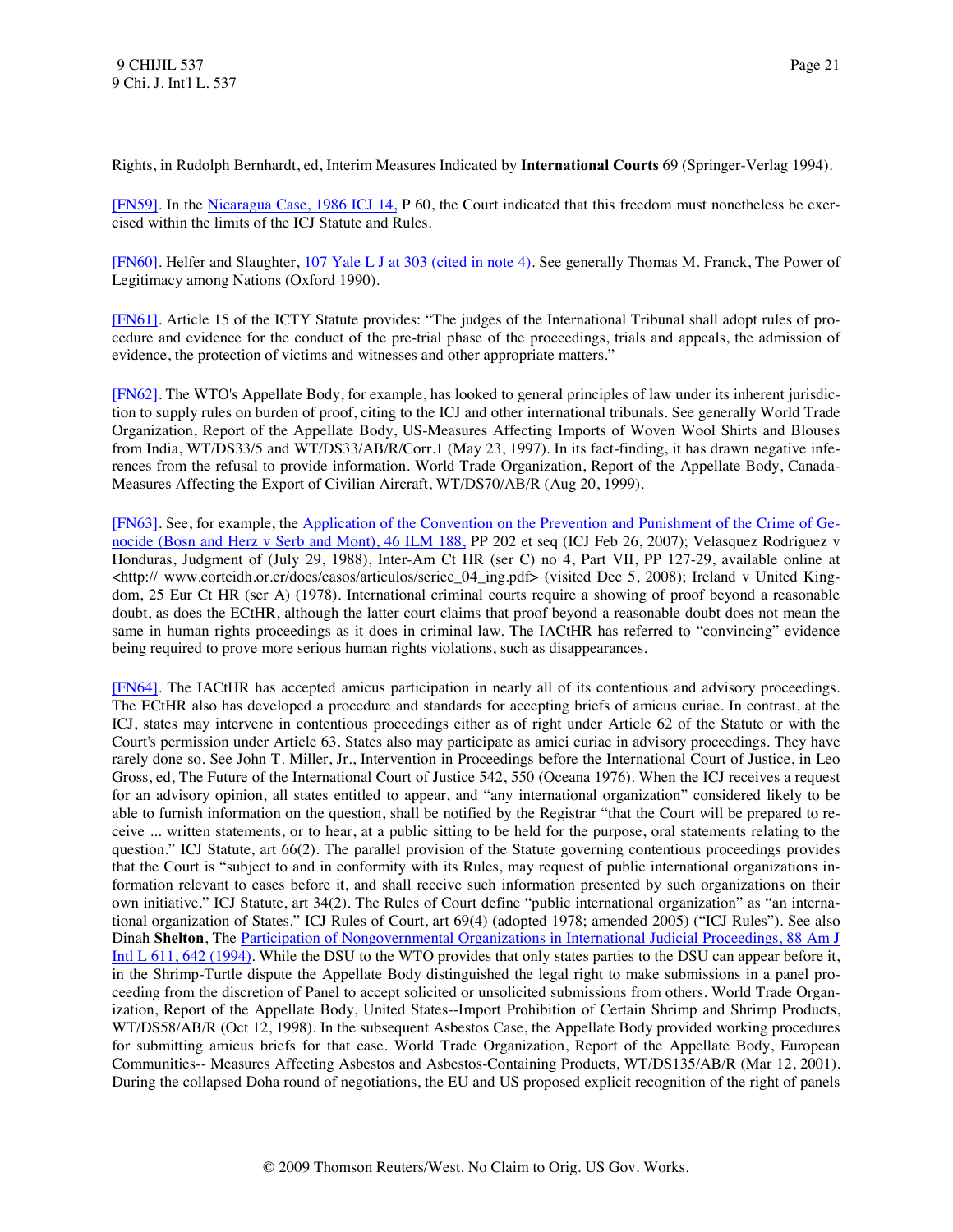and the Appellate Body to accepted unsolicited amicus briefs, but most developing countries were opposed to the idea. It remains a contentious issue.

<span id="page-22-0"></span>[\[FN65\].](#page-6-10) [Nicaragua Case, 1986 ICJ 14, 24;](http://www.westlaw.com/Find/Default.wl?rs=dfa1.0&vr=2.0&DB=147&FindType=Y&ReferencePositionType=S&SerialNum=1986000149&ReferencePosition=24) [Fisheries Jurisdiction \(UK v Ice\), 1974 ICJ 3, 9 \(July 25, 1974\);](http://www.westlaw.com/Find/Default.wl?rs=dfa1.0&vr=2.0&DB=147&FindType=Y&ReferencePositionType=S&SerialNum=1974000870&ReferencePosition=9) [Fisheries](http://www.westlaw.com/Find/Default.wl?rs=dfa1.0&vr=2.0&DB=147&FindType=Y&ReferencePositionType=S&SerialNum=1974000871&ReferencePosition=181)  [Jurisdiction \(Ger v Ice\), 1974 ICJ 175, 181 \(July 25, 1974\);](http://www.westlaw.com/Find/Default.wl?rs=dfa1.0&vr=2.0&DB=147&FindType=Y&ReferencePositionType=S&SerialNum=1974000871&ReferencePosition=181) [Asylum Case \(Colom v Peru\), 1950 ICJ 266, 278 \(Nov](http://www.westlaw.com/Find/Default.wl?rs=dfa1.0&vr=2.0&DB=147&FindType=Y&ReferencePositionType=S&SerialNum=1950000010&ReferencePosition=278)  [20, 1950\);](http://www.westlaw.com/Find/Default.wl?rs=dfa1.0&vr=2.0&DB=147&FindType=Y&ReferencePositionType=S&SerialNum=1950000010&ReferencePosition=278) Free Zones of Upper Savoy and the District of Gex (Fra v Switz), 1932 PCIJ (ser A/B) no 46 (June 7, 1932).

<span id="page-22-1"></span>[\[FN66\].](#page-7-0) J.G. Merrills, International Dispute Settlement 153 (Cambridge 3d ed 1998). Tom Ginsburg similarly argues that judicial lawmaking is inevitable and serves the interests of the international community by providing predictable expectations of behavior that can lead to coordination. Lawmaking is the product of the interaction of various political institutions. States can overrule and discipline international tribunals and exercise constraints on all **international courts**, although this may produce tension with judicial independence. Tom Ginsburg, [Bounded Dis](http://www.westlaw.com/Find/Default.wl?rs=dfa1.0&vr=2.0&DB=1275&FindType=Y&ReferencePositionType=S&SerialNum=0307485068&ReferencePosition=635)[cretion in International Judicial Lawmaking, 45 Va J Intl L 631, 635-41, 661 \(2005\).](http://www.westlaw.com/Find/Default.wl?rs=dfa1.0&vr=2.0&DB=1275&FindType=Y&ReferencePositionType=S&SerialNum=0307485068&ReferencePosition=635)

<span id="page-22-2"></span>[\[FN67\].](#page-7-1) [Gabcikovo-Nagymaros Project \(Hung v Slovk\), 1997 ICJ 7,](http://www.westlaw.com/Find/Default.wl?rs=dfa1.0&vr=2.0&DB=147&FindType=Y&SerialNum=1999243462) P 112 (Sept 25, 1997).

<span id="page-22-3"></span>[\[FN68\].](#page-7-2) Al-Adsani v United Kingdom, Grand Chamber, 34 Eur Ct HR 11, PP 50-67 (2002).

<span id="page-22-4"></span>[\[FN69\].](#page-7-3) See, for example, Kadi, 2005 ECR II-3649, PP 181-208.

<span id="page-22-5"></span>[\[FN70\].](#page-7-4) See generally Dinah **Shelton**, Hierarchy of Sources of International Law, 100 Am J Intl L 290 (1996).

<span id="page-22-6"></span>[\[FN71\].](#page-7-5) Vienna Convention on the Law of Treaties, art 53.

<span id="page-22-7"></span>[\[FN72\].](#page-7-6) [Gabcikovo-Nagymaros, 1997 ICJ 7, 67-68, P112](http://www.westlaw.com/Find/Default.wl?rs=dfa1.0&vr=2.0&DB=147&FindType=Y&ReferencePositionType=S&SerialNum=1999243462&ReferencePosition=67) (noting that neither side had contended that new peremp-tory norms of environmental law had emerged); [North Sea Continental Shelf \(Ger v Den and Neth\), 1969 ICJ 3,](http://www.westlaw.com/Find/Default.wl?rs=dfa1.0&vr=2.0&DB=147&FindType=Y&SerialNum=1969000190) P 72 (Feb 20, 1969) (declining to enter into or pronounce upon any issue concerning jus cogens).

<span id="page-22-8"></span>[\[FN73\].](#page-7-7) Prosecutor v Anto Furundzija, Case No IT-95-17/1-T, PP 137-46, 153-57 (ICTY Dec 19, 1998) (torture violates jus cogens); Prosecutor v Tadic, Case No IT-94-1-AR72, Decision on the Defense Motion for Interlocutory Appeal on Jurisdiction, P 15 (ICTY 1995).

<span id="page-22-9"></span>[\[FN74\].](#page-7-8) Al-Adsani v United Kingdom, 34 Eur Ct HR 11, P 30 (recognizing the prohibition of torture as a jus cogens norm).

<span id="page-22-10"></span>[\[FN75\].](#page-7-9) La Cantuta v Peru, Judgment of (Nov 29, 2006), Inter-Am Ct HR (ser C) no 162, P 160 (holding access to justice constitutes jus cogens); Juridical Condition and Rights of the Undocumented Migrants, Advisory Opinion OC-18/03, Inter-Am Ct HR (ser A) no 18, P 101 (Sept 17, 2003) (holding the principle of equality and right to be free from discrimination are jus cogens).

<span id="page-22-11"></span>[\[FN76\].](#page-7-10) Kadi, 2005 ECR II-3649.

<span id="page-22-12"></span>[\[FN77\].](#page-7-11) Armed Activities on the Territory of the Congo (New Application: 2002) (DRC v Rwan), Jurisdiction and Admissibility, ICJ P 64 (Feb 3, 2006) < available online at http://www.icj-cij.org/docket/files/126/10437.pdf> (visited Dec 5, 2008).

<span id="page-22-13"></span>[\[FN78\].](#page-7-12) See, for example, Pretty v United Kingdom, 35 Eur Ct HR 1 (2002) (declining to find a right to die); Johnston v Ireland, 9 Eur Ct HR 203 (ser A), P 105 (1985) (declining to find a right to divorce).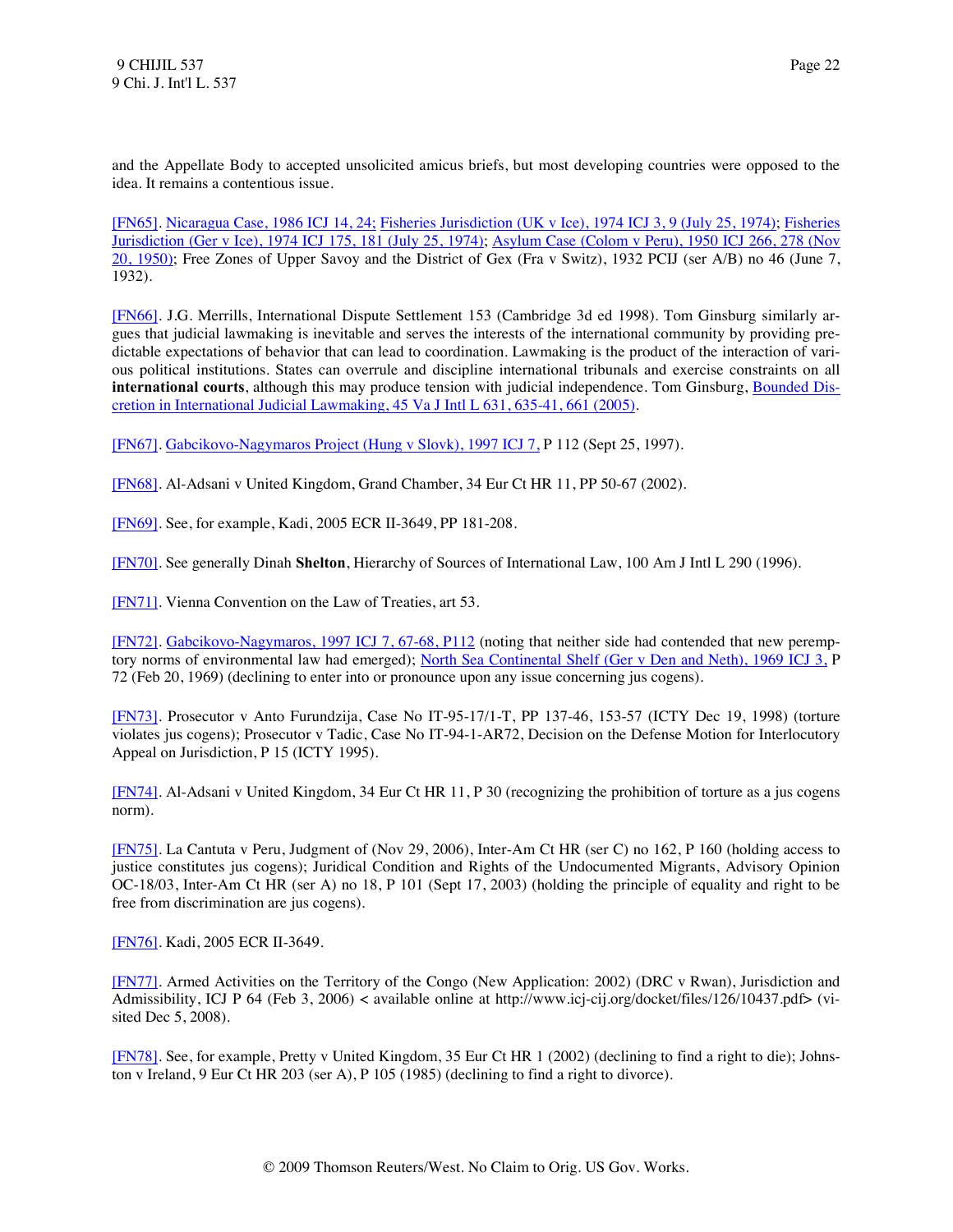<span id="page-23-0"></span>[\[FN79\].](#page-7-13) The ICTY had to decide, for example, on matters of privilege invoked by witnesses. See Prosecutor v Brdjanin, Case No IT-99-36-AR73.9, Decision on Interlocutory Appeal, P 2 (ICTY Dec 11, 2003).

<span id="page-23-1"></span>[\[FN80\].](#page-7-14) In Nicaragua, the ICJ was clear: "In general, jurisdiction to determine the merits of a dispute entails jurisdiction to determine reparation." [1986 ICJ 14,](http://www.westlaw.com/Find/Default.wl?rs=dfa1.0&vr=2.0&DB=147&FindType=Y&SerialNum=1986000149) P 283.

<span id="page-23-2"></span>[\[FN81\].](#page-8-0) [Corfu Channel Case \(Alb v UK\), 1949 ICJ 4, 26 \(Apr 9, 1949\).](http://www.westlaw.com/Find/Default.wl?rs=dfa1.0&vr=2.0&DB=147&FindType=Y&ReferencePositionType=S&SerialNum=1949000001&ReferencePosition=26)

<span id="page-23-3"></span>[\[FN82\].](#page-8-1) The IACtHR, for example, has ordered a state party to create a tax-free trust fund on behalf of victims of human rights violations, under the supervision of the court. See Aloeboetoe v Suriname, Inter-Am Ct HR (ser C) no 11 (1991). The remedial powers of human rights courts do vary according to the express provisions of the relevant treaties. See generally Dinah **Shelton**, Remedies in International Human Rights Law (Oxford 2d ed 2006).

<span id="page-23-4"></span>[\[FN83\].](#page-8-2) ICJ Statute, art 60, for example, provides that the Court's judgment in a contentious case is "final and without appeal."

<span id="page-23-5"></span>[\[FN84\].](#page-8-3) The IACtHR has held that it has inherent power to revise its judgments based on the general principles of domestic and international procedural law. Genie-Lacayo v Nicaragua, Judgment of (Sept 13, 1997), Inter-Am Ct HR (ser C) no 45, P 9, available online at <http:// www.corteidh.or.cr/docs/casos/articulos/seriec 100 ing.pdf> (visited Dec 5, 2008).

<span id="page-23-6"></span>[\[FN85\].](#page-8-4) See generally Martin Shapiro, Toward a Theory of Stare Decisis, 1 J Legal Studies 125 (1972).

<span id="page-23-7"></span>[\[FN86\].](#page-8-5) Mohamed Shahabuddeen, Consistency in Holdings by International Tribunals in Nisuke Ando, Edward McWhinney, and Rüdiger Wolfram, eds, 1 Liber Amicorum Judge Shigeru Oda 633, 638 (Kluwer 2002).

<span id="page-23-8"></span>[\[FN87\].](#page-8-6) Rome Statute of the International Criminal Court, art 21(2), UN Doc A/CONF.183/9 (1998), reprinted in [37](http://www.westlaw.com/Find/Default.wl?rs=dfa1.0&vr=2.0&DB=100856&DocName=37INTLLEGALMAT999&FindType=Y)  [ILM 999 \(1998\).](http://www.westlaw.com/Find/Default.wl?rs=dfa1.0&vr=2.0&DB=100856&DocName=37INTLLEGALMAT999&FindType=Y)

<span id="page-23-9"></span>[\[FN88\].](#page-8-7) Prosecutor v Aleksovski, Case No IT-95-14/1-A P 99 (ICTY Mar 24, 2000).

<span id="page-23-10"></span>[\[FN89\].](#page-8-8) Id, P 107. The ICTR adopted this view in Laurent Semanza v Le Procureur, Case No ICTR 97-20-A, P 92, Decision (May 31, 2000).

<span id="page-23-11"></span>[\[FN90\].](#page-8-9) Aleksovski, IT-95-14/1-A P 107. Oddly, the defense argued that the doctrine of stare decisis or binding precedent is inconsistent with the principle of legality. Id, P 123.

<span id="page-23-12"></span>[\[FN91\].](#page-8-10) European Convention on Human Rights, art 30.

<span id="page-23-13"></span>[\[FN92\].](#page-8-11) Goodwin v United Kingdom, 35 Eur Ct HR 18 (2002).

<span id="page-23-14"></span>[\[FN93\].](#page-8-12) [Northern Cameroons Case, 1963 ICJ 15, 98-99](http://www.westlaw.com/Find/Default.wl?rs=dfa1.0&vr=2.0&DB=147&FindType=Y&ReferencePositionType=S&SerialNum=1963000030&ReferencePosition=98) (separate opinion of Judge Fitzmaurice).

<span id="page-23-15"></span>[\[FN94\].](#page-9-0) On adjudication as a conflict resolution mechanism, see P. Terrence Hopmann, The Negotiation Process and the Resolution of International Conflicts 221 (South Carolina 1996).

<span id="page-23-16"></span>[\[FN95\].](#page-9-1) [Request for Interpretation of the Judgement of November 20th, 1950, in the Asylum Case \(Colum v Peru\),](http://www.westlaw.com/Find/Default.wl?rs=dfa1.0&vr=2.0&DB=147&FindType=Y&ReferencePositionType=S&SerialNum=1950000012&ReferencePosition=402)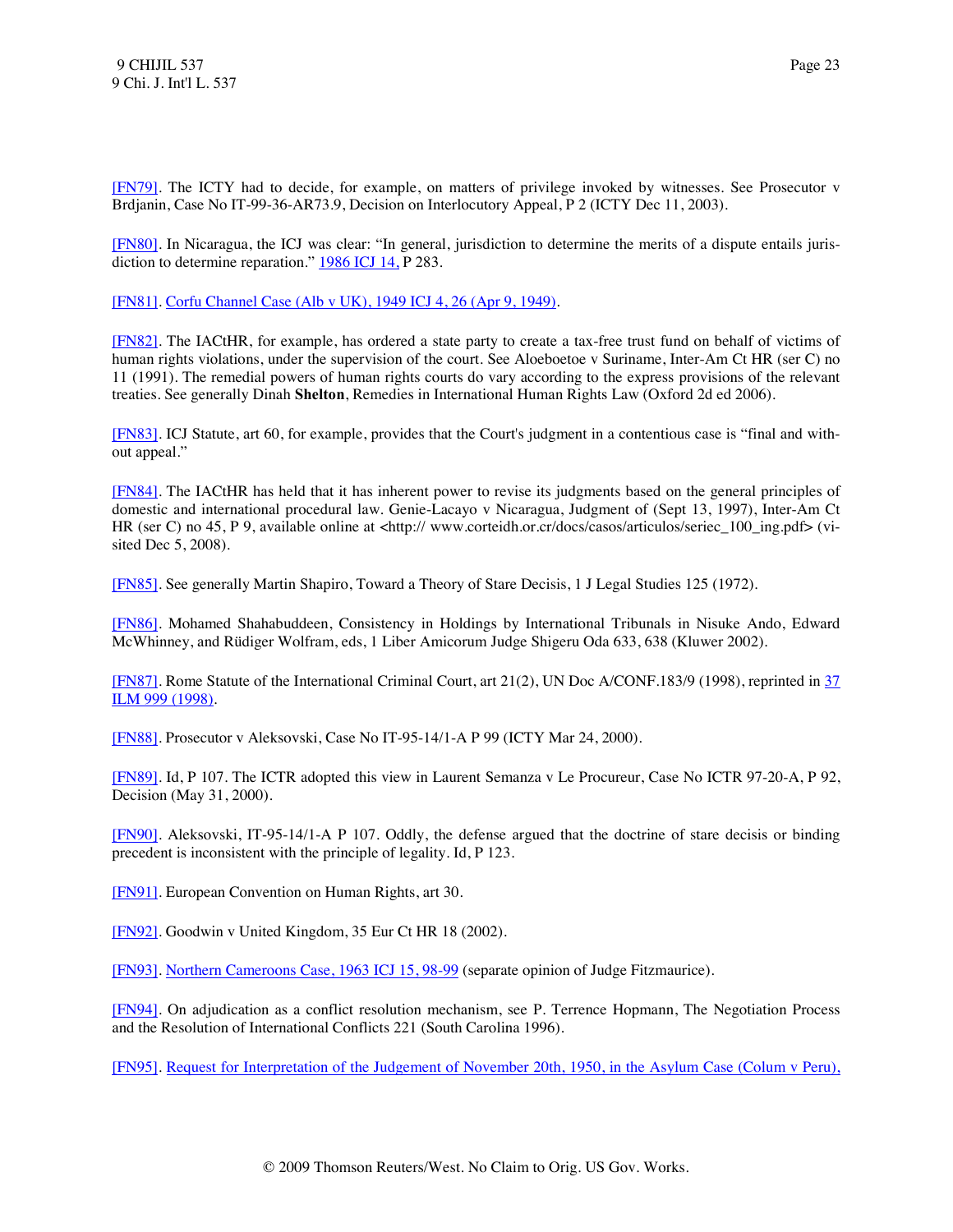## 1950 ICJ 395, 402 (Nov 27, 1950).

<span id="page-24-0"></span>[\[FN96\].](#page-9-2) Gerald Fitzmaurice, Hersch Lauterpacht--The Scholar as Judge, 37 British YB Intl L 1, 14-15 (1961).

<span id="page-24-1"></span>[\[FN97\].](#page-9-3) See, for example LaGrand, 2001 ICJ at 1093; [Nuclear Tests \(Austl v Fra\), 1974 ICJ at 270-71;](http://www.westlaw.com/Find/Default.wl?rs=dfa1.0&vr=2.0&DB=147&FindType=Y&ReferencePositionType=S&SerialNum=1974000872&ReferencePosition=270) [Fisheries](http://www.westlaw.com/Find/Default.wl?rs=dfa1.0&vr=2.0&DB=147&FindType=Y&ReferencePositionType=S&SerialNum=1974000870&ReferencePosition=18)  [Jurisdiction \(UK v Ice\), 1974 ICJ at](http://www.westlaw.com/Find/Default.wl?rs=dfa1.0&vr=2.0&DB=147&FindType=Y&ReferencePositionType=S&SerialNum=1974000870&ReferencePosition=18) 18-19.

<span id="page-24-2"></span>[\[FN98\].](#page-9-4) United Nations Charter, art 36(3).

<span id="page-24-3"></span>[\[FN99\].](#page-9-5) See Revised Summary Report of Fourteenth Meeting of Committee IV/2, Doc 873, IV/2/37, 13 UNCIO Docs 653, 653 (1945). Article 7 of the UN Charter established six "principle organs of the United Nations: the General Assembly, the Security Council, the Economic and Social Council, the Trusteeship Council, the International Court of Justice, and the Secretariat." United Nations Charter art 7, P 1. These organs have a "horizontal" relationship in that they are independent bodies not subordinate to one another. Moreover, the ICJ has indicated that it lacks the power of judicial review of decisions of the political bodies. See Advisory Opinion, [Certain Expenses of the](http://www.westlaw.com/Find/Default.wl?rs=dfa1.0&vr=2.0&DB=147&FindType=Y&ReferencePositionType=S&SerialNum=1962000021&ReferencePosition=168)  [United Nations, 1962 ICJ 151, 168 \(July 20, 1962\)](http://www.westlaw.com/Find/Default.wl?rs=dfa1.0&vr=2.0&DB=147&FindType=Y&ReferencePositionType=S&SerialNum=1962000021&ReferencePosition=168) ("Expenses of the United Nations"); Advisory Opinion, [Legal](http://www.westlaw.com/Find/Default.wl?rs=dfa1.0&vr=2.0&DB=147&FindType=Y&ReferencePositionType=S&SerialNum=1971000635&ReferencePosition=45)  [Consequences for States of the Continued Presence of South Africa in Namibia, 1971 ICJ 16, 45 \(June 21\).](http://www.westlaw.com/Find/Default.wl?rs=dfa1.0&vr=2.0&DB=147&FindType=Y&ReferencePositionType=S&SerialNum=1971000635&ReferencePosition=45) See David Schweigman, The Authority of the Security Council under Chapter VII of the UN Charter: Legal Limits and the Role of the International Court of Justice 267-85 (Kluwer 2001). See generally Geoffry R. Watson, [Constitutional](http://www.westlaw.com/Find/Default.wl?rs=dfa1.0&vr=2.0&DB=1153&FindType=Y&SerialNum=0102986698)[ism, Judicial Review, and the World Court, 34 Harv Intl L J 1 \(1993\).](http://www.westlaw.com/Find/Default.wl?rs=dfa1.0&vr=2.0&DB=1153&FindType=Y&SerialNum=0102986698) In contrast, the ECJ has extensive powers of judicial review of the interpretation and application of the EC Treaty. See, for example, Les Verts v European Parliament, Case 294/83, 1986 ECR 1339, P 25 (Apr 23, 1986); Costa v Enel, Case 6/64, 1964 ECR 585 (July 15, 1964); Van Gend en Loos v Nederlandse Administatie der Belastingen, Case 26/62, 1963 ECR 3 (Feb 5, 1963).

<span id="page-24-4"></span>[\[FN100\].](#page-9-6) The ITLOS, established by Annex VI of UNCLOS Convention, was inaugurated on Oct 18, 1996 in Hamburg, Germany. John Noyes, The International Tribunal for the Law of the Sea, 32 Cornell Intl L J 109, 110-11, 127 [\(1998\).](http://www.westlaw.com/Find/Default.wl?rs=dfa1.0&vr=2.0&DB=1110&FindType=Y&ReferencePositionType=S&SerialNum=0112776091&ReferencePosition=110) For overviews of the dispute settlement mechanisms of UNCLOS, see generally J.G. Merrills, International Dispute Settlement 170-96 (Cambridge 3d ed 1998); E.D. Brown, Dispute Settlement and the Law of the Sea: The UN Convention Regime, 21 Marine Poly 17 (1997); John King Gamble, Jr., The [1982 UN Convention on the Law](http://www.westlaw.com/Find/Default.wl?rs=dfa1.0&vr=2.0&DB=100229&FindType=Y&SerialNum=0103292211)  [of the Sea: Binding Dispute Settlement?, 9 BU Intl L J 39 \(1991\);](http://www.westlaw.com/Find/Default.wl?rs=dfa1.0&vr=2.0&DB=100229&FindType=Y&SerialNum=0103292211) Raymond Ranjeva, Settlement of Disputes, in René-Jean Dupuy and Daniel Vignes, eds, A Handbook on the New Law of the Sea 1333 (Martinus Nijhoff 1991); John E. Noyes, [Compulsory Third-Party Adjudication and the 1982 United Nations Convention on the Law of the](http://www.westlaw.com/Find/Default.wl?rs=dfa1.0&vr=2.0&DB=1488&FindType=Y&SerialNum=0101199345)  [Sea, 4 Conn J Intl L 675 \(1989\);](http://www.westlaw.com/Find/Default.wl?rs=dfa1.0&vr=2.0&DB=1488&FindType=Y&SerialNum=0101199345) A.O. Adede, The Basic Structure of the Disputes Settlement Part of the Law of the Sea Convention, 11 Ocean Dev & Intl L 125 (1982).

<span id="page-24-5"></span>[\[FN101\].](#page-9-7) See Louis B. Sohn, A Tribunal for the Sea-Bed and the Oceans, 32 Heidelberg J Intl L 253, 258 (1972). Arguments have also been made that the establishment of the ITLOS was a response to the failings of the ICJ during the 1960s (South-West Africa Case) and "an oblique response to the decline in the use of States of the ICJ" during the 1970s. A.R. Carnegie, The Law of the Sea Tribunal, 28 Intl & Comp L Q 669, 683 (1979). ICJ Judge Shigeru Oda offered as a less generous motivation for ITLOS: "the personal desires of some delegates to UNCLOS III and the Preparatory Commission and other jurists, who appear to have been personally interested in obtaining posts in international judicial organs." Shigeru Oda, Dispute Settlement Prospects in the Law of the Sea, 4 Intl & Comp L Q 863, 865 (1995).

<span id="page-24-6"></span>[\[FN102\].](#page-9-8) Article 20 allows non-state entities access to ITLOS in two categories of cases: (1) cases expressly provided for in UNCLOS Part XI dealing with the international seabed area, and (2) other cases submitted pursuant to any agreement conferring jurisdiction on the Tribunal that is accepted by all the parties to that case. ITLOS Statute, annex VI, art 20.

<span id="page-24-7"></span>[\[FN103\].](#page-9-9) Louis B. Sohn, Peaceful Settlement of Disputes in Ocean Conflicts: Does UNCLOS III Point the Way?, 46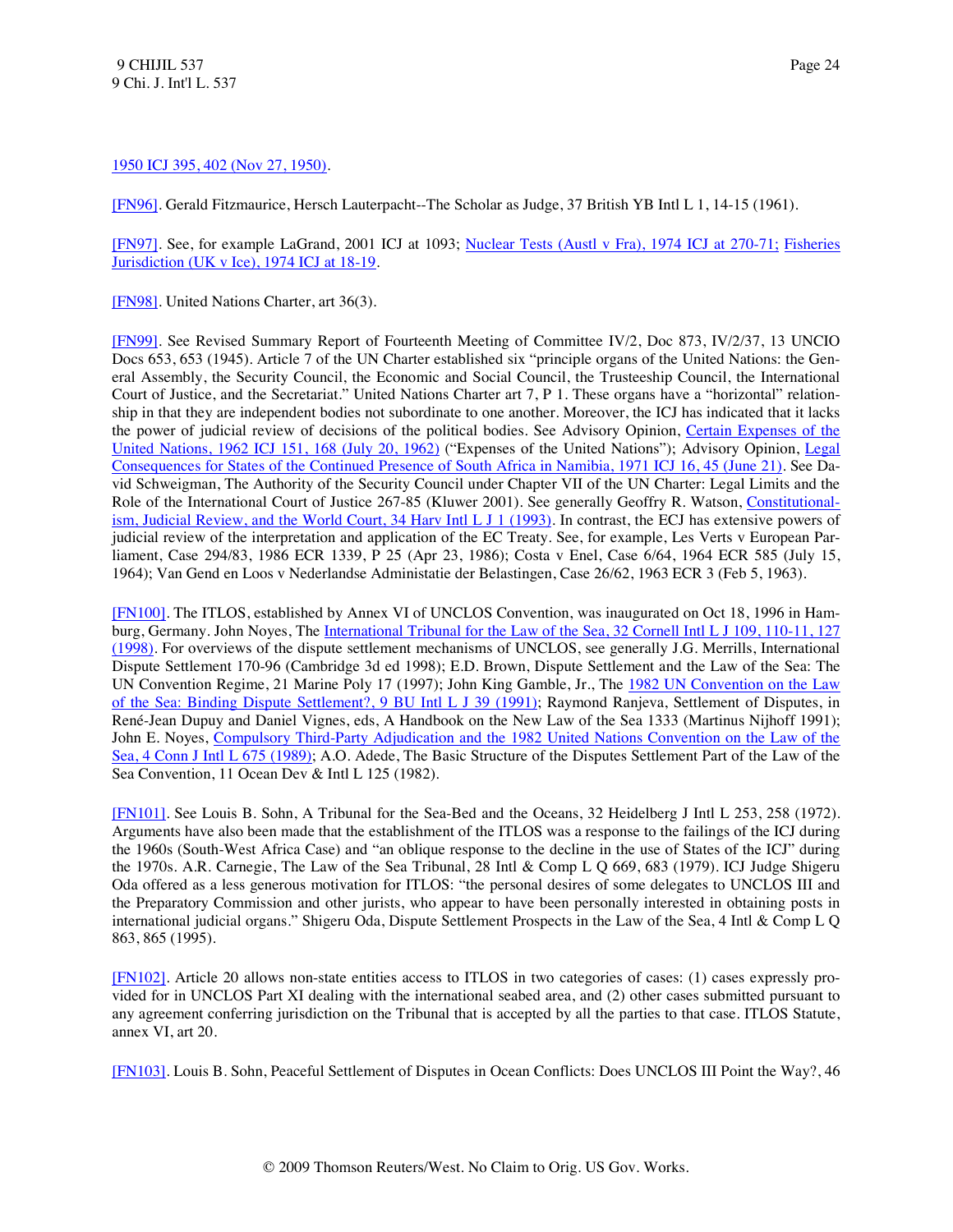L & Contemp Probs 195, 195 (1983). See also Louis B. Sohn, Problems of Dispute Settlement, in Edward Miles and John King Gamble, eds, Law of the Sea: Conference Outcomes and Problems of Implementation 223, 223 (Ballinger 1977).

<span id="page-25-0"></span>[\[FN104\].](#page-9-10) Memorandum by the President of the Conference on Document A/ CONF.62/WP.9 of 21 July 1975, P 6, UN Doc A/CONF.62/WP.9/Add.1 (1976).

<span id="page-25-1"></span>[\[FN105\].](#page-9-11) The modes of dispute settlement found in Article 33(1) are "negotiation, inquiry, mediation, conciliation, arbitration, or judicial settlement." United Nations Charter, art 33, P 1.

<span id="page-25-2"></span>[\[FN106\].](#page-10-0) ITLOS Statute, arts 292 and 290(5). The majority of disputes that have been submitted to the Tribunal fall under these two headings. There have been seven prompt-release cases and three cases of provisional measures as of mid-2008.

<span id="page-25-3"></span>[\[FN107\].](#page-10-1) ITLOS Statute, art 290, P 1.

<span id="page-25-4"></span>[\[FN108\].](#page-10-2) ITLOS, Southern Bluefin Tuna Cases, P 77, Order for Provisional Measures (Aug 27, 1999).

<span id="page-25-5"></span>[\[FN109\].](#page-10-3) Shoaib A. Ghias, [International Judicial Lawmaking: A Theoretical and Political Analysis of the WTO Ap](http://www.westlaw.com/Find/Default.wl?rs=dfa1.0&vr=2.0&DB=113116&FindType=Y&ReferencePositionType=S&SerialNum=0330432040&ReferencePosition=535)[pellate Body, 24 Berkeley J Intl L 534, 535 \(2006\).](http://www.westlaw.com/Find/Default.wl?rs=dfa1.0&vr=2.0&DB=113116&FindType=Y&ReferencePositionType=S&SerialNum=0330432040&ReferencePosition=535) The WTO member states appoint ad hoc Panels to review disputes. Appeals to the Panels' reports can be taken to the Appellate Body.

<span id="page-25-6"></span>[\[FN110\].](#page-10-4) Jo Weiler, The Rule of Lawyers and the Ethos of Diplomats: Reflections on the International and External Legitimacy of WTO Dispute Settlement, 35 J World Trade 191, 201 (2001). See also Donald McRae, [What is the](http://www.westlaw.com/Find/Default.wl?rs=dfa1.0&vr=2.0&DB=119085&FindType=Y&ReferencePositionType=S&SerialNum=0302529149&ReferencePosition=8)  [Future of WTO Dispute Settlement?, 7 J Intl Econ L 3, 8 \(2004\).](http://www.westlaw.com/Find/Default.wl?rs=dfa1.0&vr=2.0&DB=119085&FindType=Y&ReferencePositionType=S&SerialNum=0302529149&ReferencePosition=8)

<span id="page-25-7"></span>[\[FN111\].](#page-10-5) Andrew D. Mitchell, Th[e Legal Basis for Using Principles in WTO Disputes, 10 J Intl Econ L 795, 828-29](http://www.westlaw.com/Find/Default.wl?rs=dfa1.0&vr=2.0&DB=119085&FindType=Y&ReferencePositionType=S&SerialNum=0335181662&ReferencePosition=828)  [\(2007\).](http://www.westlaw.com/Find/Default.wl?rs=dfa1.0&vr=2.0&DB=119085&FindType=Y&ReferencePositionType=S&SerialNum=0335181662&ReferencePosition=828) See generally Yuji Iwasawa[, WTO Dispute Settlement as Judicial Supervision, 5 J Intl Econ L 287 \(2002\).](http://www.westlaw.com/Find/Default.wl?rs=dfa1.0&vr=2.0&DB=119085&FindType=Y&SerialNum=0302529170)

<span id="page-25-8"></span>[\[FN112\].](#page-10-6) Mitchell, [10 J Intl Econ L at 829 \(cited in note 110\).](http://www.westlaw.com/Find/Default.wl?rs=dfa1.0&vr=2.0&DB=119085&FindType=Y&ReferencePositionType=S&SerialNum=0335181662&ReferencePosition=829)

<span id="page-25-9"></span>[\[FN113\].](#page-10-7) Id at 542.

<span id="page-25-10"></span>[\[FN114\].](#page-10-8) Id.

<span id="page-25-11"></span>[\[FN115\].](#page-10-9) Id at 543.

<span id="page-25-12"></span>[\[FN116\].](#page-10-10) DSU, art 3.2.

<span id="page-25-13"></span>[\[FN117\].](#page-10-11) 1997 DSR-II 695, 711 (PR).

<span id="page-25-14"></span>[\[FN118\].](#page-10-12) "Recommendations and rulings of the DB cannot add to or diminish the rights and obligations provided in the covered agreements." DSU, annex 2, art 3.2.

<span id="page-25-15"></span>[\[FN119\].](#page-10-13) Nicaragua Case, 1986 ICJ 24, P 31.

<span id="page-25-16"></span>[\[FN120\].](#page-10-14) See ICJ Statute, art 49; ICJ Rules, art 62 (cited in note 63); ITLOS, Rules of the Tribunal (2005), art 77, available online at <http:// www.itlos.org/documents\_publications/documents/Itlos.8.E.27.04.05.pdf> (visited Dec 5,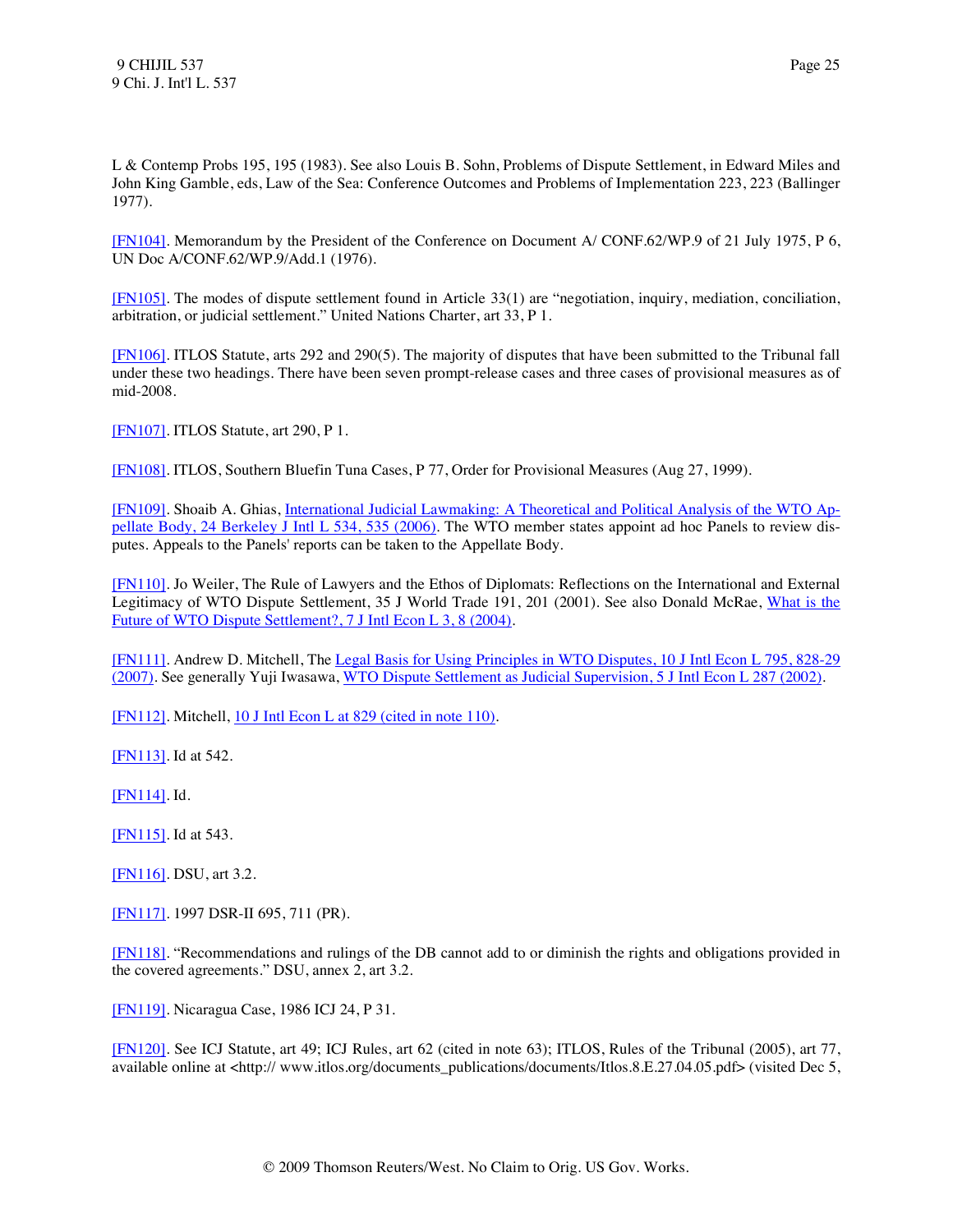2008).

<span id="page-26-0"></span>[\[FN121\].](#page-11-0) Hugh Thirlway, Judicial Activism and the International Court of Justice, in Ando, McWhinney, and Wolfram, eds, 1 Liber Amicorum Judge Shigeru Oda 75, 88 (cited in note 85).

<span id="page-26-1"></span>[\[FN122\].](#page-11-1) In the Gabcikovo-Nagymaros Project, the court declined to pronounce on the customary nature of the rules of state succession contained in the Vienna Convention on Succession of States in Relation to Treaties. [1997 ICJ 7,](http://www.westlaw.com/Find/Default.wl?rs=dfa1.0&vr=2.0&DB=147&FindType=Y&ReferencePositionType=S&SerialNum=1999243462&ReferencePosition=71)  [71,](http://www.westlaw.com/Find/Default.wl?rs=dfa1.0&vr=2.0&DB=147&FindType=Y&ReferencePositionType=S&SerialNum=1999243462&ReferencePosition=71) P 123.

<span id="page-26-2"></span>[\[FN123\].](#page-11-2) The impact of the ICJ's opinions are evident. The Anglo-Norwegian Fisheries Case, led to the straightbaselines method being adopted in the 1958 Convention on the Territorial Sea and the 1982 UNCLOS. See generally Anglo-Norwegian [Fisheries Case \(UK v Norway\), 1951 ICJ 116 \(Dec 18, 1951\).](http://www.westlaw.com/Find/Default.wl?rs=dfa1.0&vr=2.0&DB=147&FindType=Y&SerialNum=1951000014) The Genocide Advisory Opinion directly influenced the articles on reservations contained in the 1969 Vienna Convention on the Law of Treaties. Advisory Opinion No 12, [Reservations to the Convention on the Prevention and Punishment of the Crime of Geno](http://www.westlaw.com/Find/Default.wl?rs=dfa1.0&vr=2.0&DB=147&FindType=Y&SerialNum=1951000005)[cide, 1951 ICJ 15 \(May 28, 1951\).](http://www.westlaw.com/Find/Default.wl?rs=dfa1.0&vr=2.0&DB=147&FindType=Y&SerialNum=1951000005)

<span id="page-26-3"></span>[\[FN124\].](#page-11-3) Thirlway, Judicial Activism and the International Court of Justice at 80-81 (cited in note 120).

<span id="page-26-4"></span>[\[FN125\].](#page-11-4) See generally, for example, the [Nicaragua Case, 1986 ICJ 14;](http://www.westlaw.com/Find/Default.wl?rs=dfa1.0&vr=2.0&DB=147&FindType=Y&SerialNum=1986000149) Oil Platforms Case (Iran v US), 2003 ICJ [161.](http://www.westlaw.com/Find/Default.wl?rs=dfa1.0&vr=2.0&DB=147&FindType=Y&SerialNum=2004243656) Judge Lachs has commented: "In fact, the Court is the guardian of legality for the international community as a whole, both within and without the United Nations." [Questions of Interpretation and Application of the 1971 Mon](http://www.westlaw.com/Find/Default.wl?rs=dfa1.0&vr=2.0&DB=147&FindType=Y&ReferencePositionType=S&SerialNum=1992143461&ReferencePosition=26)[treal Convention Arising from the Aerial Incident at Lockerbie \(Libyan Arab Jamahiriya v UK\), 1992 ICJ 3, 26 \(Apr](http://www.westlaw.com/Find/Default.wl?rs=dfa1.0&vr=2.0&DB=147&FindType=Y&ReferencePositionType=S&SerialNum=1992143461&ReferencePosition=26)  [14, 1992\)](http://www.westlaw.com/Find/Default.wl?rs=dfa1.0&vr=2.0&DB=147&FindType=Y&ReferencePositionType=S&SerialNum=1992143461&ReferencePosition=26) (separate opinion of Judge Lachs).

<span id="page-26-5"></span>[\[FN126\].](#page-11-5) On courts as compliance bodies, see Philip M. Moremen, *Private Rights of Action to Enforce Rules of* [International Regimes, 79 Temple L Rev 1127, 1147-48 \(2006\).](http://www.westlaw.com/Find/Default.wl?rs=dfa1.0&vr=2.0&DB=1566&FindType=Y&ReferencePositionType=S&SerialNum=0332454133&ReferencePosition=1147)

<span id="page-26-6"></span>[\[FN127\].](#page-11-6) Mamatkulov, Eur Ct HR, App No 46827/99, P 101.

<span id="page-26-7"></span>[\[FN128\].](#page-11-7) Ireland v United Kingdom, 25 Eur Ct HR (ser A) P 154 (1978).

<span id="page-26-8"></span>[\[FN129\].](#page-11-8) Karner v Austria, App No 40016/98, 38 Eur Ct HR 24, PP 24-26 (Jul 24, 2003), quoting Ireland v United Kingdom, 25 Eur Ct HR (ser A) P 154.

<span id="page-26-9"></span>[\[FN130\].](#page-12-0) Id, P 26.

<span id="page-26-10"></span>[\[FN131\].](#page-12-1) On the right of defendants to self-representation before international criminal tribunals and the power of courts to ensure that this right is not abused to obstruct a fair trial, see generally Nina H.B. Jorgensen, The Right of [the Accused to Self-Representation before International Criminal Tribunals, 98 Am J Intl L 711 \(2004\).](http://www.westlaw.com/Find/Default.wl?rs=dfa1.0&vr=2.0&DB=3263&FindType=Y&SerialNum=0303279393)

<span id="page-26-11"></span>[\[FN132\].](#page-12-2) ECtHR, Rules of Court, Rule 36 (Dec 2005), requires applicants to have legal representation once the application has been notified to the respondent state.

<span id="page-26-12"></span>[\[FN133\].](#page-12-3) See, for example, the Avena and LaGrand cases where Mexico and Germany, respectively, unsuccessfully sought such measures. [Avena \(Mex v US\), 2004 ICJ 12 \(Mar 31, 2004\);](http://www.westlaw.com/Find/Default.wl?rs=dfa1.0&vr=2.0&DB=147&FindType=Y&SerialNum=2005430198) LaGrand (Ger v US), 2001 ICJ 466 (June [27, 2001\).](http://www.westlaw.com/Find/Default.wl?rs=dfa1.0&vr=2.0&DB=147&FindType=Y&SerialNum=2004638078)

<span id="page-26-13"></span>[\[FN134\].](#page-12-4) [Nuclear Tests \(Austl v Fra\), 1974 ICJ 253,](http://www.westlaw.com/Find/Default.wl?rs=dfa1.0&vr=2.0&DB=147&FindType=Y&SerialNum=1974000872) P 23; [Nuclear Tests \(NZ v Fra\), 1974 ICJ 457,](http://www.westlaw.com/Find/Default.wl?rs=dfa1.0&vr=2.0&DB=147&FindType=Y&SerialNum=1974000873) P 22.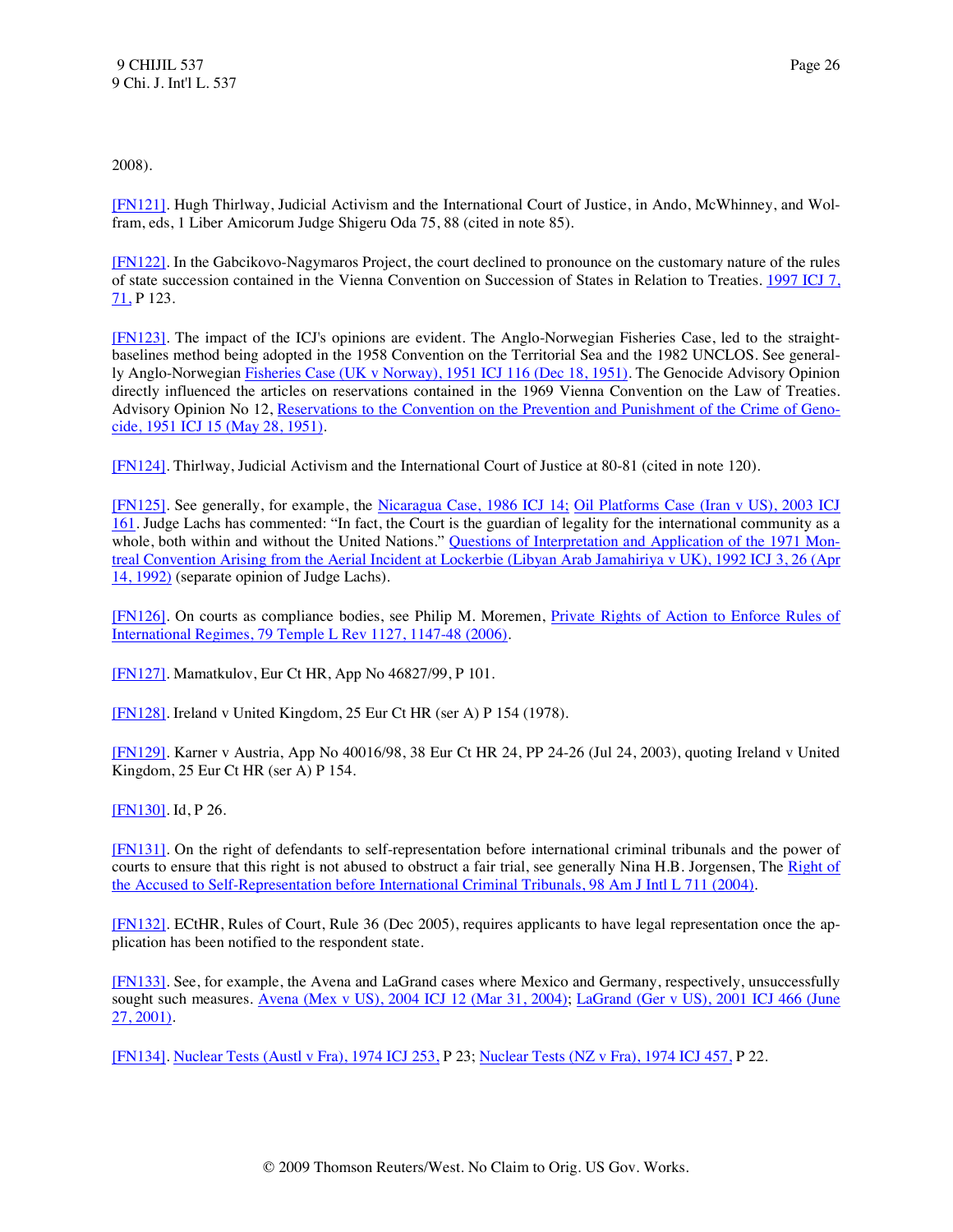<span id="page-27-0"></span>[\[FN135\].](#page-12-5) The preamble to the ICC Statute also refers to combating impunity as a function of the court. Madeleine Albright stated during Security Council deliberations on the establishment of the ICTY: "Truth is the cornerstone of the rule of law.... [I]t is only truth that can cleanse the ethnic and religious hatreds and begin the healing process." UN SCOR, 48th Sess, 3217th mtg at 13, UN Doc S/PV.3217 (1993). See generally Richard Ashby Wilson, Judging History: The Historical Record of the International Criminal Tribunal for the Former Yugoslavia, 27 Hum Rts Q 908 (2005).

<span id="page-27-1"></span>[\[FN136\].](#page-12-6) Notably, the drafters explicitly withheld jurisdiction over the crime of aggression until the states parties define the elements of the crime. ICC Statute, art 4.

<span id="page-27-2"></span>[\[FN137\].](#page-12-7) Prosecutor v Blaskic, Case No IT-95-14-AR108, P 33, Judgment on the Request of the Republic of Croatia for Review of the Decision of the Trial Chamber II of 18 July 1997 (ICTY Oct 29, 1997).

<span id="page-27-3"></span>[\[FN138\].](#page-13-0) See Prosecutor v Blagoje Simic et al, Case No IT-95-9-PT, Trial Chamber III, Judgement on Allegations of Contempt against an Accused and his Counsel (ICTY June 30, 2000); Prosecutor v Tadic, Case No IT-94-1-A-R77, PP26-28, Appeals Chamber, Judgement on Allegations of Contempt against Prior Counsel, Milan Vujin (ICTY Jan 31, 2000); Prosecutor v Delalic et al, Case No IT-96-21-A, Decision of the President on the Prosecutor's Motion for the Production of Notes Exchanged between Zejnil Delalic and Zdravko Mucic (ICTY Nov 11, 1996) (stating, in obiter dictum, that contempt of the Tribunal was the prerogative of the Chambers since it derived from the inherent power of the Court to control its own proceedings). See also Göran Sluiter, The [ICTY and Offences against the Ad](http://www.westlaw.com/Find/Default.wl?rs=dfa1.0&vr=2.0&DB=176279&FindType=Y&ReferencePositionType=S&SerialNum=0302482406&ReferencePosition=633)[ministration of Justice, 2 J Intl Crim Just 631, 633-34 \(2004\).](http://www.westlaw.com/Find/Default.wl?rs=dfa1.0&vr=2.0&DB=176279&FindType=Y&ReferencePositionType=S&SerialNum=0302482406&ReferencePosition=633)

<span id="page-27-4"></span>[\[FN139\].](#page-13-1) Prosecutor v Dragoljub Kunarac, Rdomir Kovac & Zoran Vukovic, Case No IT-96-23&23/1, P 9 (ICTY Mar 14, 2000) ("Kunarac"), quoting Prosecutor v Tadic, Case No IT-94-1-A-R77, P 18, Judgement on Allegations of Contempt against Prior Counsel, Milan Vujin (ICTY Jan 31, 2000). The quoted language relies on the ICJ's Nuclear Tests Case (Austl v Fra), cited with approval by the ICTY in Blaskic, Case No IT-95-14-AR108, n 27. In the [Nuclear Tests Case, 1974 ICJ at 259-60,](http://www.westlaw.com/Find/Default.wl?rs=dfa1.0&vr=2.0&DB=147&FindType=Y&ReferencePositionType=S&SerialNum=1974000872&ReferencePosition=259) P 23, the ICJ stated that it

 possesses an inherent jurisdiction enabling it to take such action as may be required, on the one hand to ensure that the exercise of its jurisdiction over the merits, if and when established, shall not be frustrated, and on the other, to provide for the orderly settlement of all matters in dispute.... Such inherent jurisdiction, on the basis of which the Court is fully empowered to make whatever findings may be necessary for the purposes just indicated, derives from the mere existence of the Court as a judicial organ established by the consent of States, and is conferred upon it in order that its basic judicial functions may be safeguarded.

<span id="page-27-5"></span>[\[FN140\].](#page-13-2) Kunarac, Case No IT-96-23&23/1, P 9.

<span id="page-27-6"></span>[\[FN141\].](#page-13-3) Prosecutor v Jelisic, Case No IT-95-0-A, P 7, Judgement (ICTY July 5, 2001) (Wald dissenting in part).

<span id="page-27-7"></span>[\[FN142\].](#page-13-4) Prosecutor v Simi, Case No IT-95-9-PT, P 25, Decision on Prosecutor's Motion for a Ruling Concerning the Testimony of a Witness (ICTY July 27, 1999) (separate opinion of Judge Hunt). See generally Gregory P. Lombardi, [Legitimacy and the Expanding Power of the ICTY, 37 New Eng L Rev 887 \(2003\);](http://www.westlaw.com/Find/Default.wl?rs=dfa1.0&vr=2.0&DB=2609&FindType=Y&SerialNum=0294722621) Michèle Buteau and Gabriël Oosthuizen, When the Statute and Rules Are Silent: The Inherent Powers of the Tribunal, in Richard May et al, eds, Essays on ICTY Procedure and Evidence: In Honour of Gabrielle Kirk McDonald 65 (Kluwer 2001).

<span id="page-27-8"></span>[\[FN143\].](#page-13-5) Prosecutor v Tadic, Case No IT-94-1-T, P 5, Trial Chambers Decision on the Defence Motion on Jurisdiction (ICTY Aug 10, 1995).

<span id="page-27-9"></span>[\[FN144\].](#page-13-6) Tadic, Case No IT-94-1-AR72, P 14, Decision on the Defense Motion for Interlocutory Appeal on Jurisdiction (Oct 2, 1995); Blaskic, Case No IT-95-14-AR108, P 33.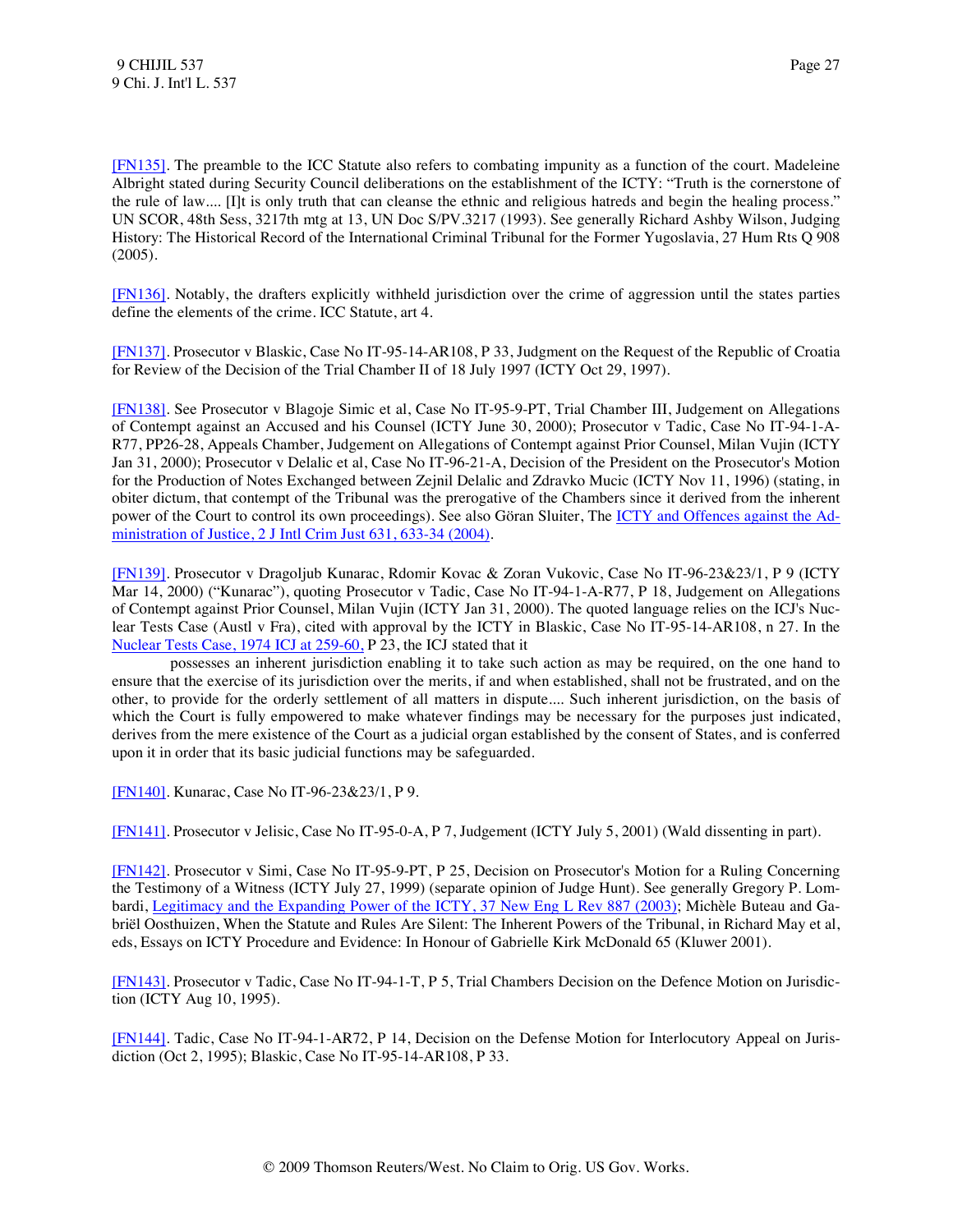<span id="page-28-0"></span>[\[FN145\].](#page-13-7) Protocol No 2 to the European Convention for the Protection of Human Rights and Fundamental Freedoms confers on the European Court advisory jurisdiction, but only the Committee of Ministers may request an opinion and the opinion may deal only with legal questions concerning the interpretation of the Convention and its Protocols. European Convention on Human Rights. This excludes the interpretation of any question relating to the content or scope of the rights or freedoms defined in the instruments, or any other question that the Court might have to consider in consequence of any contentious case. In its half century of operation, the European Court has issued a single advisory opinion.

<span id="page-28-1"></span>[\[FN146\].](#page-13-8) Article 64 of the American Convention on Human Rights confers jurisdiction on the IACtHR to render advisory opinions at the request of every OAS Member State as well as OAS organs with respect to treaties concerning the protection of human rights in the American States. See Advisory Opinion OC-1/82, "Other Treaties" Subject to the Consultative Jurisdiction of the Court (Sept 24, 1982), available online at <http:// www.corteidh.or.cr/docs/opiniones/seriea\_01\_espl.pdf> (visited Dec 5, 2008) ("Other Treaties").

<span id="page-28-2"></span>[\[FN147\].](#page-13-9) Other Treaties, P 25.

<span id="page-28-3"></span>[\[FN148\].](#page-14-0) Advisory Opinion No 96, [Legality of the Threat or Use of Nuclear Weapons, 1996 ICJ 226,](http://www.westlaw.com/Find/Default.wl?rs=dfa1.0&vr=2.0&DB=147&FindType=Y&SerialNum=1998088747) P 13 (July 8, 1996).

<span id="page-28-4"></span>[\[FN149\].](#page-14-1) Advisory Opinion No 3, [Conditions of a State to Membership in the United Nations, 1948 ICJ 57, 61](http://www.westlaw.com/Find/Default.wl?rs=dfa1.0&vr=2.0&DB=147&FindType=Y&ReferencePositionType=S&SerialNum=1948000002&ReferencePosition=61)  [\(May 28, 1948\).](http://www.westlaw.com/Find/Default.wl?rs=dfa1.0&vr=2.0&DB=147&FindType=Y&ReferencePositionType=S&SerialNum=1948000002&ReferencePosition=61) See generally David L. Breau, The [World Court's Advisory Function: Not Legally Well-Founded,](http://www.westlaw.com/Find/Default.wl?rs=dfa1.0&vr=2.0&DB=137188&FindType=Y&SerialNum=0331488571)  [14 U Miami Intl & Comp L Rev 185 \(2006\).](http://www.westlaw.com/Find/Default.wl?rs=dfa1.0&vr=2.0&DB=137188&FindType=Y&SerialNum=0331488571) One common aim of litigation and advisory opinions is "to provide countries with an effective forum to settle their differences so that they would not resort to military measures." Id at [186.](http://www.westlaw.com/Find/Default.wl?rs=dfa1.0&vr=2.0&FindType=Y&SerialNum=0331488571)

<span id="page-28-5"></span>[\[FN150\].](#page-14-2) Advisory Opinion No 61, [Western Sahara, 1975 ICJ 12 \(Oct 16, 1975\).](http://www.westlaw.com/Find/Default.wl?rs=dfa1.0&vr=2.0&DB=147&FindType=Y&SerialNum=1975000774)

## <span id="page-28-6"></span>[\[FN151\].](#page-14-3) [Id at 21,](http://www.westlaw.com/Find/Default.wl?rs=dfa1.0&vr=2.0&FindType=Y&SerialNum=1975000774) P 23.

<span id="page-28-7"></span>[\[FN152\].](#page-14-4) Advisory Opinion No 95, Legality of the Threat or Use of Nuclear Weapons, 1996 ICJ 237, P 18 (Jul 8, 1996).

<span id="page-28-8"></span>[\[FN153\].](#page-14-5) Id at 372, P 53 (separate opinion of Judge Oda).

<span id="page-28-9"></span>[\[FN154\].](#page-14-6) Another blurring of functions occurs due to the binding nature of some ICJ "advisory opinions," which are in fact dispute-settlement references pursuant to treaty provisions. For one example, see art VIII, § 30 of the Convention on the Privileges and Immunities of the United Nations (Feb 13, 1946), 1 UN Treaty Ser 15, which provides in relevant part:

 If a difference arises between the United Nations on the one hand and Member on the other hand, a request shall be made for an advisory opinion on any legal question involved in accordance with Article 96 of the Charter and Article 65 of the Statute of the Court. The opinion given by the Court shall be accepted as decisive by the parties.

 The ICJ nonetheless views the nature of its task as advisory, because its authority derives from the UN Charter and the ICJ Statute; therefore, the normal admissibility requirements for advisory opinions apply. In addition, the "binding" nature of the advisory opinion derives solely from Section 30 and not from any provision in the Statute. See Advisory Opinion No 100, [Difference Relating to Immunity from Legal Process of a Special Rapporteur of the](http://www.westlaw.com/Find/Default.wl?rs=dfa1.0&vr=2.0&DB=147&FindType=Y&SerialNum=2000572321)  [Commission on Human Rights, 1999 ICJ 62,](http://www.westlaw.com/Find/Default.wl?rs=dfa1.0&vr=2.0&DB=147&FindType=Y&SerialNum=2000572321) PP 62 et seq (Apr 29, 1999). This anomaly is necessitated by the UN's lack of standing to bring contentious cases to the court, but it is also anomalous because the UN is not a party to the treaty either. See generally Charles N. Brower and Pieter H.F. Bekker, Understanding "Binding" Advisory Opinions of the International Court of Justice, in Ando, McWhinney, and Wolfram, eds, 1 Liber Amicorum Judge Shigeru